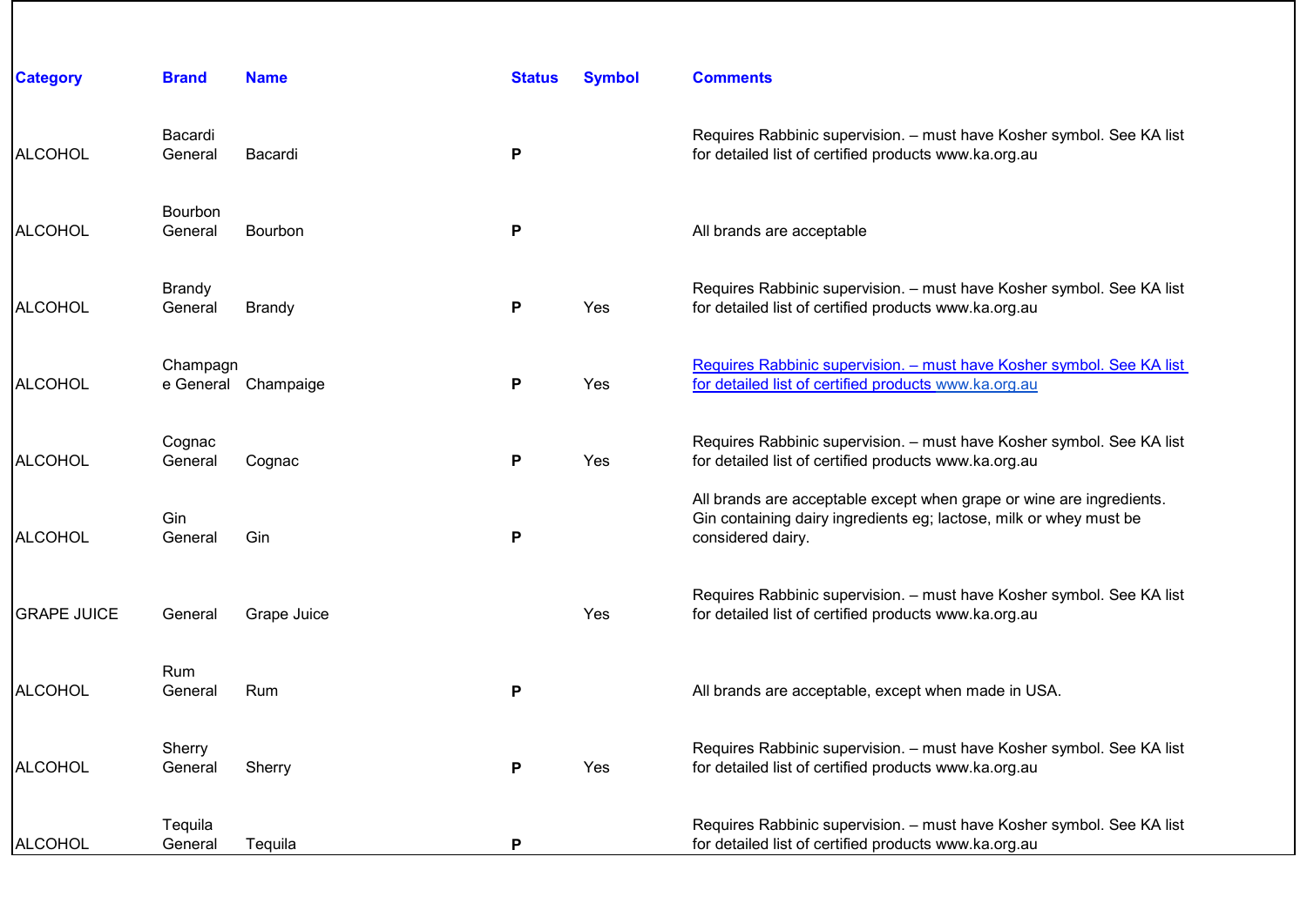| ALCOHOL           | Vermouth<br>General | Vermouth          | P | Yes | Requires Rabbinic supervision. - must have Kosher symbol. See KA list<br>for detailed list of certified products www.ka.org.au                                                                                                                                                                                                                                                                                                                                                                                                                                                                                                                                                                                                                                                                                                                                                                                                                                                                                                                                                                                                                                                                                                                                                                                                                                                                                                                                                                                                                                                                |
|-------------------|---------------------|-------------------|---|-----|-----------------------------------------------------------------------------------------------------------------------------------------------------------------------------------------------------------------------------------------------------------------------------------------------------------------------------------------------------------------------------------------------------------------------------------------------------------------------------------------------------------------------------------------------------------------------------------------------------------------------------------------------------------------------------------------------------------------------------------------------------------------------------------------------------------------------------------------------------------------------------------------------------------------------------------------------------------------------------------------------------------------------------------------------------------------------------------------------------------------------------------------------------------------------------------------------------------------------------------------------------------------------------------------------------------------------------------------------------------------------------------------------------------------------------------------------------------------------------------------------------------------------------------------------------------------------------------------------|
| ALCOHOL           | General<br>Vodka    | Vodka             | P |     | See KA list for detailed list of products www.ka.org.au. Please note 42<br>Below Vodka is made in dairy vessels, should not be used directly with<br>meat                                                                                                                                                                                                                                                                                                                                                                                                                                                                                                                                                                                                                                                                                                                                                                                                                                                                                                                                                                                                                                                                                                                                                                                                                                                                                                                                                                                                                                     |
| <b>WHISKEY</b>    | General<br>whiskey  |                   | P |     | According to the KA: "The following information has been adapted from<br>The London Beth Din Kashrut Division. Irish whiskey may by law contain<br>wine and other ingredients and thus should not be consumed except<br>where the product has a Kosher symbol or has been Rabbinically<br>approved. However the following applies to Scotch Whisky: 1. No<br>additives are permitted in Scotch Whisky with the exception of caramel<br>colour which is kosher. 2. Ordinary Scotch Whisky whether Single Malt<br>or Blended without any mention of the use of Sherry, Port or other wine<br>casks on the label or marketing literature can confidently be consumed<br>without any concerns relating to having been in contact with wine casks.<br>3. Whisky which has been matured in wine casks has been subject to<br>detailed halachic consideration by major poskim (including 'Minchas<br>Yitzchak vol 2, 28 and Igros Moshe Yore Deah vol 1, 62 and 63) who did<br>not forbid its consumption. 4. There is a new process however, known<br>as wine cask finishes (also referred to as double or second maturation)<br>which is a secondary process that some claim is specifically designed to<br>enhance the flavour of otherwise fully matured whiskey and impart a<br>recognisable taste of the wine. This new process may not be covered by<br>all the aforementioned heterim and accordingly some may wish to avoid<br>products so labelled. The London Beth Din continues to allow all types<br>of Scotch Whisky based on Teshuvos Igros Moshe, as does the Kashrut<br>Authority." |
|                   |                     |                   |   |     | Please note that most domestic unflavoured beer can be assumed to be<br>Kosher & Pareve. The brand Brewtec is dairy. For a detailed list of                                                                                                                                                                                                                                                                                                                                                                                                                                                                                                                                                                                                                                                                                                                                                                                                                                                                                                                                                                                                                                                                                                                                                                                                                                                                                                                                                                                                                                                   |
| <b>ALCOHOL</b>    | General<br>Beer     |                   |   |     | kosher imported beers, please refer to the Kosher product directory of<br>the Kashrut Authority at https://www.ka.org.au/product-directory<br>All Wines, including Wines from Israel, made from grapes (including<br>Grape Juice) must be Kosher certified.<br>Brandy, Champagne, Cognac, Port, Sherry & Vermouth - must be                                                                                                                                                                                                                                                                                                                                                                                                                                                                                                                                                                                                                                                                                                                                                                                                                                                                                                                                                                                                                                                                                                                                                                                                                                                                   |
|                   | General             |                   |   |     | Kosher certified.<br>A selection of kosher wines (red & white) & champagne are available<br>from Greys Ave Deli, Wellington Kosher Co-Op & New World Victoria                                                                                                                                                                                                                                                                                                                                                                                                                                                                                                                                                                                                                                                                                                                                                                                                                                                                                                                                                                                                                                                                                                                                                                                                                                                                                                                                                                                                                                 |
| <b>ALCOHOL</b>    | Wine                |                   |   |     | Park.<br>ONLY baby food varieties which have been listed below should be used.<br>However if your doctor or paediatrician requires a specific diet please                                                                                                                                                                                                                                                                                                                                                                                                                                                                                                                                                                                                                                                                                                                                                                                                                                                                                                                                                                                                                                                                                                                                                                                                                                                                                                                                                                                                                                     |
| <b>BABY FOODS</b> | General             | <b>Baby Foods</b> |   |     | contact your Rabbi for further advice.                                                                                                                                                                                                                                                                                                                                                                                                                                                                                                                                                                                                                                                                                                                                                                                                                                                                                                                                                                                                                                                                                                                                                                                                                                                                                                                                                                                                                                                                                                                                                        |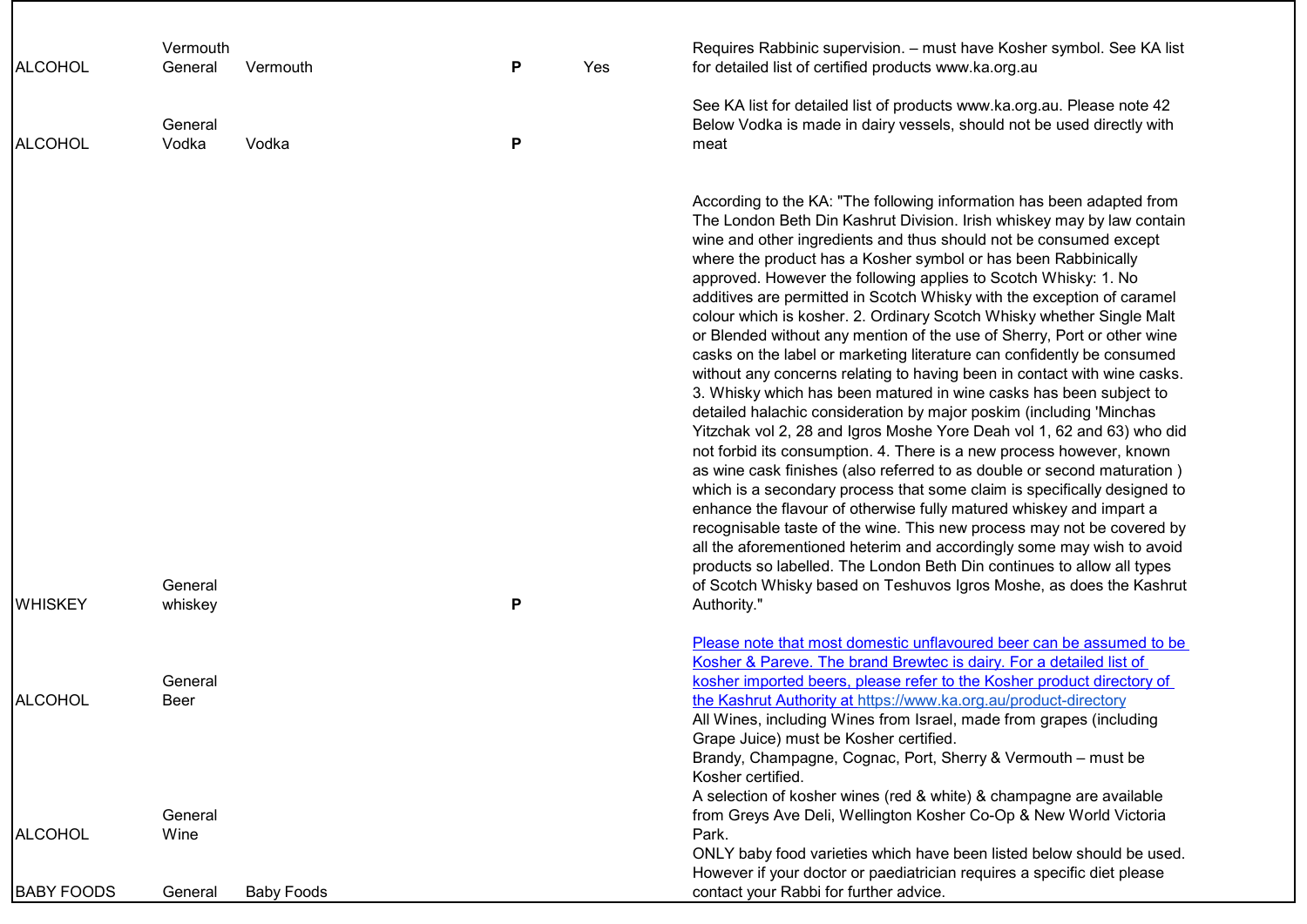| <b>Baby Cereals</b>       | Farex<br>(Aust)    | Various products                                                                         | Ρ |     | See KA list for details on this and other brands www.ka.org.au                                                                                                                                                                                                                                                                                                         |
|---------------------------|--------------------|------------------------------------------------------------------------------------------|---|-----|------------------------------------------------------------------------------------------------------------------------------------------------------------------------------------------------------------------------------------------------------------------------------------------------------------------------------------------------------------------------|
| <b>Baby Formula</b>       |                    | Heinz (NZ) Various products                                                              | D |     | See KA list for details www.ka.org.au                                                                                                                                                                                                                                                                                                                                  |
| <b>Baby Formula</b>       | Aptimil            | Various products                                                                         | D |     | See KA list for details www.ka.org.au                                                                                                                                                                                                                                                                                                                                  |
| <b>Baby Medicine</b>      |                    |                                                                                          |   |     | According to KA: "Pain killers contain non-kosher ingredients but may<br>be used for infants & children unable to take tablets. In all cases, the<br>safety of the child is of paramount concern, & one must not refrain from<br>using non-kosher medication when medically required. Panadol &<br>Panadeine also contain non-kosher ingredients. Their nature is such |
| <b>Baking Ingredients</b> | General<br>General | <b>Baking Soda</b>                                                                       |   |     | that the medications are acceptable for use by both children & adults."<br>All local brands are acceptable.                                                                                                                                                                                                                                                            |
| <b>Baking Ingredients</b> | General            | <b>Baking Pwder</b>                                                                      |   |     | All local brands are acceptable, including McKenzie<br>Must have Kosher symbol. See KA list for available kosher brands.                                                                                                                                                                                                                                               |
| <b>Baking Ingredients</b> | General            | <b>Cake Mixes</b>                                                                        |   |     | www.ka.org.au                                                                                                                                                                                                                                                                                                                                                          |
| <b>Baking Ingredients</b> | General            | <b>Citric Acid</b>                                                                       | P |     | All brands are acceptable.                                                                                                                                                                                                                                                                                                                                             |
| <b>Baking Ingredients</b> | General            | Cocoa & Powder Chocolate                                                                 | P |     | All plain Cocoa Powder is acceptable.                                                                                                                                                                                                                                                                                                                                  |
| <b>Baking Ingredients</b> | General            | Coconut (dessicated and shreded)                                                         | P |     | All brands of pure white desiccated & shredded coconut are acceptable                                                                                                                                                                                                                                                                                                  |
| <b>Baking Ingredients</b> | General<br>Kara    | Coconut Milk & Coconut Cream<br>Coconut Milk & Coconut Cream -<br>UHT tetrapaks and tins |   |     | All brands of coconut milk & coconut cream must be kosher certified.                                                                                                                                                                                                                                                                                                   |
| <b>Baking Ingredients</b> | (Indonesia)        |                                                                                          | Ρ |     | Kosher even without hecher                                                                                                                                                                                                                                                                                                                                             |
| <b>Baking Ingredients</b> | General            | <b>Cooking Chocolate</b>                                                                 |   |     | See Confectionery for complete list of kosher chocolates.                                                                                                                                                                                                                                                                                                              |
| <b>Baking Ingredients</b> | General            | Cream of Tartar                                                                          |   |     | All brands are acceptable.                                                                                                                                                                                                                                                                                                                                             |
| <b>Baking Ingredients</b> | General            | <b>Baking Decorations</b>                                                                |   | Yes | Must have Kosher symbol. There are several brands with Kosher<br>symbol available at supermarkets and shops such as Spotlight.                                                                                                                                                                                                                                         |
|                           |                    |                                                                                          |   |     | Must be Kosher Certified. Heilala products below are Kosher Kiwi                                                                                                                                                                                                                                                                                                       |
| <b>Baking Ingredients</b> | General            | <b>Essences, Extracts and Flavours</b>                                                   |   |     | certified. For additional brands please see KA list www.ka.org.au                                                                                                                                                                                                                                                                                                      |
|                           | Heilala            |                                                                                          |   |     |                                                                                                                                                                                                                                                                                                                                                                        |
| <b>Baking Ingredients</b> | (NZ)               | A range of vanilla products                                                              | P |     | Must have Kosher Kiwi symbol                                                                                                                                                                                                                                                                                                                                           |
| <b>Baking Ingredients</b> | General            | Gluten                                                                                   |   |     | All brands of pure gluten are acceptable                                                                                                                                                                                                                                                                                                                               |
| Baking Ingredients -      |                    |                                                                                          |   |     |                                                                                                                                                                                                                                                                                                                                                                        |
| Flour                     | All brands         | <b>Plain Flour</b>                                                                       | Ρ |     | All regular milled Plain Flour available in NZ is acceptable                                                                                                                                                                                                                                                                                                           |
| Baking Ingredients -      |                    |                                                                                          |   |     |                                                                                                                                                                                                                                                                                                                                                                        |
| Flour                     |                    | All Brands Self Raising Flour                                                            | Ρ |     | All regular self raising flour available in NZ is acceptable                                                                                                                                                                                                                                                                                                           |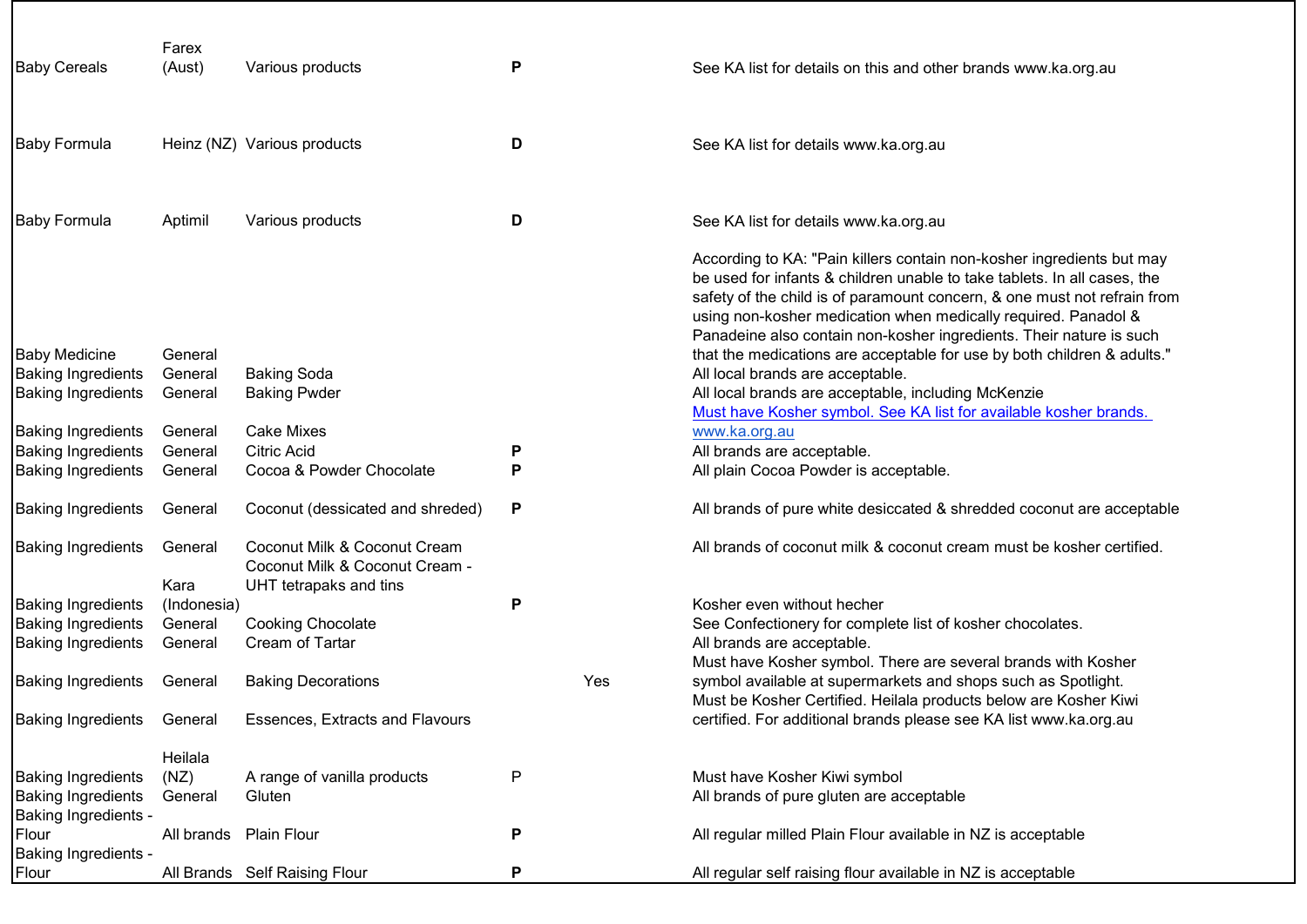| Must have Kosher symbol.                                                                                                                                                                                                                                                                  |
|-------------------------------------------------------------------------------------------------------------------------------------------------------------------------------------------------------------------------------------------------------------------------------------------|
| Refer to KA website for kosher producs of this brand. www.ka.org.au<br>Must have Kosher symbol. Found at Millys Kitchen Shop, Akld                                                                                                                                                        |
| All Icing Sugar Mixture is kosher provided ONLY Sugar, Corn Starch,<br>Maize Starch, Wheat Starch or Tapioca Starch are the only ingredients.<br>In addition to the brands below, other brands of icing may be available at<br>Spotlight or other stores. Please check for Kosher symbol. |
| Must have Kosher symbol                                                                                                                                                                                                                                                                   |
| Must have Kosher symbol<br>Must have Kosher symbol                                                                                                                                                                                                                                        |
| According to the ruling of the London Beith Din all nuts are permitted<br>(both raw and roasted), provided that the only additional ingredients are<br>vegetable oil and salt.                                                                                                            |
| ALL varieties of sugar are acceptable including Golden Syrups,<br>Molasses & Treacle.                                                                                                                                                                                                     |
| All Chelsea products available in NZ are acceptable.                                                                                                                                                                                                                                      |
| Must have Kosher symbol                                                                                                                                                                                                                                                                   |
| Refer to KA website for kosher producs of this brand. www.ka.org.au                                                                                                                                                                                                                       |
| Must have Kosher symbol.                                                                                                                                                                                                                                                                  |
| For all Cadbury kosher items please go to ka.org.au                                                                                                                                                                                                                                       |
|                                                                                                                                                                                                                                                                                           |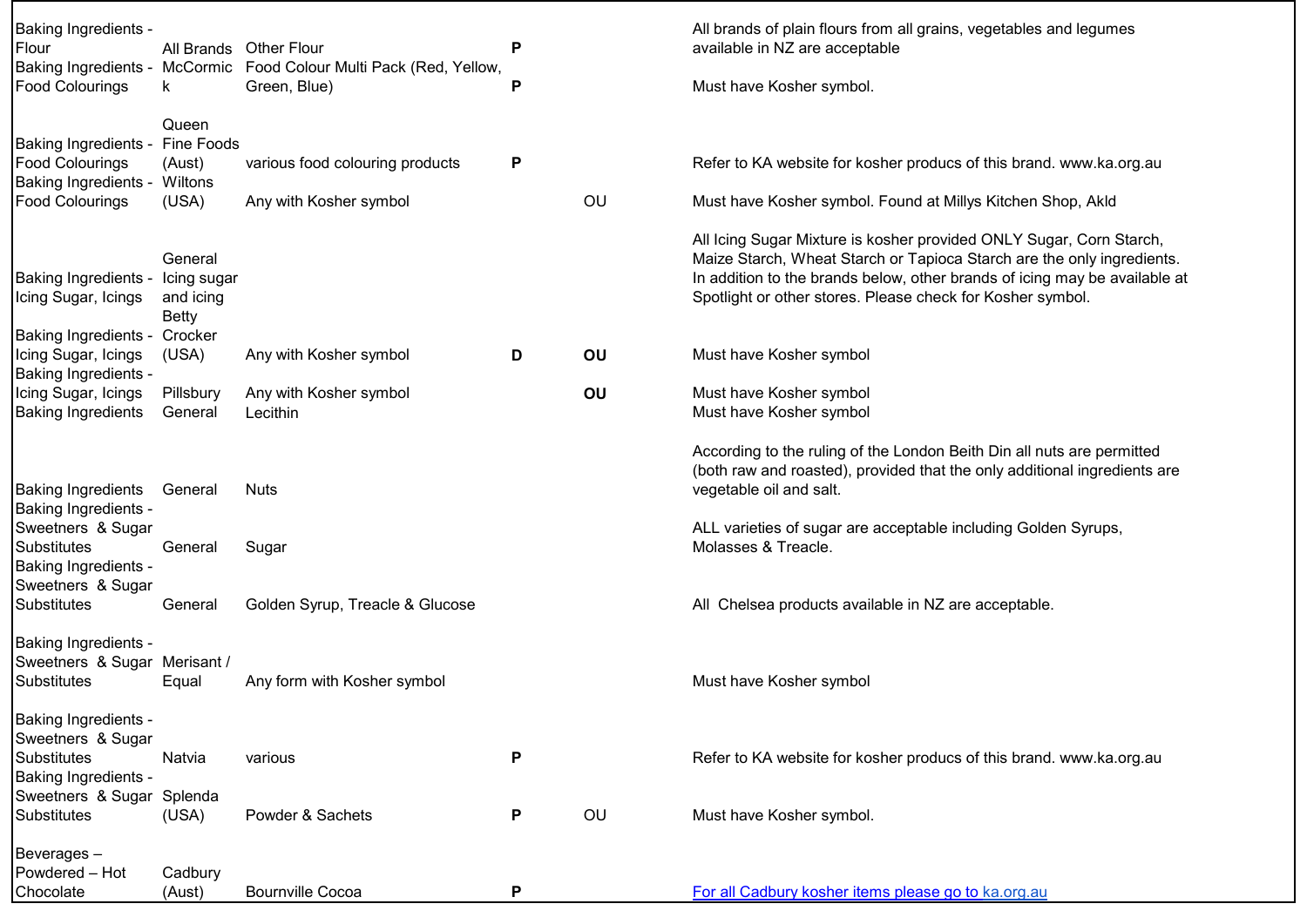| Beverages-<br>Powdered - Hot<br>Chocolate        | Cadbury<br>(Aust)       | <b>Drinking Chocolate</b>                  | Ρ | For all Cadbury kosher items please go to ka.org.au                                                                                                                                                                                                                                                                                                                                                                                    |
|--------------------------------------------------|-------------------------|--------------------------------------------|---|----------------------------------------------------------------------------------------------------------------------------------------------------------------------------------------------------------------------------------------------------------------------------------------------------------------------------------------------------------------------------------------------------------------------------------------|
| Beverages-<br>Powdered - Hot<br>Chocolate        | Nestle<br>(Aust)        | <b>Malted Milo</b>                         | D | For all Nestle kosher items please go to ka.org.au                                                                                                                                                                                                                                                                                                                                                                                     |
| Beverages-<br>Powdered - Hot<br>Chocolate        | <b>Nestle</b><br>(Aust) | Milo                                       | D | For all Nestle kosher items please go to ka.org.au                                                                                                                                                                                                                                                                                                                                                                                     |
| Beverages-<br>Powdered - Hot<br>Chocolate        | Nestle<br>(Aust)        | Nesquik Banana                             | P | For all Nestle kosher items please go to ka.org.au                                                                                                                                                                                                                                                                                                                                                                                     |
| Beverages-<br>Powdered - Hot<br>Chocolate        | <b>Nestle</b><br>(Aust) | Nesquik Chocolate                          | Ρ | For all Nestle kosher items please go to ka.org.au<br>• All PLAIN instant & decaffeinated coffee & coffee bags are<br>acceptable.                                                                                                                                                                                                                                                                                                      |
| Beverages - Coffee General<br>Beverages - Coffee |                         | Coffee                                     |   | • All coffee beans (fresh and ground) are acceptable<br>• Powdered Coffee Whiteners - Must be Kosher Certified.                                                                                                                                                                                                                                                                                                                        |
| <b>Substitutes</b>                               | General                 | Coffee substitutes                         |   | Coffee substitues require Kosher symbol                                                                                                                                                                                                                                                                                                                                                                                                |
| Beverages -<br>Cordials /<br>Concentrates        | General                 | Cordials / Concentrates - various products |   | These follow the same rulings as fruit juices - read labels & ensure that :<br>• They do not contain GRAPE JUICE or GRAPE JUICE FLAVOUR.<br>. They do not list as an ingredient COCHINEAL, CARMINE OR<br>ANTHOCYANINS (I.E. COLOURING #120 OR #163, although some<br>authorities permit #163).<br>• The sweetening agent is NOT FRUCTOSE (fruit sugar) as this may be<br>grape derived. Phenylalanine does not pose a Kashrut problem. |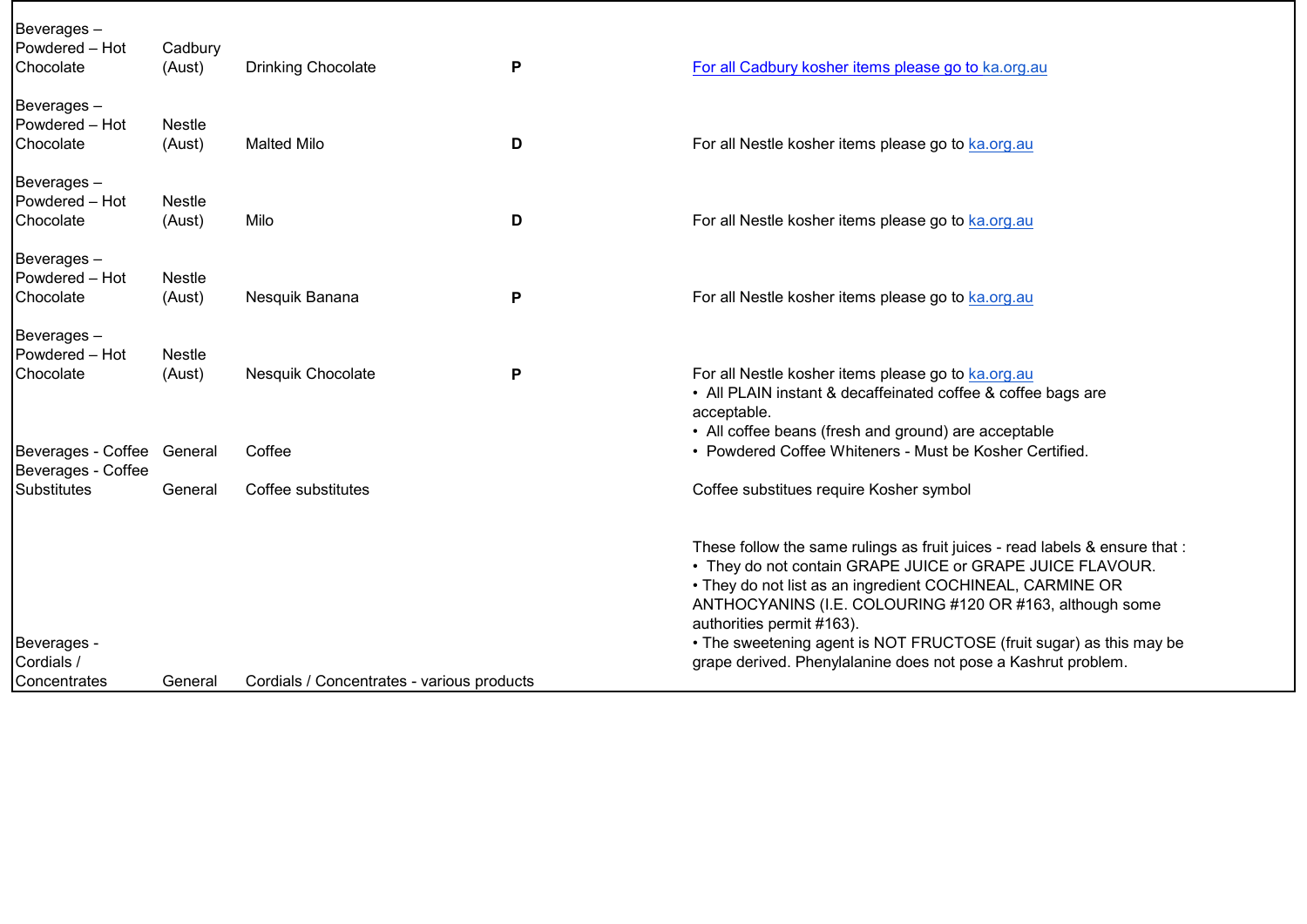| Beverages - Fruit                 |                              |                                                 |   | • There are a number of fruit juices that due to new labelling laws now<br>list Flavours as an ingredient. The Kashrut Authority is of the view that<br>these flavours do not pose a Kashrut problem.<br>• All brands of 'Pure Fruit Juice' (not 'Fruit Juice Drink') are acceptable<br>EXCEPT those containing GRAPE JUICE, GRAPE JUICE FLAVOUR or<br>NATURAL COLOUR 120 (Cochineal) or 163 (anthocyanin - although<br>some authorities permit anthocyanin).<br>• There are a number of pure fruit juices & especially TROPICAL JUICE<br>blends that contain GRAPE JUICE OR GRAPE JUICE FLAVOURS.<br>These are NOT KOSHER. Please read the product label carefully.<br>• Some Calcium enriched fruit juices contain WHEY powder. Please<br>check ingredient listing and if whey is listed as an ingredient then those<br>juices must be treated as DAIRY (Not Chalav Yisrael).<br>• Juices that contain OMEGA-3 OILS should not be used as they may<br>contain non-kosher fish oils.<br>• All TOMATO JUICE must be labelled "Product of Australia" or "Made<br>in Australia". "Packed for Australia" is NOT ACCEPTABLE. Use only<br>products listed.<br>• CHILLED FRESH JUICES (in the Chiller section of supermarkets) are<br>ACCEPTABLE, providing they do not contain any of the additives listed<br>above. |
|-----------------------------------|------------------------------|-------------------------------------------------|---|-----------------------------------------------------------------------------------------------------------------------------------------------------------------------------------------------------------------------------------------------------------------------------------------------------------------------------------------------------------------------------------------------------------------------------------------------------------------------------------------------------------------------------------------------------------------------------------------------------------------------------------------------------------------------------------------------------------------------------------------------------------------------------------------------------------------------------------------------------------------------------------------------------------------------------------------------------------------------------------------------------------------------------------------------------------------------------------------------------------------------------------------------------------------------------------------------------------------------------------------------------------------------------------------------------------------|
| Juice                             | General                      | Fruit Juice - Various products                  |   |                                                                                                                                                                                                                                                                                                                                                                                                                                                                                                                                                                                                                                                                                                                                                                                                                                                                                                                                                                                                                                                                                                                                                                                                                                                                                                                 |
| Beverages - Mineral               |                              |                                                 |   |                                                                                                                                                                                                                                                                                                                                                                                                                                                                                                                                                                                                                                                                                                                                                                                                                                                                                                                                                                                                                                                                                                                                                                                                                                                                                                                 |
| Water                             | General                      | Mineral water - various products                |   | All plain, unflavoured mineral & spring waters are acceptable.                                                                                                                                                                                                                                                                                                                                                                                                                                                                                                                                                                                                                                                                                                                                                                                                                                                                                                                                                                                                                                                                                                                                                                                                                                                  |
| Beverages - Soft<br>Drinks        | General                      |                                                 |   | • All soft drinks are acceptable provided the following conditions are<br>met:<br>1 - They do not contain GRAPE JUICE or GRAPE JUICE FLAVOUR.<br>2 - They do not list as an ingredient COCHINEAL, CARMINE OR<br>ANTHOCYANINS (I.E. COLOURING #120 OR #163, although some<br>authorities permit #163).<br>3 - The sweetening agent is NOT FRUCTOSE (fruit sugar) as this may<br>be grape derived.<br>• Health or energy drinks often contain protein derivatives that may<br>come from animal sources.<br>As a general rule, soft drinks, e.g. Lemonade, Lift, plain Soda Waters,<br>Fanta, Coke, Sprite, Pepsi, Ginger Ale, Mountain Dew, Schweppes,<br>Tonic Water etc & diet versions are acceptable providing GRAPE JUICE<br>is NOT a flavour, or E120 (carmine) is NOT an ingredient.                                                                                                                                                                                                                                                                                                                                                                                                                                                                                                                       |
|                                   |                              |                                                 |   |                                                                                                                                                                                                                                                                                                                                                                                                                                                                                                                                                                                                                                                                                                                                                                                                                                                                                                                                                                                                                                                                                                                                                                                                                                                                                                                 |
| Beverages - Soft<br><b>Drinks</b> | <b>Red Bull</b><br>(Austria) | Blue, Red & Silver Edition in cans &<br>bottles | P | "Made in Austria" ONLY                                                                                                                                                                                                                                                                                                                                                                                                                                                                                                                                                                                                                                                                                                                                                                                                                                                                                                                                                                                                                                                                                                                                                                                                                                                                                          |
|                                   |                              |                                                 |   |                                                                                                                                                                                                                                                                                                                                                                                                                                                                                                                                                                                                                                                                                                                                                                                                                                                                                                                                                                                                                                                                                                                                                                                                                                                                                                                 |

 $\mathcal{L}_{\mathcal{A}}$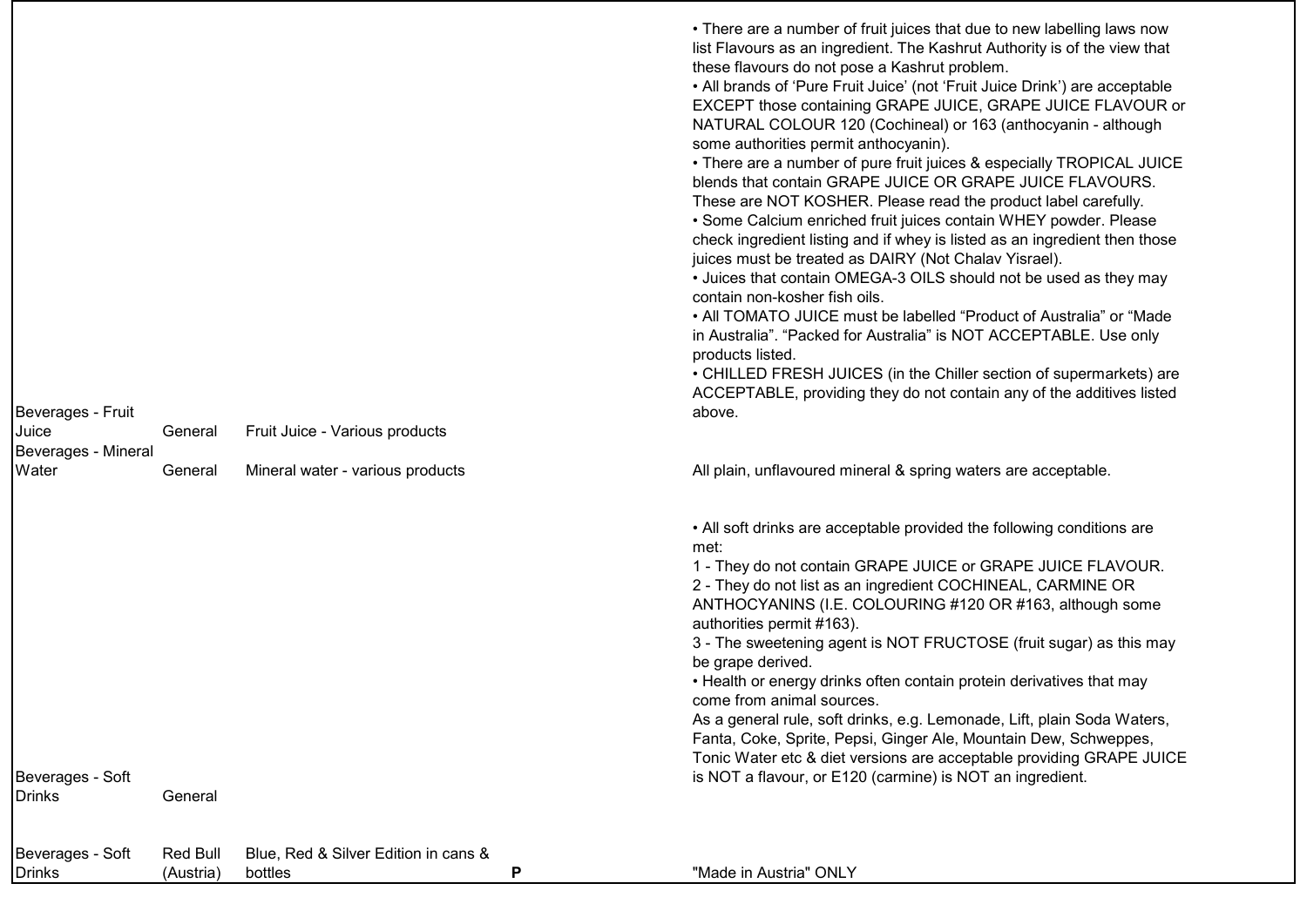| Beverages - Soft<br><b>Drinks</b>           | <b>Red Bull</b><br>(Austria) | Energy Drink & Sugar Free energy<br>(cans and bottles)                                                                                                                                                                                                                                       | Ρ |                             | "Made in Austria or Swizerland" ONLY<br>• All PURE HERBAL TEA that is plain dried herbs (e.g. camomile,<br>rosehip) without any additives (e.g. flavours) listed in ingredients is<br>acceptable.                                                                                          |
|---------------------------------------------|------------------------------|----------------------------------------------------------------------------------------------------------------------------------------------------------------------------------------------------------------------------------------------------------------------------------------------|---|-----------------------------|--------------------------------------------------------------------------------------------------------------------------------------------------------------------------------------------------------------------------------------------------------------------------------------------|
| Beverages - Teas /                          |                              |                                                                                                                                                                                                                                                                                              |   |                             | • All brands of PURE TEA & TEA BAGS are acceptable provided that<br><b>NO</b><br>ADDITIVES are listed in the ingredients.- www.ka.org.au<br>. Flavoured teas may have added flavours infused into the tea leaves &<br>therefore require Kosher approval. eg - Chai tea & Earl Grey require |
| Teabags / Herbal                            |                              |                                                                                                                                                                                                                                                                                              |   |                             | Kosher approval.                                                                                                                                                                                                                                                                           |
| Teas                                        | General                      | Tea - various products                                                                                                                                                                                                                                                                       |   |                             |                                                                                                                                                                                                                                                                                            |
| Beverages - Teas /<br>Teabags / Herbal      |                              |                                                                                                                                                                                                                                                                                              |   |                             |                                                                                                                                                                                                                                                                                            |
| Teas                                        | Twinings                     | Earl Grey, Herbal & Flavoured Teas P                                                                                                                                                                                                                                                         |   |                             | For all Twinings kosher items please go to ka.org.au                                                                                                                                                                                                                                       |
| Beverages - Syrups Shott (NZ)               |                              | COFFEE SYPRUP - Butterscotch,<br>Caramel, Gingerbread, Hazelnut,<br>Macadamia, Salted Caramel, Vanilla,<br>White Chocolate, Rose, Lamington,<br>Wild Mint, Coconut, Flamed Orange                                                                                                            | P | Kosher logo<br>not required | Kosher Kiwi certified                                                                                                                                                                                                                                                                      |
|                                             |                              | FRUIT SYRUP RANGE -<br>Blackcurrant & Honey, Blueberry &<br>Green Tea, Cranberry & Lime, Feijoa,<br>Gold Kiwifruit, Lemon, Passionfruit,<br>Tahitian Lime, Tahitian Lime & Mint,<br>Three Berry, Lemon Ginger & Honey,<br>Turmeric Lemon Ginger & Honey,<br>Apple (New Zealand), Three Berry |   | Kosher logo                 |                                                                                                                                                                                                                                                                                            |
| Beverages - Syrups Shott (NZ)               |                              | Natural, Pomegranate, Elderflower                                                                                                                                                                                                                                                            | P | not required                | Kosher Kiwi certified                                                                                                                                                                                                                                                                      |
| Beverages - Syrups Shott (NZ)               |                              | HOT CHOCOLATE COMPLEMENT -<br><b>Wild Peppermint</b><br>NON FRUIT SYRUP - Chocolate,                                                                                                                                                                                                         | P | Kosher logo<br>not required | Kosher Kiwi certified                                                                                                                                                                                                                                                                      |
| Beverages - Syrups Shott (NZ)               |                              | Dark Chocolate, Gomme, Manuka<br>Honey, Sugar Syrup, Chai (Turmeric<br>Notes), Chai Latte, Chai (Vanilla<br>Notes)                                                                                                                                                                           | P | Kosher logo<br>not required | Kosher Kiwi certified                                                                                                                                                                                                                                                                      |
| Beverages - Sauce Shott (NZ) Sticky Caramel |                              |                                                                                                                                                                                                                                                                                              | P | Kosher logo<br>not required | Kosher Kiwi certified                                                                                                                                                                                                                                                                      |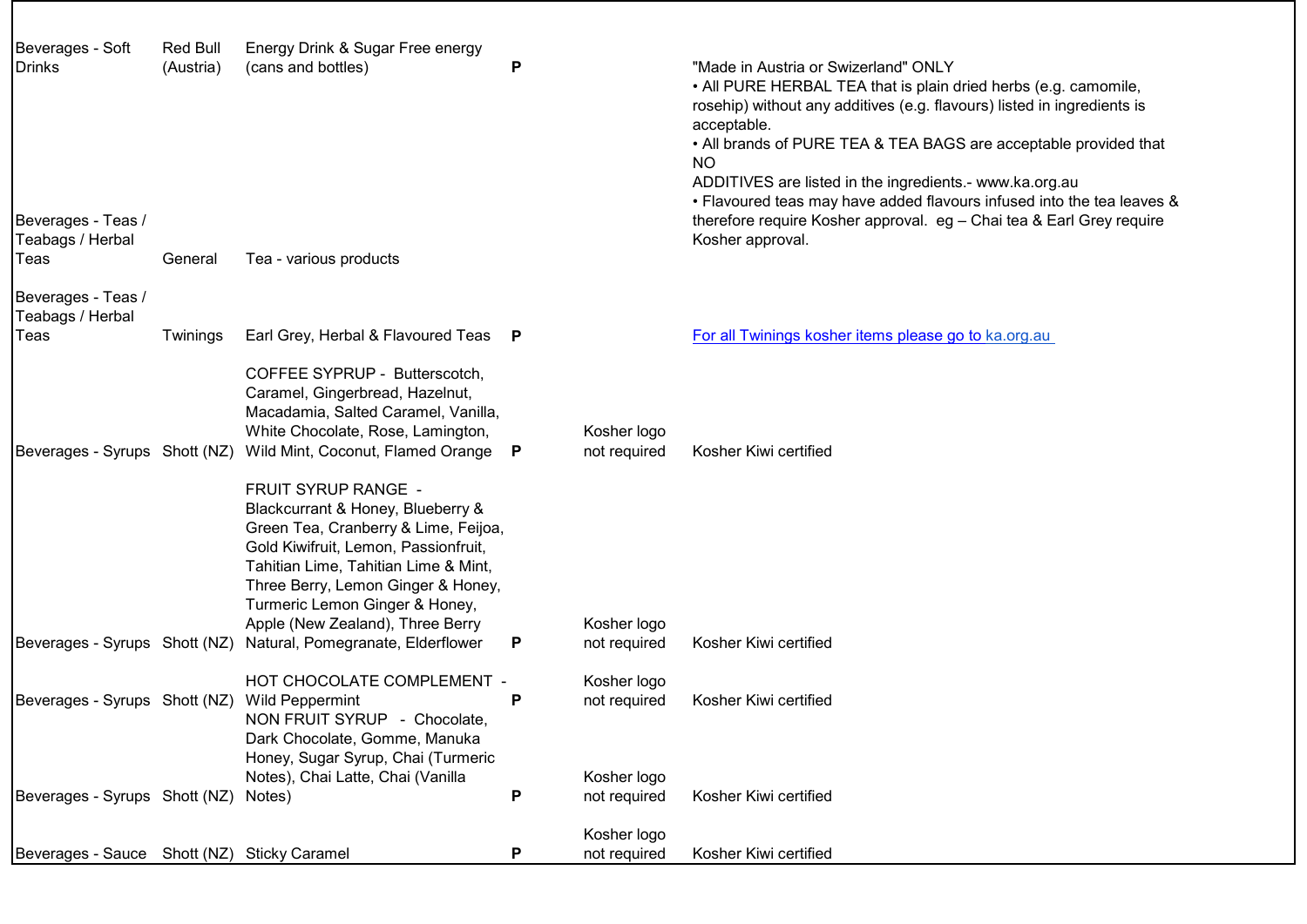BISCUITS,

CRACKERS &<br>CRISPBREADS

General Biscuits - various products

• ONLY KOSHER CERTIFIED BISCUITS, CRACKERS ETC MAY BE PURCHASED. THEY MUST HAVE A Kosher symbol. • A wide variety of biscuits, crackers & crispbreads are available at the Greys Ave Deli, Kosher Co Op and Shekhter's Deli (Wellington).

| <b>BISCUITS,</b>                          |                |                                     |             |                 |                                               |
|-------------------------------------------|----------------|-------------------------------------|-------------|-----------------|-----------------------------------------------|
| <b>CRACKERS &amp;</b>                     | Bakers (S      |                                     |             | Johannesburg    |                                               |
| <b>CRISPBREADS</b>                        | Africa)        | Any with Kosher symbol              | D           | <b>Beit Din</b> | Must have Kosher symbol                       |
| <b>BISCUITS,</b><br><b>CRACKERS &amp;</b> | Balconi        |                                     |             |                 |                                               |
| <b>CRISPBREADS</b>                        | (Italy)        | Rolino                              |             | OU              | Must have Kosher symbol                       |
| <b>BISCUITS,</b>                          |                |                                     |             |                 |                                               |
| <b>CRACKERS &amp;</b>                     |                |                                     |             |                 |                                               |
| <b>CRISPBREADS</b>                        | Eskal          | Lemon Wafers                        | P           | OU              | Available at NW Lunn Ave                      |
| <b>BISCUITS,</b>                          |                |                                     |             |                 |                                               |
| <b>CRACKERS &amp;</b>                     | Leda           |                                     |             | Kosher          |                                               |
| <b>CRISPBREADS</b>                        | (Aust)         | various products                    |             | Australia       | Must have Kosher Australia symbol             |
| <b>BISCUITS,</b>                          |                |                                     |             |                 |                                               |
| <b>CRACKERS &amp;</b>                     | Jusitine's     |                                     |             |                 |                                               |
| <b>CRISPBREADS</b>                        | Ltd (NZ)       | All products                        | D           | Kosher Kiwi     | All products are Kosher and Dairy             |
|                                           | <b>Natures</b> |                                     |             |                 |                                               |
| <b>BISCUITS,</b>                          | Source         |                                     |             |                 |                                               |
| <b>CRACKERS &amp;</b>                     | Bokomo (S      |                                     |             | Johannesbur     |                                               |
| <b>CRISPBREADS</b>                        | africa)        | Any with Kosher symbol              |             | g Beit Din      | A variety available - must have Kosher symbol |
| <b>BISCUITS,</b>                          |                |                                     |             |                 |                                               |
| <b>CRACKERS &amp;</b>                     | <b>New</b>     |                                     |             |                 |                                               |
| <b>CRISPBREADS</b>                        | Morning        | <b>Organic Honey Grahams</b>        | D           | OU              | Available at Huckleberry                      |
| <b>BISCUITS,</b><br><b>CRACKERS &amp;</b> | <b>New</b>     |                                     |             |                 |                                               |
| <b>CRISPBREADS</b>                        | Morning        | Mini Bite Chocolate Grahams         | D           | OK (Circle K)   |                                               |
|                                           |                |                                     |             |                 |                                               |
| <b>BISCUITS,</b>                          |                |                                     |             |                 |                                               |
| <b>CRACKERS &amp;</b>                     | Orgran(Au      |                                     |             | Kosher          |                                               |
| <b>CRISPBREADS</b>                        | st)            | various products                    |             | Australia       | Must have Kosher Australia symbol             |
| <b>BISCUITS,</b>                          |                |                                     |             |                 |                                               |
| <b>CRACKERS &amp;</b>                     | Arnotts        |                                     |             | no symbol       |                                               |
| <b>CRISPBREADS</b>                        | (Aust)         | <b>Butter 98% Fat Free Cruskits</b> | D           | required        | check KA list - ka.org.au                     |
|                                           |                |                                     |             |                 |                                               |
| <b>BISCUITS,</b>                          |                |                                     |             |                 |                                               |
| <b>CRACKERS &amp;</b>                     | Arnotts        |                                     | <b>P/DV</b> | no symbol       |                                               |
| <b>CRISPBREADS</b>                        | (Aust)         | <b>Corn Cruskits</b>                |             | required        | check KA list - ka.org.au                     |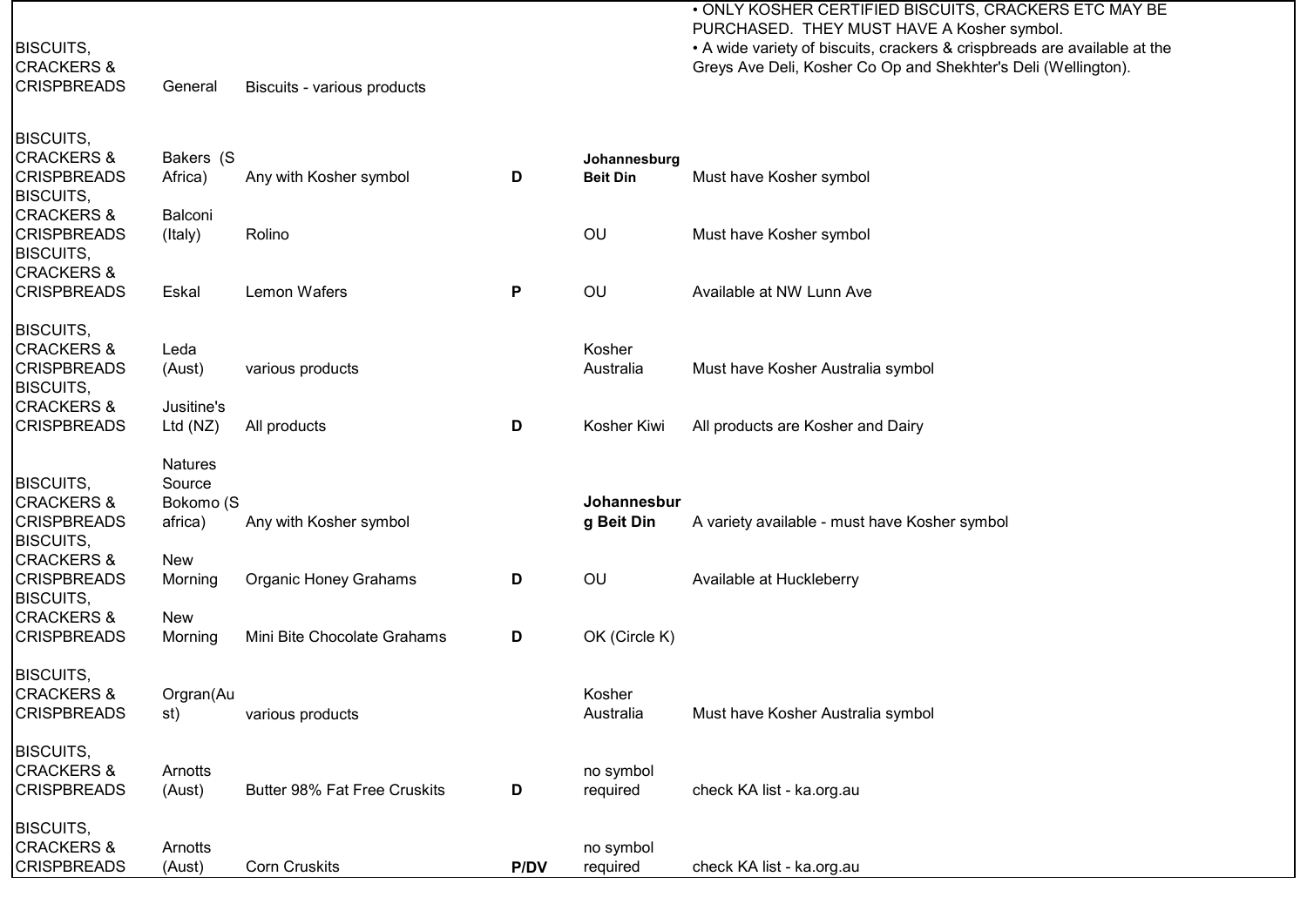| <b>BISCUITS,</b><br><b>CRACKERS &amp;</b><br><b>CRISPBREADS</b>                     | Arnotts<br>(Aust)           | <b>Cruskits Original</b>         | D         | no symbol<br>required                | check KA list - ka.org.au                                                                                                                       |
|-------------------------------------------------------------------------------------|-----------------------------|----------------------------------|-----------|--------------------------------------|-------------------------------------------------------------------------------------------------------------------------------------------------|
| <b>BISCUITS,</b><br><b>CRACKERS &amp;</b><br><b>CRISPBREADS</b>                     | Arnotts<br>(Aust)<br>Carr's | <b>Rye Cruskits</b>              | D         | no symbol<br>required                | check KA list - ka.org.au                                                                                                                       |
| <b>BISCUITS,</b>                                                                    | Table                       |                                  |           |                                      |                                                                                                                                                 |
| <b>CRACKERS &amp;</b><br><b>CRISPBREADS</b><br><b>BISCUITS,</b>                     | Crackers<br>(UK)            | A variety of flavours            | P         | no symbol<br>required                | Check OU directory https://oukosher.org/product-search                                                                                          |
| <b>CRACKERS &amp;</b>                                                               | LaPonzane                   |                                  |           |                                      |                                                                                                                                                 |
| <b>CRISPBREADS</b>                                                                  | lla                         | Any with Kosher symbol           | P         |                                      | Must have Kosher symbol                                                                                                                         |
| <b>BISCUITS,</b>                                                                    | Real                        |                                  |           |                                      |                                                                                                                                                 |
| <b>CRACKERS &amp;</b><br><b>CRISPBREADS</b>                                         | Foods<br>(Aust)             | Any with Kosher symbol           | P         | <b>Kashrut</b><br><b>Authority</b>   | A variety available. Must have Kosher symbol.                                                                                                   |
| <b>BISCUITS,</b><br><b>CRACKERS &amp;</b><br><b>CRISPBREADS</b>                     | Ryvita<br>(UK)              | Any with Kosher symbol           | P         | <b>London Beit</b><br>Din            | Must have Kosher symbol                                                                                                                         |
| <b>BISCUITS,</b><br><b>CRACKERS &amp;</b><br><b>CRISPBREADS</b><br><b>BISCUITS,</b> | Sunrice                     | variety available                | P         |                                      | check KA list - ka.org.au                                                                                                                       |
| <b>CRACKERS &amp;</b><br><b>CRISPBREADS</b><br><b>BISCUITS,</b>                     | Danny's<br>(NZ)             | Pita Crisps - vaiety avialable   | P         | Kosher Kiwi                          | Must have Kosher sylbol                                                                                                                         |
| <b>CRACKERS &amp;</b><br><b>CRISPBREADS</b><br><b>BISCUITS,</b>                     | Snyders<br>(USA)            | Pretzels                         | D or P    | OU                                   | Must have Kosher symbol                                                                                                                         |
| <b>CRACKERS &amp;</b><br><b>CRISPBREADS</b>                                         | Shultz                      | Pretzels                         |           | OU                                   | Must have Kosher symbol                                                                                                                         |
|                                                                                     | Orgran                      | Rice Crispi Breadcrumbs - Gluten | ${\sf P}$ |                                      |                                                                                                                                                 |
| <b>BREADCRUMBS</b>                                                                  | (Austalia)<br>General       | Free                             |           | no symbol                            | check KA list - ka.org.au<br>Frozen kosher bagels are available at the Auckland and Wellington                                                  |
| <b>BAGELS</b>                                                                       | bagels                      |                                  |           | required<br>Kosher Kiwi              | Kosher shops                                                                                                                                    |
| <b>BREADS</b>                                                                       | General<br><b>Breads</b>    |                                  |           | supervised, no<br>symbol<br>required | Rolls/Pizza bases are available from the Greys Ave Deli.<br>Special runs of Challot available Friday from Greys Ave Deli &<br>Wgtn Kosher Co-Op |
|                                                                                     |                             |                                  |           |                                      |                                                                                                                                                 |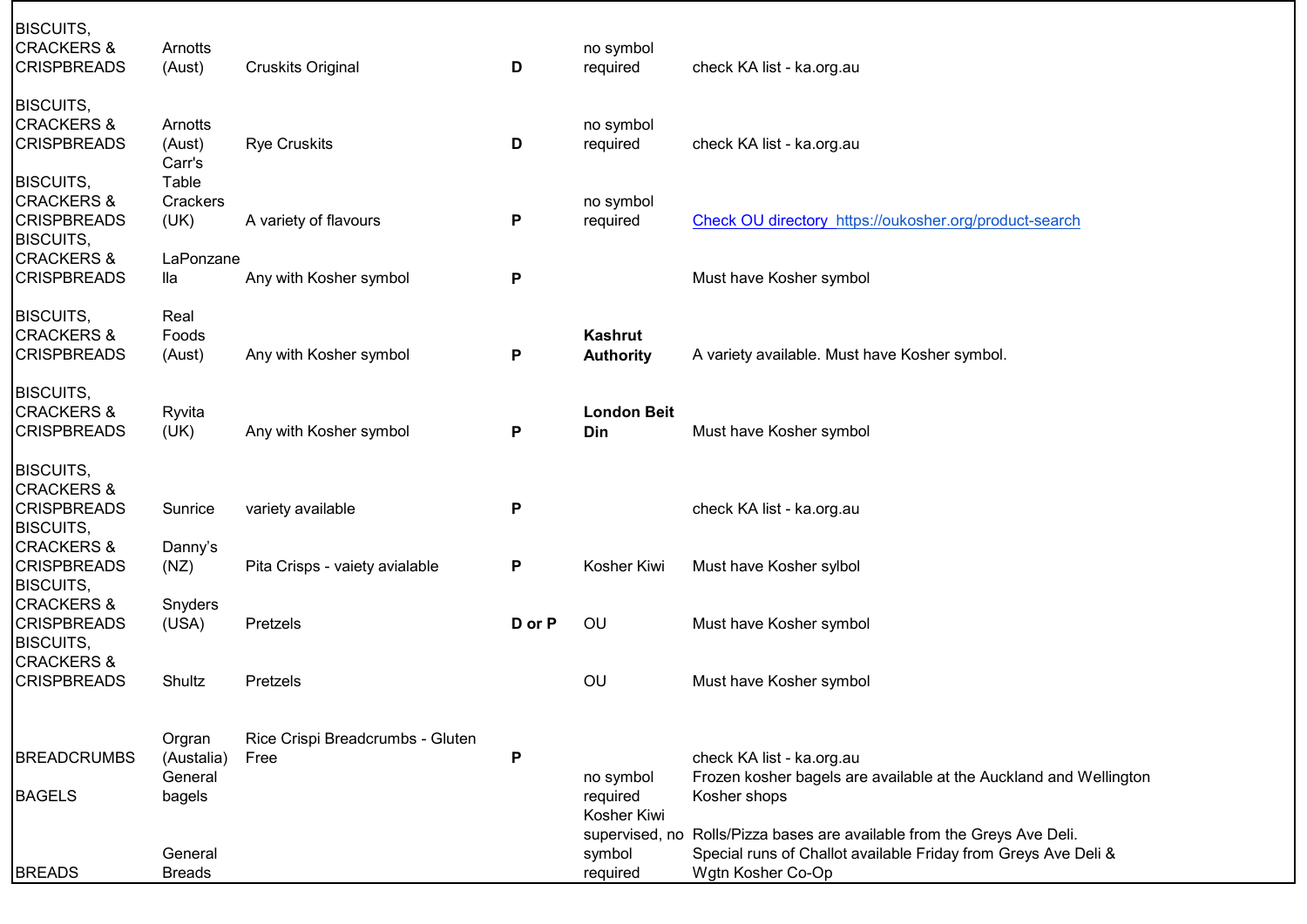| <b>BREADS</b>               | Freya's            | All breads under this label                   | P | No symbol<br>required | Approved for local consumption as per the policy of the London Beit Din                                                                                                                                                                                                                                                                                                                                                     |
|-----------------------------|--------------------|-----------------------------------------------|---|-----------------------|-----------------------------------------------------------------------------------------------------------------------------------------------------------------------------------------------------------------------------------------------------------------------------------------------------------------------------------------------------------------------------------------------------------------------------|
| <b>BREADS</b>               |                    | McKenzie All breads under this label          | Ρ | No symbol<br>required | Approved for local consumption as per the policy of the London Beit Din                                                                                                                                                                                                                                                                                                                                                     |
| <b>BREADS</b>               |                    | Molenberg All breads under this label         | P | No symbol<br>required | Approved for local consumption as per the policy of the London Beit Din                                                                                                                                                                                                                                                                                                                                                     |
| <b>BREADS</b>               | Nature<br>Fresh    | All breads under this label                   | P | No symbol<br>required | Approved for local consumption as per the policy of the London Beit Din                                                                                                                                                                                                                                                                                                                                                     |
| <b>BREADS</b>               | <b>River Mill</b>  | All breads under this label                   | P | No symbol<br>required | Approved for local consumption as per the policy of the London Beit Din                                                                                                                                                                                                                                                                                                                                                     |
| <b>BREADS</b>               | Sunny<br>Crust     | All breads under this label                   | P | No symbol<br>required | Approved for local consumption as per the policy of the London Beit Din                                                                                                                                                                                                                                                                                                                                                     |
| <b>BREADS</b>               | Vogel's            | <b>Original Mixed Grain ONLY</b>              | D | No symbol<br>required | ONLY Original Mixed Grain is Kosher DAIRY, the rest of the Vogel's<br>range is NOT Kosher. Approved for local consumption as per the policy<br>of the London Beit Din                                                                                                                                                                                                                                                       |
| <b>Rolls and Buns</b>       |                    | Molenberg All buns and rolls under this label | P | No symbol<br>required | Approved for local consumption as per the policy of the London Beit Din                                                                                                                                                                                                                                                                                                                                                     |
| <b>Rolls and Buns</b>       | Nature<br>Fresh    | All buns and rolls under this label           | P | No symbol<br>required | Approved for local consumption as per the policy of the London Beit Din                                                                                                                                                                                                                                                                                                                                                     |
| Rolls and Buns              | <b>River Mill</b>  | All buns and rolls under this label           | P | No symbol<br>required | Approved for local consumption as per the policy of the London Beit Din                                                                                                                                                                                                                                                                                                                                                     |
| Pita Bread / Tortillas (NZ) | Danny's            | All varieties except Garlic Pita              | P | Kosher Kiwi           | All varieties are acceptable and parve except for Garlic Pita which is not kosher.                                                                                                                                                                                                                                                                                                                                          |
| <b>CEREALS</b>              | General<br>cereals | <b>Various Products</b>                       |   |                       | BRAN, POLENTA, SEMOLINA & WHEATGERM - all brands that<br>are pure & unprocessed are pareve & acceptable.<br>PLAIN ROLLED OATS, QUICK OATS, & ONE-MINUTE OATS -<br>all brands are acceptable. They must not contain additives. (This refers<br>to plain oats, a natural cereal product containing no additives).<br>A wide range of kosher breakfast cereals are available at<br>Huckleberry Farms, Auckland & supermarkets. |
| <b>CEREALS</b>              | Arrowhead<br>Mill  | Any with Kosher symbol                        | P | OK (Circle K)         | A variety available at Huckleberry. Must have Kosher symbol.                                                                                                                                                                                                                                                                                                                                                                |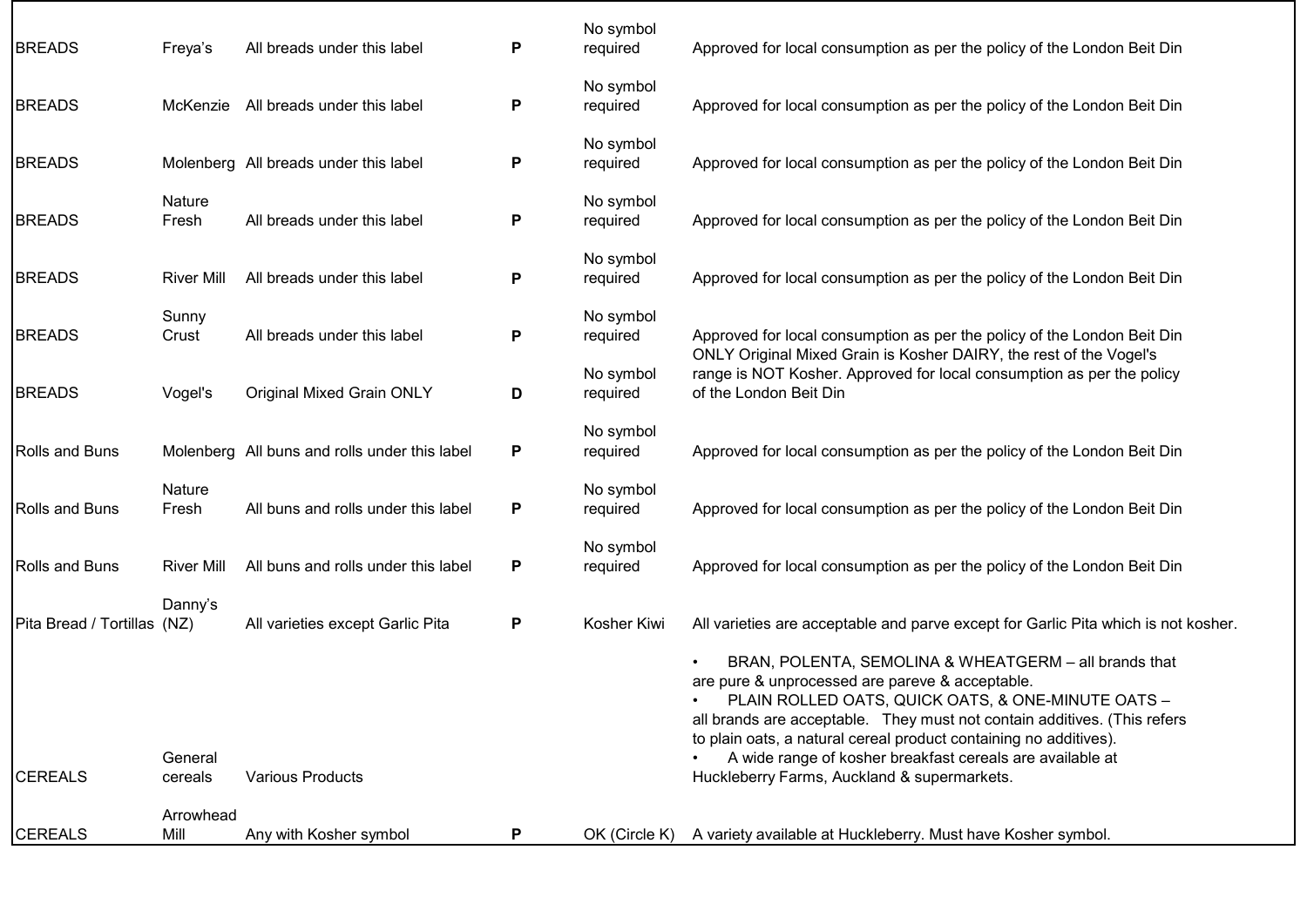| <b>CEREALS</b>                   | Bokomo<br>(S Africa)                      | Any with Kosher symbol                                                   |        | Johannesbur<br>g Beit Din             | Must have Kosher symbol.                                                  |
|----------------------------------|-------------------------------------------|--------------------------------------------------------------------------|--------|---------------------------------------|---------------------------------------------------------------------------|
| <b>CEREALS</b>                   | (Aust)<br>Earth's                         | Brookfarm Any with Kosher symbol, available at<br>NW, Huckleberry & Nosh |        |                                       | Check KA list for the range of kosher items - ka.org.au                   |
| <b>CEREALS</b>                   | Best                                      | Any with Kosher symbol                                                   |        | OU                                    | A variety available at Huckleberry.                                       |
| <b>CEREALS</b>                   | Freedom<br>Foods                          | A range of items available                                               | P/D/DV | no symbol<br>required                 | Check KA list - ka.org.au                                                 |
| <b>CEREALS</b><br><b>CEREALS</b> | Kelloggs<br>(Aust)<br>Nabisco<br>Nature's | A range of items available<br>Any with Kosher symbol                     | P/D/DV | no symbol<br>required<br>OU<br>symbol | Check KA list - ka.org.au<br>A variety available. Must have Kosher symbol |
| <b>CEREALS</b>                   | Path<br><b>New</b>                        | Any with Kosher symbol                                                   |        | required<br>symbol                    | A variety available. Must have Kosher symbol                              |
| <b>CEREALS</b>                   | Morning                                   | Any with Kosher symbol                                                   | P      | required                              | A variety available at Huckleberry. Must have Kosher symbol               |
| <b>CEREALS</b>                   | Orgran<br>(Aust)                          | Any with Kosher symbol                                                   | P      | symbol<br>required                    | A variety available. Must have Kosher symbol                              |
| <b>CEREALS</b>                   | Sanitarium Weet Bix                       |                                                                          | P      |                                       | Approved for local consumption                                            |
| <b>CEREALS</b>                   | Uncle                                     | Sanitarium Weet Bix - Cholesterol Lowering                               | P      |                                       | Only when bearing the number 22 in the Best Before panel                  |
| <b>CEREALS</b>                   | Toby's<br>(Aust)<br><b>Bluebird</b>       | A range of items available<br>Doritos Original Salted Corn Chips         | P/D/DV | no symbol<br>required                 | Check KA list - ka.org.au                                                 |
| <b>CORN CHIPS</b>                | (NZ)                                      |                                                                          | P      |                                       | Product of Australia ONLY                                                 |
| <b>CORN CHIPS</b>                | DJ&A<br>Fritos (S                         | Any with Kosher symbol                                                   | P      | KA symbol<br>required<br>Symbol       | A variety available. Must have Kosher symbol                              |
| <b>CORN CHIPS</b>                | Africa)                                   | Any with Kosher symbol                                                   | P      | required                              | Must have kosher symbol.                                                  |
| <b>Dips</b>                      | Obela                                     | Hommus - A variety of flavours<br>available. Must have Kosher symbol. P  |        | Symbol<br>required                    | Must have Kosher Australia symbol                                         |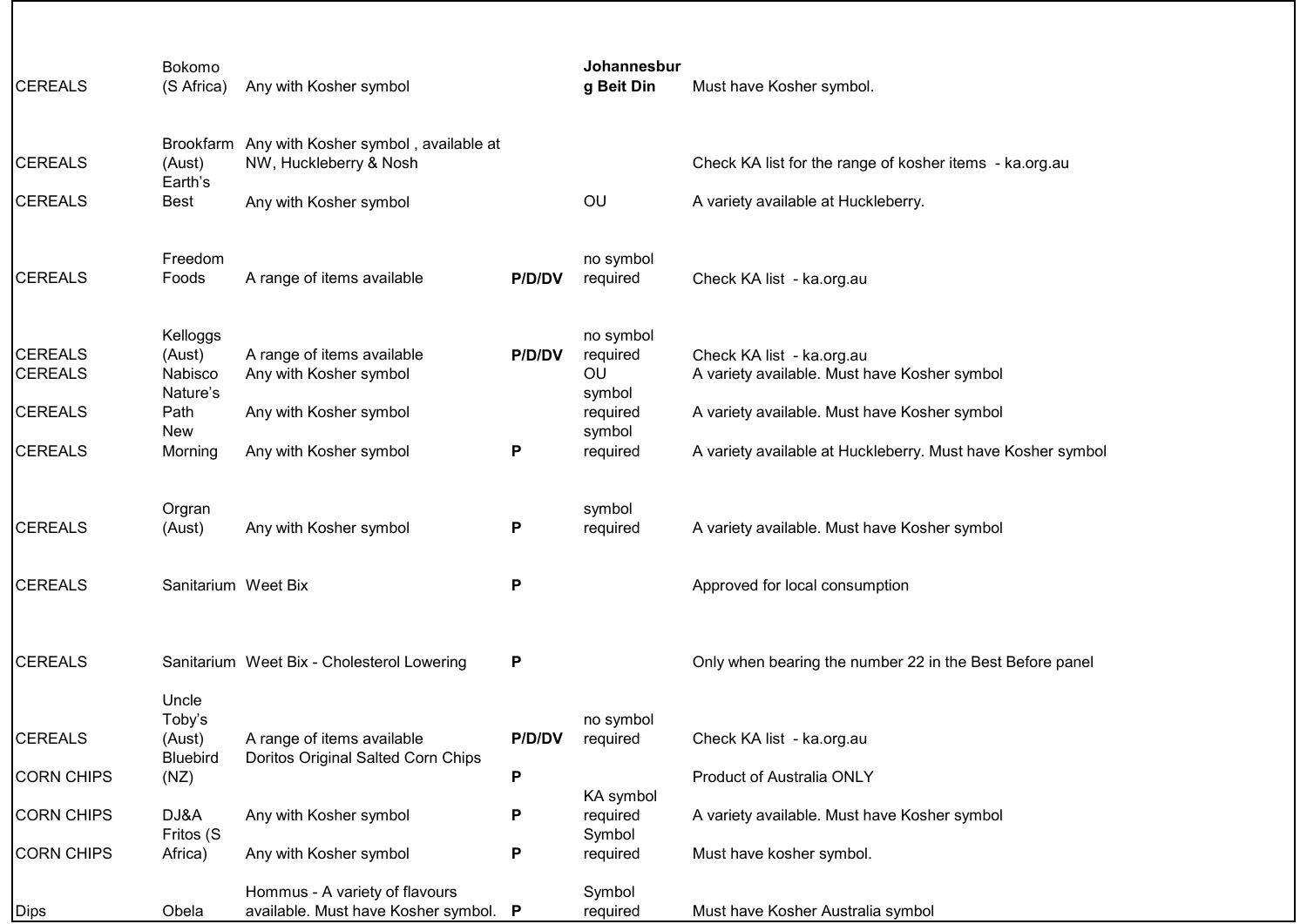| <b>Dips</b>                                                  | Turkish<br>Kitchen<br>Turkish | Traditional Hummus with roasted<br>Garlic                           | P |                            |                                                                                                                                                                               |
|--------------------------------------------------------------|-------------------------------|---------------------------------------------------------------------|---|----------------------------|-------------------------------------------------------------------------------------------------------------------------------------------------------------------------------|
| <b>Dips</b>                                                  | Kitchen<br><b>Bluebird</b>    | Manuka Smoked Garlic Hummus                                         | P |                            |                                                                                                                                                                               |
| Potato chips                                                 | (NZ)                          | All plain salted with canola oil                                    | P |                            |                                                                                                                                                                               |
| Potato chips                                                 | <b>ETA</b>                    | Kettles Range - Ready Salted ONLY P                                 |   |                            |                                                                                                                                                                               |
| Potato chips                                                 | Pringles                      | Any with symbol made in the USA                                     |   |                            | ONLY when made in the USA with OU symbol<br>All brands of RAW popping corn are acceptable.<br>NOT KOSHER - Prepared Popcorn at Cinemas may be coated                          |
| Popcorn                                                      | General<br>popcorn            |                                                                     |   |                            | with non-Kosher flavours & oils, or may be cooked in non-Kosher fats.<br>Kosher Australia                                                                                     |
| Popcorn                                                      | Act II<br>(USA)               | Many Flavours available - check for<br>Kosher symbol                | D |                            |                                                                                                                                                                               |
| <b>NUTS</b>                                                  | General<br><b>Nuts</b>        | various products                                                    |   |                            | According to the ruling of the London Beith Din all nuts are permittd<br>(both raw and roasted), provided that the only additional ingredients are<br>vegetable oil and salt. |
|                                                              |                               |                                                                     |   |                            |                                                                                                                                                                               |
| Chewy / Health Bars Cliff Bars                               | Nature's                      | Crunchy Oats and Honey, Crunchy                                     |   |                            | Variety available. Must have Kosher symbol.                                                                                                                                   |
| Chewy / Health Bars Valley                                   | Nature's                      | Varity Pack, Crunchy Maple Syrup<br>Protein Salted Caramel, Protein | P |                            |                                                                                                                                                                               |
| Chewy / Health Bars Valley                                   | Annie's                       | <b>Peanuts and Chocolate</b>                                        | D |                            |                                                                                                                                                                               |
| Chewy / Health Bars (NZ)                                     | Frooze                        | Variety of products                                                 | P | Kosher Kiwi<br>Kosher Kiwi | Must have Kosher Kiwi symbol                                                                                                                                                  |
| Chewy / Health Bars Balls<br>Chocolates,<br>Chocolate Bars & |                               | Variety available                                                   | P | symbol                     | Must have Kosher Kiwi symbol                                                                                                                                                  |
| <b>Blocks</b><br>Chocolates,                                 | Cadbury                       | Variety of products                                                 |   |                            | Check KA list - ka.org.au                                                                                                                                                     |
| Chocolate Bars &                                             | Ferrero                       |                                                                     |   |                            |                                                                                                                                                                               |
| <b>Blocks</b><br>Chocolates,                                 | (Italy)                       | Ferrero Rocher                                                      | D |                            |                                                                                                                                                                               |
| Chocolate Bars &                                             | Ferrero                       |                                                                     |   |                            | Product of Poland, Italy or Germany ONLY. For updates check KA list -                                                                                                         |
| <b>Blocks</b><br>Chocolates,                                 | (Italy)                       | Kinder Chocolate                                                    |   |                            | ka.org.au                                                                                                                                                                     |
| Chocolate Bars &                                             | Ferrero                       |                                                                     |   |                            |                                                                                                                                                                               |
| <b>Blocks</b><br>Chocolates,                                 | (Italy)                       | <b>Kinder Surprise</b>                                              | D |                            | Product of Italy ONLY. For updates check KA list - ka.org.au                                                                                                                  |
| Chocolate Bars &                                             | Ferrero                       | Raffaello - Product of Italy or Poland                              |   |                            |                                                                                                                                                                               |
| <b>Blocks</b><br>Chocolates,                                 | (Italy)                       | <b>ONLY</b>                                                         | D |                            | Product of poland or Belgium ONLY. For updates check KA list - ka.org.au                                                                                                      |
| Chocolate Bars &                                             | Guylian                       |                                                                     |   |                            |                                                                                                                                                                               |
| <b>Blocks</b>                                                | (Belgium)                     | A range available.                                                  | D | OK                         | must have Kosher symbol.                                                                                                                                                      |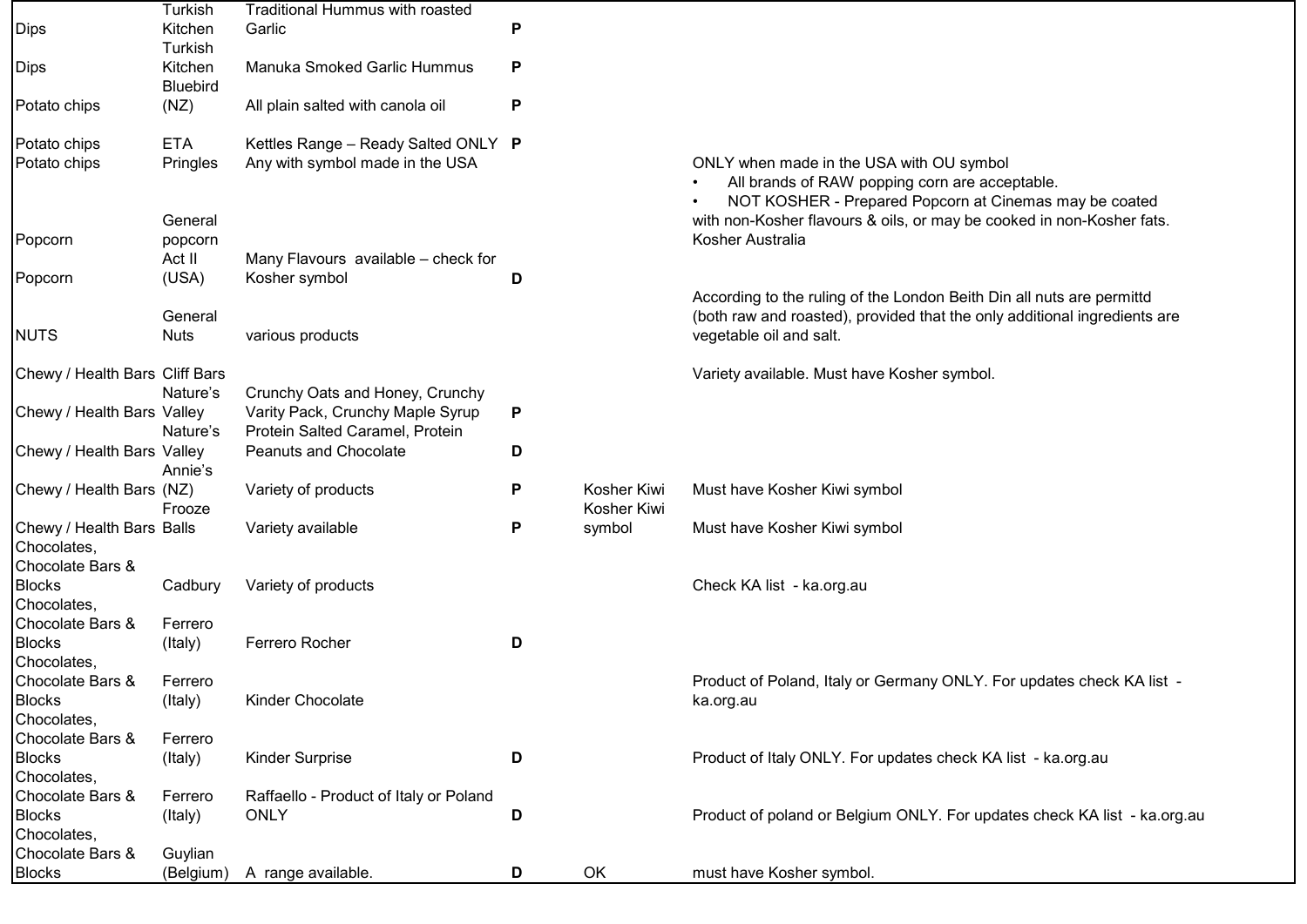| Chocolates,      |               |                                        |   |    |                          |
|------------------|---------------|----------------------------------------|---|----|--------------------------|
| Chocolate Bars & | Hersheys      |                                        |   |    |                          |
| <b>Blocks</b>    | (USA)         | A range available.                     | D | OU | must have Kosher symbol. |
| Chocolates,      |               |                                        |   |    |                          |
| Chocolate Bars & | Mars          |                                        |   |    |                          |
| <b>Blocks</b>    | (Aust)        | Variety of products                    |   |    | must have Kosher symbol. |
| Chocolates,      |               |                                        |   |    |                          |
| Chocolate Bars & | <b>Nestle</b> |                                        |   |    |                          |
| <b>Blocks</b>    | (Aust)        | Aero                                   | D |    | Made in Australia ONLY   |
| Chocolates,      |               |                                        |   |    |                          |
| Chocolate Bars & | Nestle        |                                        |   |    |                          |
| <b>Blocks</b>    | (Aust)        | <b>Cooking Chocolate</b>               | D |    |                          |
| Chocolates,      |               |                                        |   |    |                          |
| Chocolate Bars & | Nestle        |                                        |   |    |                          |
|                  |               | Kit Kat Chunky Dairy Milk - Block &    |   |    |                          |
| <b>Blocks</b>    | (Aust)        | Bar                                    | D |    |                          |
| Chocolates,      |               |                                        |   |    |                          |
| Chocolate Bars & | <b>Nestle</b> | Kit Kat Classic Milk Chocolate Break - |   |    |                          |
| <b>Blocks</b>    | (Aust)        | <b>Block</b>                           | D |    |                          |
| Chocolates,      |               |                                        |   |    |                          |
| Chocolate Bars & | <b>Nestle</b> |                                        |   |    |                          |
| <b>Blocks</b>    | (Aust)        | Kit Kat Milk Chocolate Bar             | D |    |                          |
| Chocolates,      |               |                                        |   |    |                          |
| Chocolate Bars & | <b>Nestle</b> | See KA list for more Kosher Nestle     |   |    |                          |
| <b>Blocks</b>    | (Aust)        | products                               | D |    | Check KA - ka.org.au     |
| Chocolates,      | Sweet         |                                        |   |    |                          |
| Chocolate Bars & | William       | A variety available must have Kosher   |   |    |                          |
| <b>Blocks</b>    | (Aust)        | symbol.                                | P |    |                          |
| Chocolates,      |               |                                        |   |    |                          |
| Chocolate Bars & | Toblerone     |                                        |   |    |                          |
| <b>Blocks</b>    | (Switz)       | Dark                                   | D |    |                          |
| Chocolates,      |               |                                        |   |    |                          |
| Chocolate Bars & | Toblerone     |                                        |   |    |                          |
| <b>Blocks</b>    | (Switz)       | Fruit & Nut                            | D |    |                          |
| Chocolates,      |               |                                        |   |    |                          |
| Chocolate Bars & | Toblerone     |                                        |   |    |                          |
| <b>Blocks</b>    | (Switz)       | Milk                                   | D |    |                          |
| Chocolates,      |               |                                        |   |    |                          |
| Chocolate Bars & | Toblerone     |                                        |   |    |                          |
| <b>Blocks</b>    | (Switz)       | Multibag                               | D |    |                          |
| Chocolates,      |               |                                        |   |    |                          |
| Chocolate Bars & | Toblerone     |                                        |   |    |                          |
| <b>Blocks</b>    | (Switz)       | On & On                                | D |    |                          |
| Chocolates,      |               |                                        |   |    |                          |
| Chocolate Bars & | Toblerone     |                                        |   |    |                          |
| <b>Blocks</b>    | (Switz)       | One by One                             | D |    |                          |
| Chocolates,      |               |                                        |   |    |                          |
| Chocolate Bars & | Toblerone     |                                        |   |    |                          |
| <b>Blocks</b>    | (Switz)       | Praline                                | D |    |                          |
|                  |               |                                        |   |    |                          |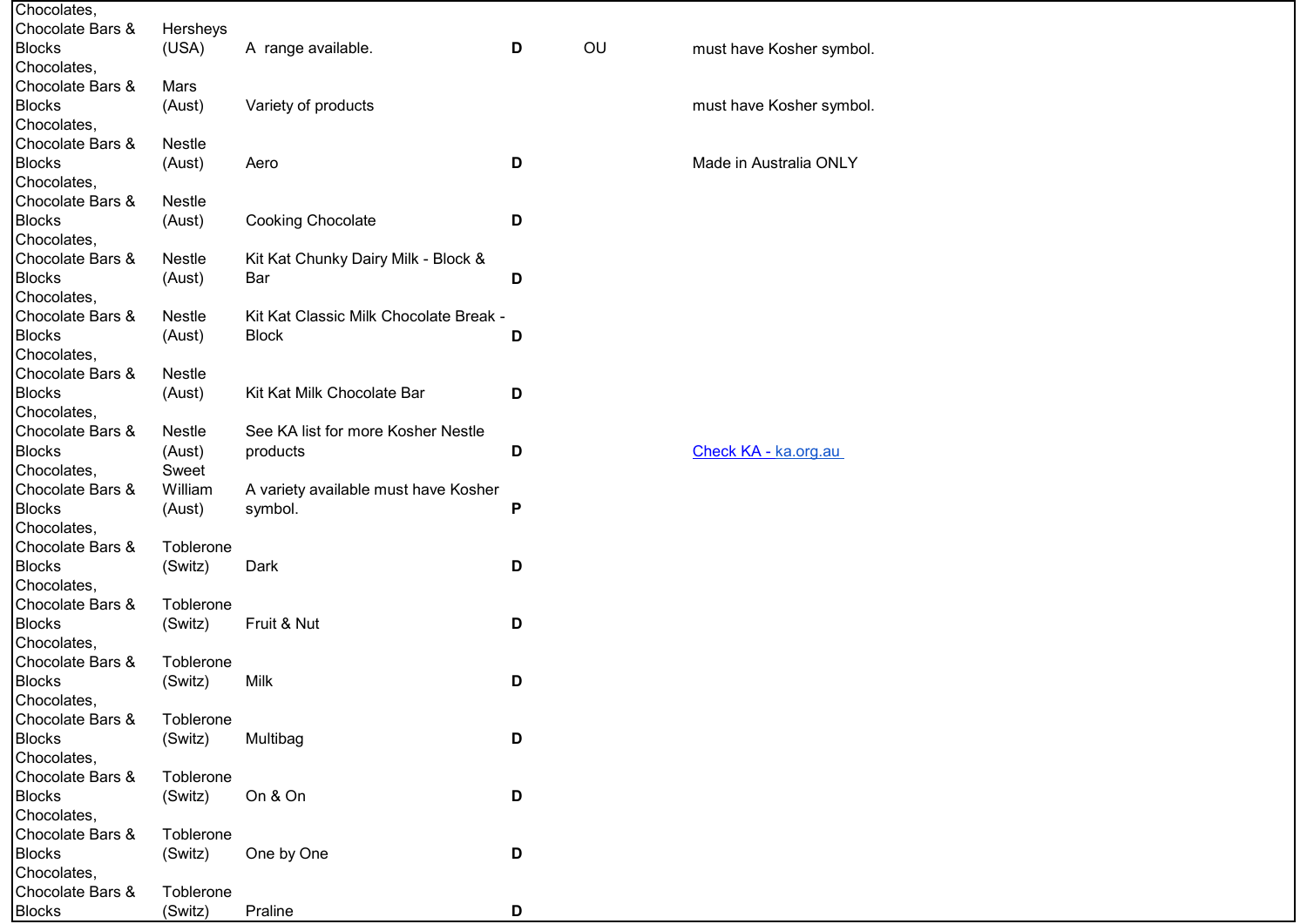| Chocolates,                 |            |                                  |           |               |                                                   |                  |
|-----------------------------|------------|----------------------------------|-----------|---------------|---------------------------------------------------|------------------|
| Chocolate Bars &            | Toblerone  |                                  |           |               |                                                   |                  |
| <b>Blocks</b>               | (Switz)    | Snowtop                          | D         |               |                                                   |                  |
| Chocolates,                 |            |                                  |           |               |                                                   |                  |
| Chocolate Bars &            | Toblerone  |                                  |           |               |                                                   |                  |
| <b>Blocks</b>               | (Switz)    | White                            | D         |               |                                                   |                  |
| Chocolates,                 |            |                                  |           |               |                                                   |                  |
| Chocolate Bars &            |            | Whittakers Almond & Cranberry    |           | Kosher logo   |                                                   |                  |
| <b>Blocks</b>               | (NZ)       |                                  | P         | not required. | Kosher Kiwi certified. PARVE                      |                  |
| Chocolates,                 |            |                                  |           |               |                                                   |                  |
| Chocolate Bars &            | Whittakers |                                  |           | Kosher logo   |                                                   |                  |
| <b>Blocks</b>               | (NZ)       | Dark Almond                      | P         | not required. | Kosher Kiwi certified. PARVE                      |                  |
| Chocolates,                 |            |                                  |           |               |                                                   |                  |
| Chocolate Bars &            | Whittakers |                                  |           | Kosher logo   |                                                   |                  |
| <b>Blocks</b>               | (NZ)       | Dark Block                       | P         | not required. | Kosher Kiwi certified. PARVE                      |                  |
| Chocolates,                 |            |                                  |           |               |                                                   |                  |
| Chocolate Bars &            |            |                                  |           |               |                                                   |                  |
|                             | Whittakers |                                  |           | Kosher logo   |                                                   |                  |
| <b>Blocks</b>               | (NZ)       | Dark Cacao                       | P         | not required. | Kosher Kiwi certified. PARVE                      |                  |
| Chocolates,                 |            |                                  |           |               |                                                   |                  |
| Chocolate Bars &            | Whittakers |                                  |           | Kosher logo   |                                                   | <b>72% NEW</b>   |
| <b>Blocks</b>               | (NZ)       | Dark Ghana - 72%, 86%, 92%       | P         | not required. | Kosher Kiwi certified. PARVE                      | <b>June 2021</b> |
| Chocolates,                 |            |                                  |           |               |                                                   |                  |
| Chocolate Bars &            | Whittakers |                                  |           | Kosher logo   |                                                   |                  |
| <b>Blocks</b>               | (NZ)       | Dark Orange                      | P         | not required. | Kosher Kiwi certified. PARVE                      |                  |
| Chocolates,                 |            |                                  |           |               |                                                   |                  |
| Chocolate Bars &            | Whittakers |                                  |           | Kosher logo   |                                                   |                  |
| <b>Blocks</b>               | (NZ)       | Dark Peppermint                  | P         | not required. | Kosher Kiwi certified. PARVE                      |                  |
| Chocolates,                 |            |                                  |           |               |                                                   |                  |
| Chocolate Bars &            | Whittakers |                                  |           | Kosher logo   |                                                   |                  |
| <b>Blocks</b>               | (NZ)       | <b>Ghana Peppermint</b>          | P         | not required. | Kosher Kiwi certified. PARVE                      |                  |
| Chocolates,                 |            |                                  |           |               |                                                   |                  |
| Chocolate Bars &            | Whittakers |                                  |           | Kosher logo   |                                                   |                  |
| <b>Blocks</b>               | (NZ)       | Cocoa Nicaragua 76%              | P         | not required. | Kosher Kiwi certified. PARVE                      |                  |
| Chocolates,                 |            |                                  |           |               |                                                   |                  |
| <b>Chocolate Bars &amp;</b> | Whittakers |                                  |           |               |                                                   |                  |
| <b>Blocks</b>               | (NZ)       | <b>Peanut Slab (bittersweet)</b> | <b>NK</b> |               | <b>No longer Kosher</b>                           |                  |
| Chocolates,                 |            |                                  |           |               |                                                   |                  |
| Chocolate Bars &            | Whittakers |                                  |           | Kosher logo   |                                                   |                  |
| <b>Blocks</b>               | (NZ)       | Supreme Coffee Dark Chocolate    | P         | not required. | Kosher Kiwi certified. PARVE                      |                  |
| Chocolates,                 |            |                                  |           |               |                                                   |                  |
| Chocolate Bars &            | Whittakers |                                  |           | Kosher logo   |                                                   |                  |
| <b>Blocks</b>               | (NZ)       | Samoan Block - 70%               | P         | not required. | Kosher Kiwi certified. PARVE                      |                  |
| Chocolates,                 |            |                                  |           |               |                                                   |                  |
| Chocolate Bars &            |            | Whittakers Almond Gold           |           | Kosher logo   |                                                   |                  |
| <b>Blocks</b>               | (NZ)       |                                  | D         | not required. | Kosher Kiwi certified. KOSHER DAIRY (Chalav Stam) |                  |
| Chocolates,                 |            |                                  |           |               |                                                   |                  |
| Chocolate Bars &            | Whittakers |                                  |           | Kosher logo   |                                                   |                  |
| <b>Blocks</b>               | (NZ)       | Berry & Biscuit                  | D         | not required. | Kosher Kiwi certified. KOSHER DAIRY (Chalav Stam) |                  |
|                             |            |                                  |           |               |                                                   |                  |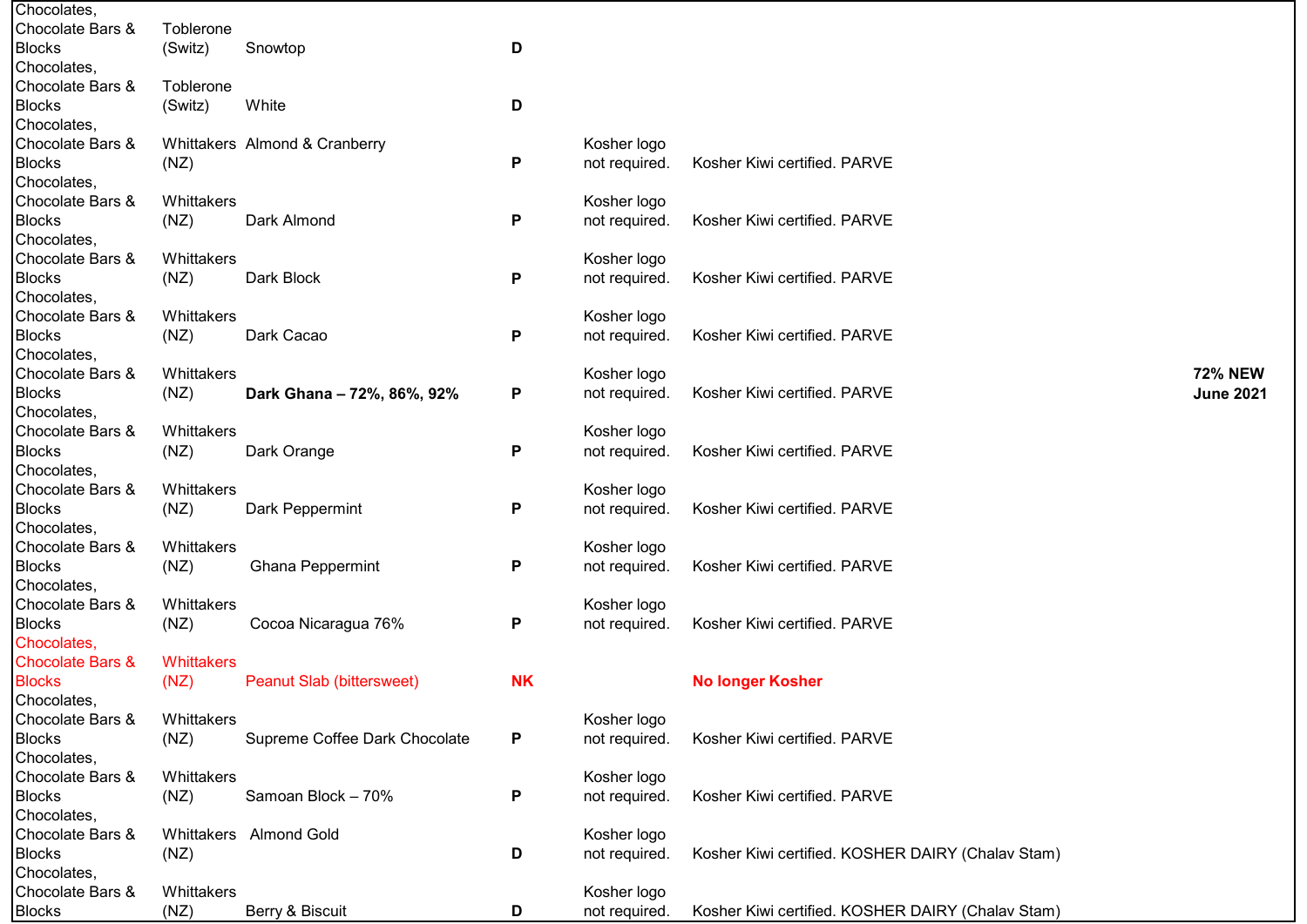| Chocolates,                 |                      |                                     |           |               |                                                   |                 |
|-----------------------------|----------------------|-------------------------------------|-----------|---------------|---------------------------------------------------|-----------------|
| Chocolate Bars &            | Whittakers           |                                     |           | Kosher logo   |                                                   | <b>NEW June</b> |
| <b>Blocks</b>               | (NZ)                 | <b>Buttermilk Chocolate</b>         | D         | not required. | Kosher Kiwi certified. KOSHER DAIRY (Chalav Stam) | 2021            |
| Chocolates,                 |                      |                                     |           |               |                                                   |                 |
| Chocolate Bars &            | Whittakers           |                                     |           | Kosher logo   |                                                   |                 |
| <b>Blocks</b>               | (NZ)                 | <b>Canterbury Hazelnut</b>          | D         | not required. | Kosher Kiwi certified. KOSHER DAIRY (Chalav Stam) |                 |
| <b>Chocolates,</b>          |                      |                                     |           |               |                                                   |                 |
| <b>Chocolate Bars &amp;</b> | <b>Whittaker</b>     |                                     |           |               |                                                   |                 |
| <b>Blocks</b>               | s(NZ)                | <b>Cashew nut and Wattle Seed</b>   | <b>NK</b> |               | <b>No longer Kosher</b>                           |                 |
| Chocolates,                 |                      |                                     |           |               |                                                   |                 |
| Chocolate Bars &            | Whittakers           |                                     |           | Kosher logo   |                                                   |                 |
| <b>Blocks</b>               | (NZ)                 | Coconut Block                       | D         | not required. | Kosher Kiwi certified. KOSHER DAIRY (Chalav Stam) |                 |
| Chocolates,                 |                      |                                     |           |               |                                                   |                 |
| Chocolate Bars &            | Whittakers           |                                     |           | Kosher logo   |                                                   |                 |
| <b>Blocks</b>               | (NZ)                 | <b>Creamy Milk</b>                  | D         | not required. | Kosher Kiwi certified. KOSHER DAIRY (Chalav Stam) |                 |
| Chocolates,                 |                      |                                     |           |               |                                                   |                 |
| Chocolate Bars &            | Whittakers           |                                     |           | Kosher logo   |                                                   |                 |
| <b>Blocks</b>               | (NZ)                 | Fruit & Nut                         | D         | not required. | Kosher Kiwi certified. KOSHER DAIRY (Chalav Stam) |                 |
| Chocolates,                 |                      |                                     |           |               |                                                   |                 |
| Chocolate Bars &            | Whittakers           |                                     |           | Kosher logo   |                                                   |                 |
| <b>Blocks</b>               | (NZ)                 | <b>Ginger and Mandarin</b>          | D         | not required. | Kosher Kiwi certified. KOSHER DAIRY (Chalav Stam) |                 |
| Chocolates,                 |                      |                                     |           |               |                                                   |                 |
| Chocolate Bars &            | Whittakers Hazel Nut |                                     |           | Kosher logo   |                                                   |                 |
| <b>Blocks</b>               | (NZ)                 |                                     | D         | not required. | Kosher Kiwi certified. KOSHER DAIRY (Chalav Stam) |                 |
| Chocolates,                 |                      |                                     |           |               |                                                   |                 |
| Chocolate Bars &            | Whittakers           |                                     |           | Kosher logo   |                                                   | <b>NEW June</b> |
| <b>Blocks</b>               | (NZ)                 | <b>Hokey Pokey Crunch</b>           | D         | not required. | Kosher Kiwi certified. KOSHER DAIRY (Chalav Stam) | 2021            |
| <b>Chocolates,</b>          |                      |                                     |           |               |                                                   |                 |
| <b>Chocolate Bars &amp;</b> | <b>Whittaker</b>     |                                     |           |               |                                                   |                 |
| <b>Blocks</b>               | s(NZ)                | <b>Italian Hazelnut</b>             | <b>NK</b> |               | <b>No longer Kosher</b>                           |                 |
| Chocolates,                 |                      |                                     |           |               |                                                   |                 |
| Chocolate Bars &            | Whittakers           |                                     |           | Kosher logo   |                                                   |                 |
| <b>Blocks</b>               | (NZ)                 | <b>Peanut Butter</b>                | D         | not required. | Kosher Kiwi certified. KOSHER DAIRY (Chalav Stam) |                 |
| Chocolates,                 |                      |                                     |           |               |                                                   |                 |
| Chocolate Bars &            | Whittakers           |                                     |           | Kosher logo   |                                                   |                 |
| <b>Blocks</b>               | (NZ)                 | Peanut Block / Slab                 |           | not required. | Kosher Kiwi certified. KOSHER DAIRY (Chalav Stam) |                 |
| Chocolates,                 |                      |                                     | D         |               |                                                   |                 |
| Chocolate Bars &            | Whittakers           |                                     |           | Kosher logo   |                                                   |                 |
|                             |                      |                                     |           |               |                                                   |                 |
| <b>Blocks</b>               | (NZ)                 | Pear and Manuka Honey               | D         | not required. | Kosher Kiwi certified. KOSHER DAIRY (Chalav Stam) |                 |
| Chocolates,                 |                      |                                     |           |               |                                                   |                 |
| Chocolate Bars &            | Whittakers           |                                     |           | Kosher logo   |                                                   | <b>NEW June</b> |
| <b>Blocks</b>               | (NZ)                 | <b>Rich Cocoa Creamy Milk</b>       | D         | not required. | Kosher Kiwi certified. KOSHER DAIRY (Chalav Stam) | 2021            |
| Chocolates,                 |                      |                                     |           |               |                                                   |                 |
| Chocolate Bars &            | Whittakers           |                                     |           | Kosher logo   |                                                   |                 |
| <b>Blocks</b>               | (NZ)                 | White Chocolate                     | D         | not required. | Kosher Kiwi certified. KOSHER DAIRY (Chalav Stam) |                 |
|                             | Beacon (S            | Variety available. Must have kosher |           |               |                                                   |                 |
| Sweets                      | Africa)              | symbol                              |           |               | Must have kosher symbol                           |                 |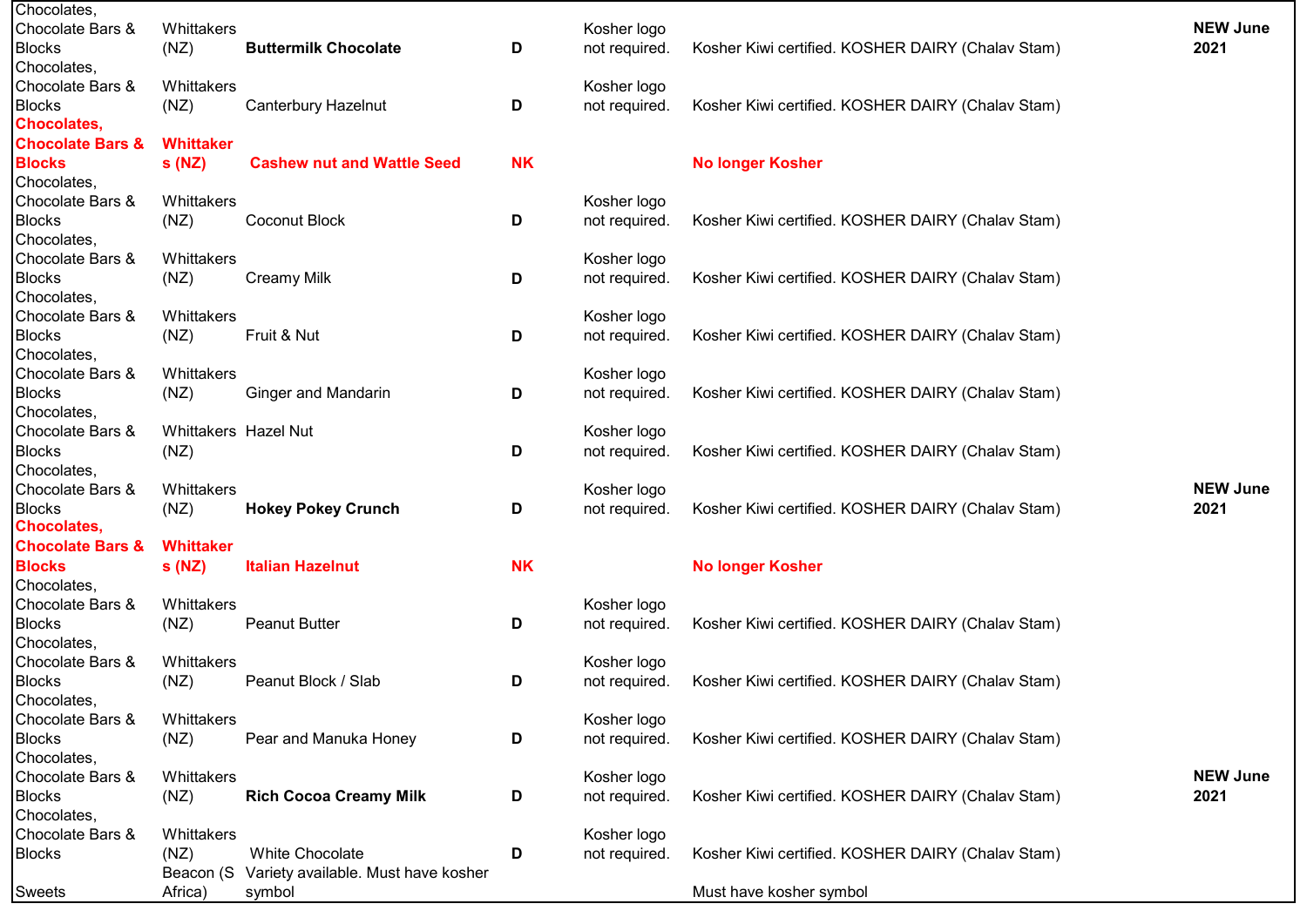|                          |                                     | A variety available. Must have Kosher      |   |             |                                                                                                                                                                                                                                                                                                                                                    |
|--------------------------|-------------------------------------|--------------------------------------------|---|-------------|----------------------------------------------------------------------------------------------------------------------------------------------------------------------------------------------------------------------------------------------------------------------------------------------------------------------------------------------------|
| <b>Sweets</b>            | Darrell Lea symbol.<br>Jelly Belly  |                                            | P |             | Must have kosher symbol                                                                                                                                                                                                                                                                                                                            |
| <b>Sweets</b>            | (USA)                               | Must have Kosher symbol.                   | P | OU          | Must have kosher symbol                                                                                                                                                                                                                                                                                                                            |
| <b>Sweets</b>            | <b>RJs</b>                          | Natural licorice soft eating - Black       | D |             |                                                                                                                                                                                                                                                                                                                                                    |
| <b>Sweets</b>            | <b>RJs</b>                          | Natural licorice soft eating - Rasberry D  |   |             |                                                                                                                                                                                                                                                                                                                                                    |
| <b>Sweets</b>            | <b>RJs</b><br>Werthers<br>Originals | Chocolate Logs                             | D |             |                                                                                                                                                                                                                                                                                                                                                    |
| <b>Sweets</b>            | General                             | (Germany) Variety available                | D |             | Must be 'Made in Germany'<br>. All ordinary plain unflavoured milk or skim milk in cartons or bottles<br>either pasteurised or UHT are acceptable. The ingredient panel should<br>list just milk or skim milk.<br>• All plain cream & plain butter (salted & unsalted) are acceptable.<br>• NOT KOSHER - Thickened or Aerosol Creams unless Kosher |
|                          | Milk,                               |                                            |   |             | certified                                                                                                                                                                                                                                                                                                                                          |
| Milk, Cream &            | Cream &                             |                                            |   |             | • NOT KOSHER - Easy-Spread Butter & Dairy Blends unless Kosher                                                                                                                                                                                                                                                                                     |
| <b>Butter</b>            | <b>Butter</b>                       | various products                           |   |             | certified                                                                                                                                                                                                                                                                                                                                          |
|                          | Nippy's                             |                                            |   | Kosher      |                                                                                                                                                                                                                                                                                                                                                    |
| <b>Flavoured Milk</b>    | (Aust)<br>Lewish<br>road            | A variety available                        | D | Australia   | Must have Kosher symbol.                                                                                                                                                                                                                                                                                                                           |
| <b>Flavoured Milk</b>    | Creamery<br>Nestle                  | The followng flavours are kosher           | D | Kosher Kiwi | Kosher symbol not required                                                                                                                                                                                                                                                                                                                         |
| <b>Condensed Milk</b>    | (Aust)<br>Nestle                    | <b>Sweetened Condensed Milk</b>            | D |             |                                                                                                                                                                                                                                                                                                                                                    |
| <b>Condensed Milk</b>    | (Aust)<br>Nestle                    | Sweetened Condensed Skim Milk              | D |             |                                                                                                                                                                                                                                                                                                                                                    |
| <b>Evaporated Milk</b>   | (Aust)                              | <b>Evaporated Milk</b>                     | D |             |                                                                                                                                                                                                                                                                                                                                                    |
| Milk Alternatives-       | Aussie                              |                                            |   |             |                                                                                                                                                                                                                                                                                                                                                    |
| Almond, Oats, Rice,      | Dream                               |                                            |   |             |                                                                                                                                                                                                                                                                                                                                                    |
| Soy, etc                 | (Aust)                              | A variety available                        | P |             | See KA list www.ka.org.au                                                                                                                                                                                                                                                                                                                          |
| Milk Alternatives-       | Macro                               |                                            |   |             |                                                                                                                                                                                                                                                                                                                                                    |
| Almond, Oats, Rice,      | Wholefood                           |                                            |   |             |                                                                                                                                                                                                                                                                                                                                                    |
| Soy, etc                 | s                                   | A variety available                        | P |             | ONLY when bearing vendor code 16510 below company address                                                                                                                                                                                                                                                                                          |
| Milk Alternatives-       |                                     |                                            |   |             |                                                                                                                                                                                                                                                                                                                                                    |
| Almond, Oats, Rice, Pure |                                     |                                            |   |             |                                                                                                                                                                                                                                                                                                                                                    |
| Soy, etc                 | Harvest                             | A variety available                        | P |             | See KA list www.ka.org.au                                                                                                                                                                                                                                                                                                                          |
| Milk Alternatives-       |                                     |                                            |   |             |                                                                                                                                                                                                                                                                                                                                                    |
| Almond, Oats, Rice,      |                                     |                                            |   |             | Must be "made in the EU" or "Made in Belgium". See KA list                                                                                                                                                                                                                                                                                         |
| Soy, etc                 | Alpro                               | A variety available                        | P |             | www.ka.org.au                                                                                                                                                                                                                                                                                                                                      |
| Milk Alternatives-       |                                     |                                            |   |             |                                                                                                                                                                                                                                                                                                                                                    |
| Almond, Oats, Rice,      |                                     |                                            |   |             |                                                                                                                                                                                                                                                                                                                                                    |
| Soy, etc                 | Vitasoy                             | A variety available                        | P |             | See KA list www.ka.org.au                                                                                                                                                                                                                                                                                                                          |
| Milk Alternatives-       |                                     |                                            |   |             |                                                                                                                                                                                                                                                                                                                                                    |
| Almond, Oats, Rice, Kara |                                     | <b>UHT Natural Coconut Milk Classic in</b> |   |             |                                                                                                                                                                                                                                                                                                                                                    |
| Soy, etc                 | (Indonesia) tetrapaks               |                                            | P |             | Manufactured in Indosenia. Kosher even without kosher symbol                                                                                                                                                                                                                                                                                       |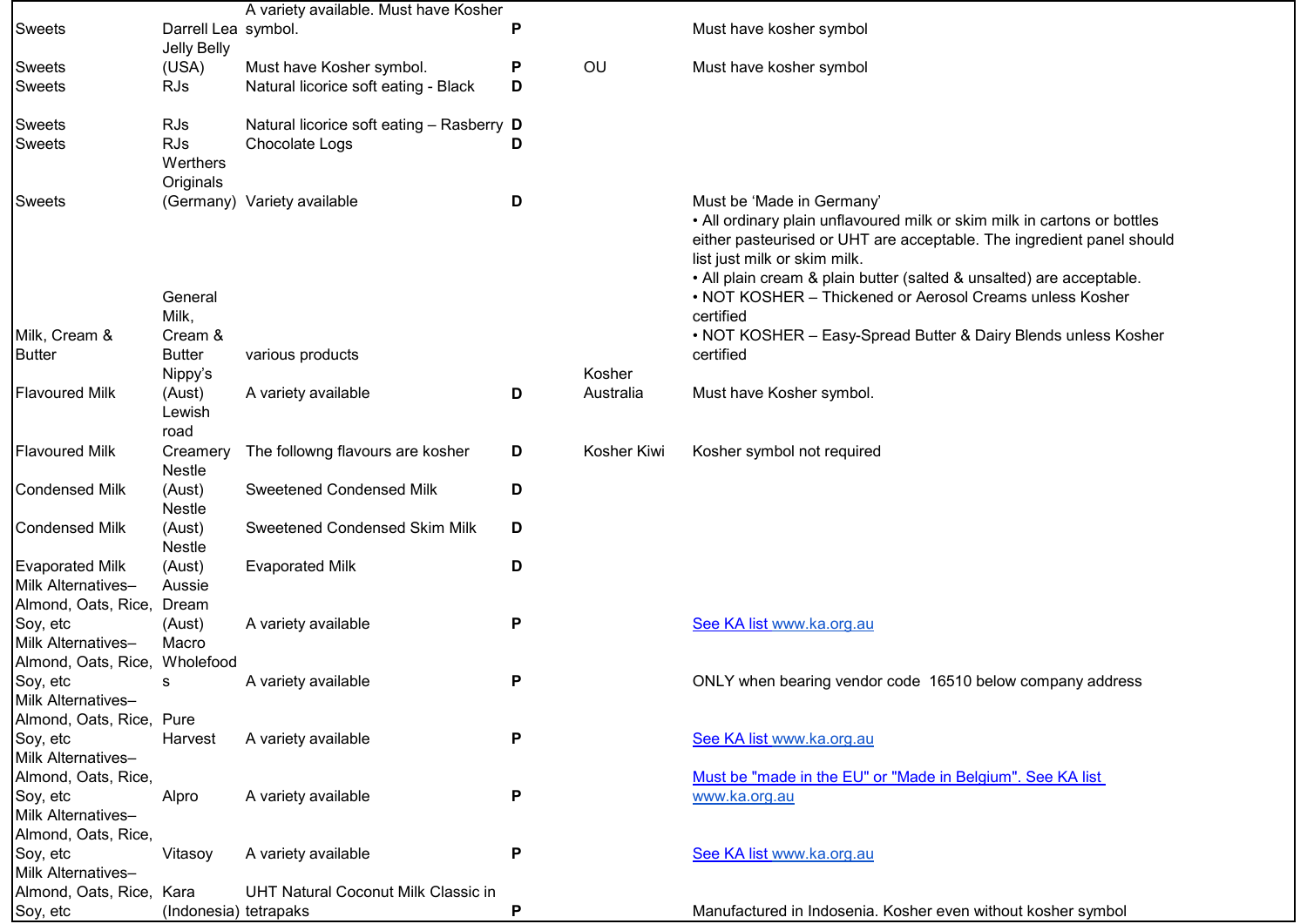|            |                                                                                                  |                                                                                                                                                                                                                                                                                                               | A selection of hard & soft cheeses is available at Greys Ave Deli & Wgtn<br>Kosher Co-Op. All rennet set cheeses must have Kosher symbol and |
|------------|--------------------------------------------------------------------------------------------------|---------------------------------------------------------------------------------------------------------------------------------------------------------------------------------------------------------------------------------------------------------------------------------------------------------------|----------------------------------------------------------------------------------------------------------------------------------------------|
|            |                                                                                                  |                                                                                                                                                                                                                                                                                                               |                                                                                                                                              |
|            |                                                                                                  |                                                                                                                                                                                                                                                                                                               | are only available at the kosher deli.                                                                                                       |
|            |                                                                                                  |                                                                                                                                                                                                                                                                                                               |                                                                                                                                              |
|            |                                                                                                  |                                                                                                                                                                                                                                                                                                               | Approved for local NZ consumption                                                                                                            |
| Meadow     |                                                                                                  |                                                                                                                                                                                                                                                                                                               |                                                                                                                                              |
| Fresh (NZ) |                                                                                                  | D                                                                                                                                                                                                                                                                                                             | Approved for local NZ consumption                                                                                                            |
| Kraft      |                                                                                                  |                                                                                                                                                                                                                                                                                                               |                                                                                                                                              |
|            |                                                                                                  | D                                                                                                                                                                                                                                                                                                             | Tubs not acceptable, blocks only                                                                                                             |
| Kraft      |                                                                                                  |                                                                                                                                                                                                                                                                                                               |                                                                                                                                              |
|            |                                                                                                  |                                                                                                                                                                                                                                                                                                               | Tubs not acceptable, blocks only                                                                                                             |
|            |                                                                                                  |                                                                                                                                                                                                                                                                                                               |                                                                                                                                              |
|            |                                                                                                  |                                                                                                                                                                                                                                                                                                               | Approved for local NZ consumption                                                                                                            |
|            |                                                                                                  |                                                                                                                                                                                                                                                                                                               |                                                                                                                                              |
|            |                                                                                                  |                                                                                                                                                                                                                                                                                                               | Approved for local NZ consumption                                                                                                            |
|            |                                                                                                  |                                                                                                                                                                                                                                                                                                               |                                                                                                                                              |
|            |                                                                                                  |                                                                                                                                                                                                                                                                                                               |                                                                                                                                              |
|            |                                                                                                  |                                                                                                                                                                                                                                                                                                               | Only LITE Meadow Fresh Sour Cream is Kosher. REGULAR Meadow                                                                                  |
|            |                                                                                                  |                                                                                                                                                                                                                                                                                                               | Fresh Sour cream NOT KOSHER - contains Gelatine                                                                                              |
|            |                                                                                                  |                                                                                                                                                                                                                                                                                                               | Based on the position of the London Beith Din, all plain yogurts are                                                                         |
| General    |                                                                                                  |                                                                                                                                                                                                                                                                                                               | permitted, provided that NO gelatine, cochineal (E120) or grape juice                                                                        |
| Yoghurt    |                                                                                                  | D                                                                                                                                                                                                                                                                                                             | are included in the ingredient list.                                                                                                         |
|            | General<br>cheese<br>Meadow<br>(Aust)<br>(Aust)<br>Meadow<br>Meadow<br><b>Nuttelex</b><br>Meadow | Fresh (NZ) Cottage Cheese<br>Cottage Cheese - Lite<br>Light Philadelphia Cream Cheese -<br>250g block form only<br>Philadelphia Cream Cheese - 250g<br>block form only<br>Fresh (NZ) Cream Cheese Traditional<br>Fresh (NZ) Cream Cheese - Lite<br>Made with Coconut Oil<br>Fresh (NZ) Sour Cream Lite - ONLY | D<br>D<br>D<br>D<br>P<br>D                                                                                                                   |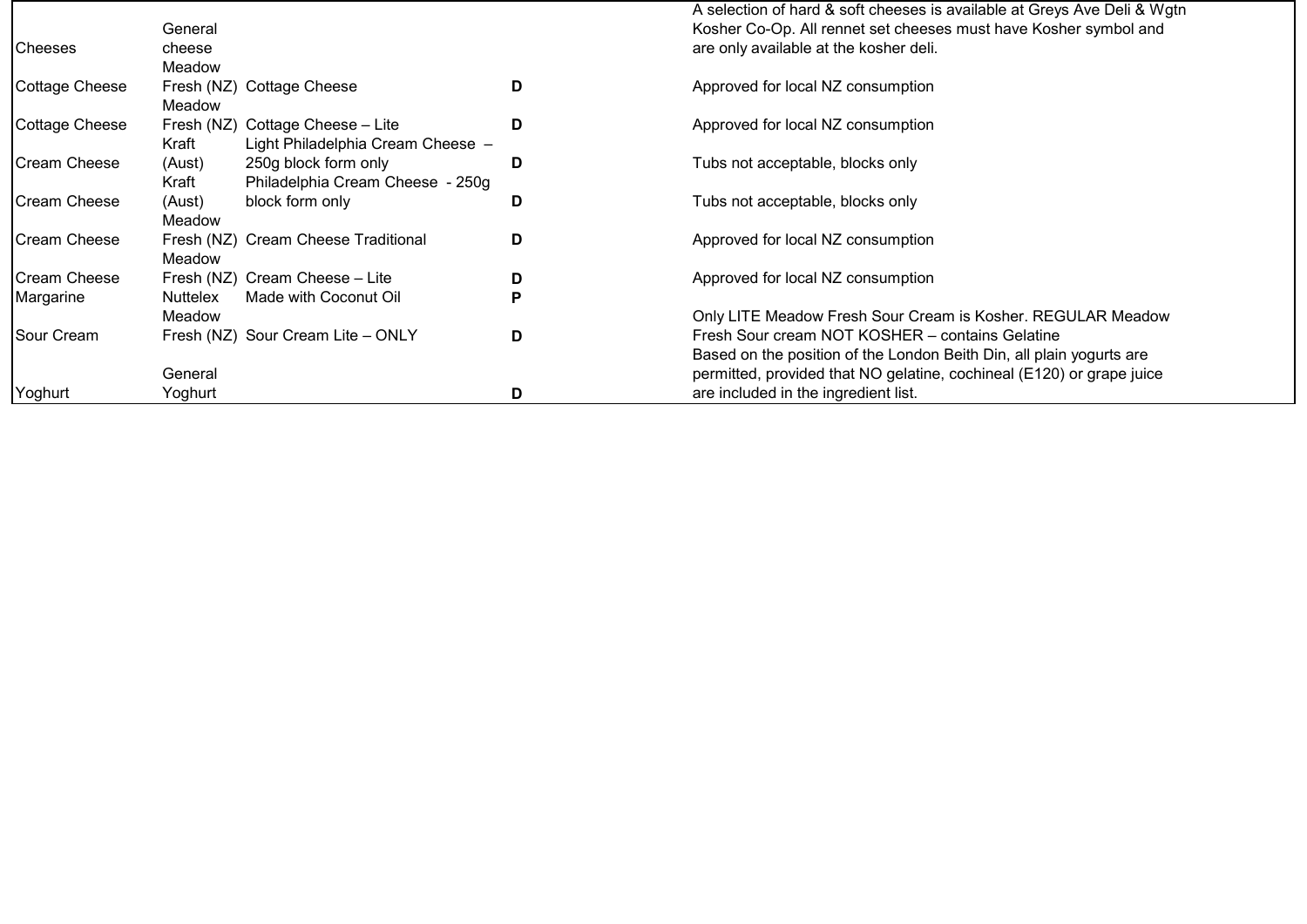ONLY FISH WITH FINS & SCALES ARE KOSHER. Fresh fish must be recognizable as being a kosher species. Jewish law therefore forbids the use of fillets which do not have the scaled skin attached & are not recognisable as being from a kosher species unless a rabbinic supervisor is present or the customer supervises the filleting of such fish. The supervisor should ensure that the knives and boards used are thoroughly clean before cutting commences. Should there be any doubt as to whether the fillets or cutlets have been cut with a clean knife, then the fish must be thoroughly washed in cold water before use. EXAMPLES OF ACCEPTABLE FRESH FISH SPECIES – please note

that this list is not exhaustive

Anchovey, Bass Hapuka, Saltwater Cod, Groper, Gurnard, Hake, Herring, Hoki, Kahawai, King Fish, Moki, Mullet, Perch, Pike, Redfish, Salmon, Sardines, Snapper, Sole, Tarakihi, Travalley, Trout, Tuna (kosher species: Albacore, Bluefin, Skipjack (Striped), Stripped, yellowfin, Longtail, Northern Bluefin,Southern Bluefin), Warehou and Whiting (Southern Blue).

FISH SPECIES – NOT KOSHER -

All Shell-Fish (including Crabs, Crayfish, Crustaceans, Lobsters, Oysters,

Prawns & Mussels), Bullhead, Calamari, Catfish, Dogfish, Eel, Flake, Leatherjacket, Lemon Fish, Lumpfish, Marlin, Rock Salmon, Rockling, Sea Catfish, Skate, Shark, Shellfish, Squid, Stingray, Sturgeon, Swordfish, Turbot.

|               | General      |                                          |   | Swordfish, Turbot.                     |
|---------------|--------------|------------------------------------------|---|----------------------------------------|
| FISH          | fish         | Various products                         |   |                                        |
|               | - Regal      |                                          |   |                                        |
|               | - Southern   |                                          |   |                                        |
|               | Ocean        |                                          |   |                                        |
|               | - The New -  | <b>Fresh Salmon</b>                      |   |                                        |
|               | Zealand      | Fresh Salmon Portions<br>$\sim$ 10 $\pm$ |   |                                        |
|               | King         | Fresh Salmon Fillets & Steaks<br>$\sim$  |   |                                        |
|               | Salmon Co -  | Fresh Salmon Kebabs                      |   |                                        |
|               | Ltd          | Frozen Salmon                            |   |                                        |
|               | - Ōra King - | <b>Cold Smoked Salmon</b>                |   |                                        |
|               | - Regal      | Gravalax<br>$\sim$                       |   |                                        |
|               | Manuka       | Pastrami Style Smoked Salmon<br>$\sim$   |   |                                        |
| Fish - Smoked |              |                                          | P | Kosher Kiwi certified                  |
|               |              | Hot Smoked Salmon - Classic,             |   |                                        |
| Fish - Smoked | Regal        | Double Manuka                            | P | Kosher Kiwi certified, Not for Pessach |
|               |              | Cold Smoked Salmon - Manuka,             |   |                                        |
| Fish - Smoked | Regal        | Beech                                    | P | Kosher Kiwi certified                  |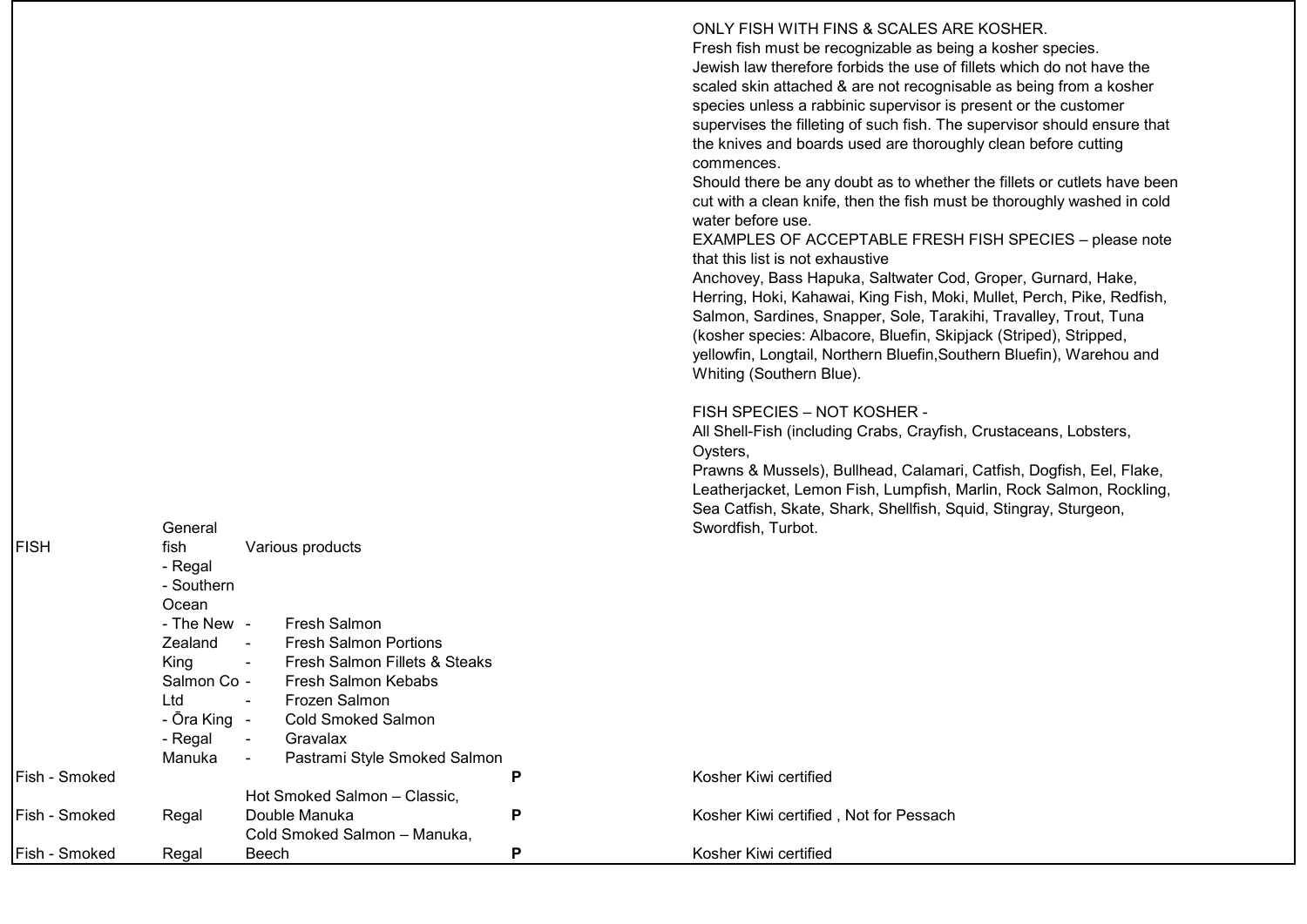|                                                 |                               |                                                                                                                              |   |                       | No tinned fish can be considered acceptable unless bearing reliable<br>rabbinic endorsement. Some Halachic authorities do not permit the use<br>of finely cut tinned fish which has no skin and is not recognisable as a<br>kosher species unless packed under continuous rabbinic supervision.<br>ka<br>All brands of PLAIN large chunk salmon packed in water or brine with<br>"USA<br>Salmon" or "Canada Salmon" clearly embossed on the can are |
|-------------------------------------------------|-------------------------------|------------------------------------------------------------------------------------------------------------------------------|---|-----------------------|-----------------------------------------------------------------------------------------------------------------------------------------------------------------------------------------------------------------------------------------------------------------------------------------------------------------------------------------------------------------------------------------------------------------------------------------------------|
| Fish - Tinned / Jars Tinned<br>Paste / Pickled  | General<br>Fish               |                                                                                                                              |   |                       | acceptable<br>& pareve. ka                                                                                                                                                                                                                                                                                                                                                                                                                          |
| Paste / Pickled                                 | (Canada)                      | Fish - Tinned / Jars Brunswick Variety available. Must have Kosher<br>symbol.                                                | P |                       |                                                                                                                                                                                                                                                                                                                                                                                                                                                     |
| Paste / Pickled                                 | (Aust)                        | Fish - Tinned / Jars Greenseas Variety available. Must have Kosher<br>symbol.                                                | P | OU                    |                                                                                                                                                                                                                                                                                                                                                                                                                                                     |
| Paste / Pickled                                 | (Thailand) symbol.            | Fish - Tinned / Jars Greenseas Variety available. Must have Kosher                                                           | P |                       |                                                                                                                                                                                                                                                                                                                                                                                                                                                     |
| Paste / Pickled                                 | ada)                          | John West PLAIN tinned chunk salmon in water<br>Fish - Tinned / Jars (USA.Can or brine - 'Product Of Canada Or<br>USA' Only. | P |                       | 'Product Of Canada Or USA' Only.                                                                                                                                                                                                                                                                                                                                                                                                                    |
| Paste / Pickled                                 |                               | Fish - Tinned / Jars John West No Drain Tuna in Brine, Olive Oil,<br>(Thailand) Springwater                                  | P |                       | Must be "Made in Thailand"                                                                                                                                                                                                                                                                                                                                                                                                                          |
| Paste / Pickled                                 |                               | Fish - Tinned / Jars John West Tuna Chunks in Brine, Olive Oil,<br>(Thailand) Springwater                                    | P |                       | Must be "Made in Thailand"                                                                                                                                                                                                                                                                                                                                                                                                                          |
| Fish - Tinned / Jars<br>Paste / Pickled         | <b>Brunswick Sardines</b>     |                                                                                                                              | Ρ | OU                    | Must have Kosher symbol.                                                                                                                                                                                                                                                                                                                                                                                                                            |
| Fish - Tinned / Jars Holland<br>Paste / Pickled | House                         | Marinated Rollmops, Bismark Herring P                                                                                        |   |                       | Must have Kosher symbol.<br>Dried Apples, Peaches, Pears, dried Pineapple, Mango etc with no<br>additional ingredients (other than preservatives 201, 202, 220, 221, 223<br>or 224) are all acceptable, pareve and mehadrin if manufactured in<br>Australia or New Zealand. Dried Apricots, Currants, Raisins, Sultanas                                                                                                                             |
| Fruit - Dried                                   | General<br><b>Dried Fruit</b> |                                                                                                                              |   |                       | are acceptable, pareve and mehadrin if "Product of Australia", "Product<br>of NZ" or "Turkey".                                                                                                                                                                                                                                                                                                                                                      |
| Fruit - Dried                                   | Angas                         | Park (Aust) Variety Available                                                                                                | P |                       | Check KA - ka.org.aus                                                                                                                                                                                                                                                                                                                                                                                                                               |
| Fruit - Dried                                   | Annies                        | Variety Available                                                                                                            | Ρ | Kosher Kiwi<br>symbol | Must have Kosher kiwi logo                                                                                                                                                                                                                                                                                                                                                                                                                          |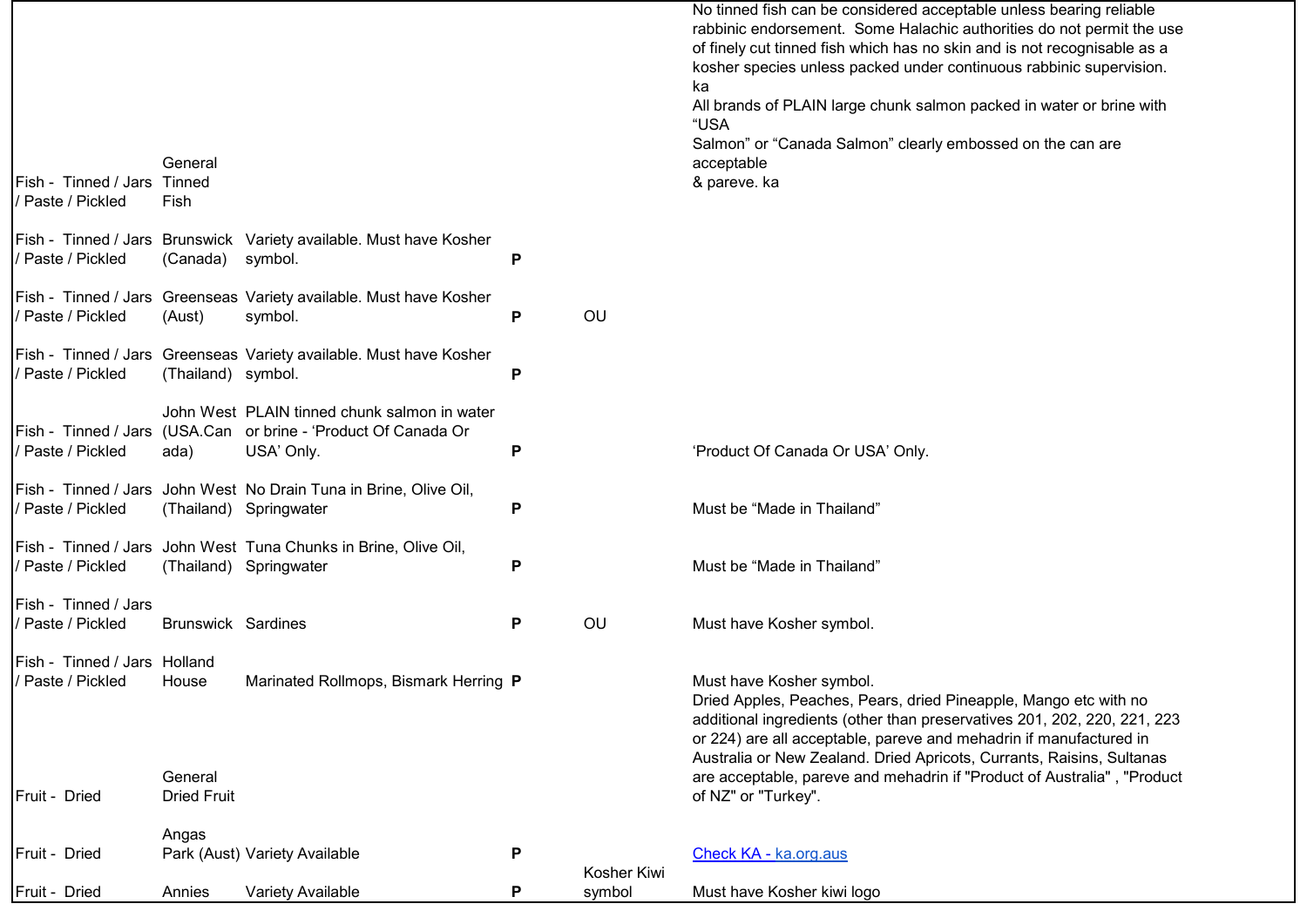|                |                | Apple Powder                            |   |                                                                           |
|----------------|----------------|-----------------------------------------|---|---------------------------------------------------------------------------|
|                |                | <b>Apricot Slice</b>                    |   |                                                                           |
|                |                | <b>Banana Slice</b>                     |   |                                                                           |
|                |                | <b>Banana Powder</b>                    |   |                                                                           |
|                |                | <b>Blackberry Whole</b>                 |   |                                                                           |
|                |                | <b>Blackberry Powder</b>                |   |                                                                           |
|                |                | <b>Blackcurrant Whole</b>               |   |                                                                           |
|                |                | <b>Blackcurrant Powder</b>              |   |                                                                           |
|                |                | <b>Blood Orange Slice</b>               |   |                                                                           |
|                |                | <b>Blood Orange Powder</b>              |   |                                                                           |
|                |                | <b>Blueberry Slice</b>                  |   |                                                                           |
|                |                |                                         |   |                                                                           |
|                |                | <b>Blueberry Powder</b>                 |   |                                                                           |
|                |                | <b>Cranberry Slice</b>                  |   |                                                                           |
|                |                | <b>Cranberry Powder</b>                 |   |                                                                           |
|                |                | <b>Coconut Crumbs</b>                   |   |                                                                           |
|                |                | Feijoa Slice                            |   |                                                                           |
|                |                | Feijoa Powder                           |   |                                                                           |
|                |                | Grapefruit Slice - Ruby Red             |   |                                                                           |
|                |                | Grapes Slice - Red                      |   |                                                                           |
|                |                | <b>Kiwifruit Powder</b>                 |   |                                                                           |
|                |                | Lemon Slice                             |   |                                                                           |
|                |                | Lemon Powder                            |   |                                                                           |
|                |                | <b>Mandarin Segment</b>                 |   |                                                                           |
|                |                | Mango Slice                             |   |                                                                           |
|                |                | Mango Powder                            |   |                                                                           |
|                |                | Meyer Lemon Juice Crumbs                |   |                                                                           |
|                |                | <b>Nectarine Slice</b>                  |   |                                                                           |
|                |                | Orange Powder                           |   |                                                                           |
|                |                | Passionfruit Powder                     |   |                                                                           |
|                |                | Pineapple Chunks                        |   |                                                                           |
|                |                | Pineapple Powder                        |   |                                                                           |
| Fruit - Dried  | Fresh As       | Peach Slice - Golden Queen              | P | Kosher Kiwi certified - no symbol required                                |
| Fruit - Dried  | Pam's          | Apricots                                | P | Must be "Product of NZ"                                                   |
|                | <b>Buderim</b> |                                         |   |                                                                           |
| Fruit - Dried  | (Aust)         | Crystallised Ginger - at New World      | P |                                                                           |
|                | Sunbeam        |                                         |   |                                                                           |
| Fruit - Dried  | (Aus)          | <b>Variety Available</b>                | P | Check KA - ka.org.aus                                                     |
|                | General        |                                         |   | All fresh raw fruit is kosher but should always be thoroughly checked for |
| Fruit - Fresh  | Fruit          |                                         |   | worms & insects                                                           |
|                |                |                                         |   | All plain frozen fruit, (without any additives) are acceptable.           |
|                | General        |                                         |   | Those fruit which are often found infested still need checking. - London  |
|                | Frozen         |                                         |   | Kosher                                                                    |
|                |                |                                         |   |                                                                           |
| Fruit - Frozen | fruit          |                                         | P | Food Guide                                                                |
|                |                |                                         |   |                                                                           |
| Fruit - Frozen |                | Avocado, Blueberries, Blackberries, BIP |   | No symbol requ Kosher Kiwi certified.                                     |
|                | Sujon          |                                         |   |                                                                           |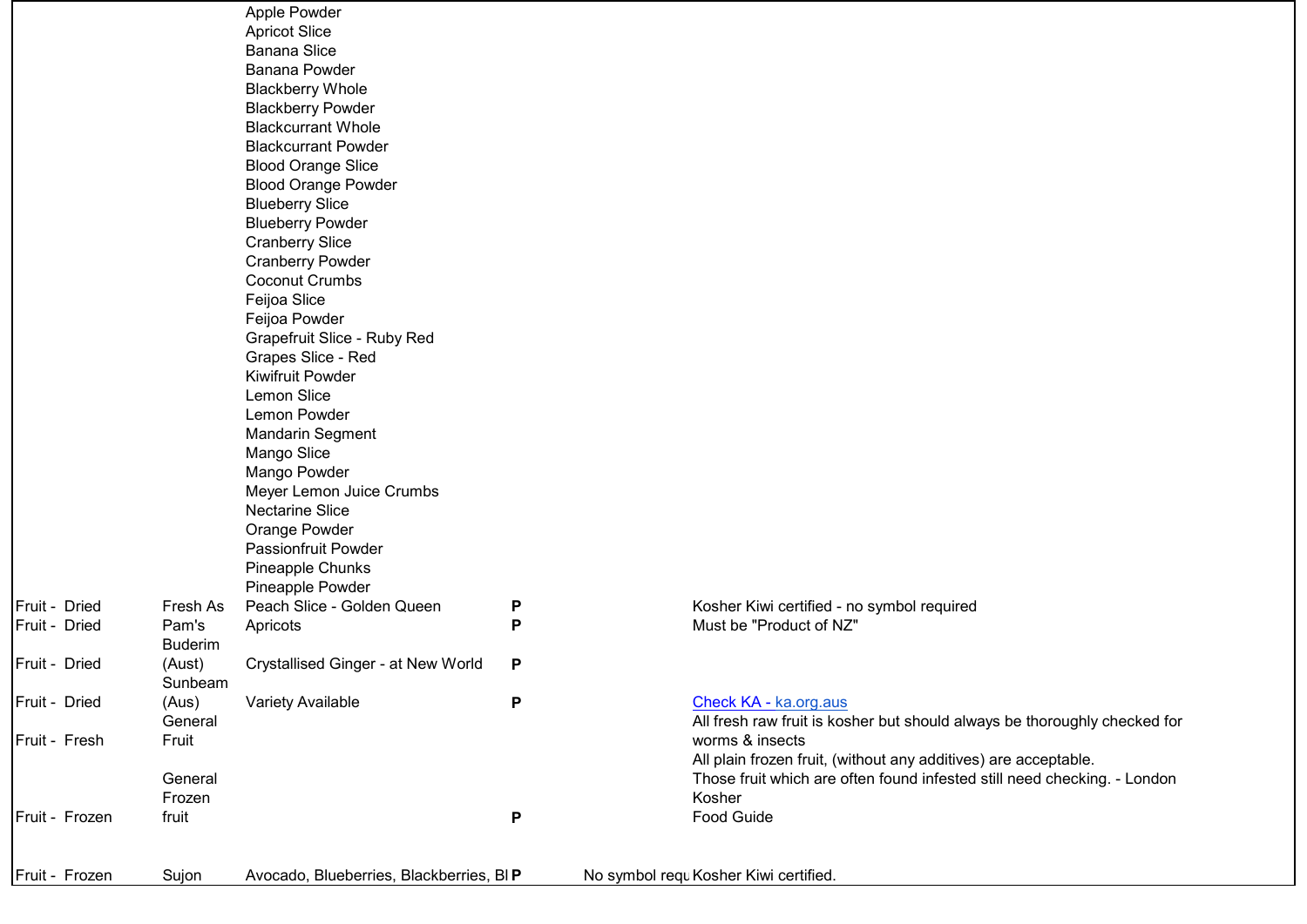|                             |                      |                                                                                                |   |                  | • Acceptable as long as juice and syrup does not contain GRAPE JUICE<br>or COCHINEAL (E120). Products containing grapes are also not<br>acceptable. Check ingredients. |
|-----------------------------|----------------------|------------------------------------------------------------------------------------------------|---|------------------|------------------------------------------------------------------------------------------------------------------------------------------------------------------------|
| Fruit - Tinned              |                      |                                                                                                |   |                  | . Any tinned fruit in natural juice that does not specify the juice used e.g.                                                                                          |
| &Plastic                    | General              |                                                                                                |   |                  | pear juice, must be assumed to be using GRAPE JUICE & is NOT                                                                                                           |
| Jars/Cups/Tubs              | tinned fruit         |                                                                                                |   |                  | ACCEPTABLE.                                                                                                                                                            |
|                             | Massel               |                                                                                                |   |                  |                                                                                                                                                                        |
| <b>GRAVY MIXES</b>          | (Aust)<br>Massel     | <b>Brown Style Gravy</b>                                                                       | P |                  |                                                                                                                                                                        |
| <b>GRAVY MIXES</b>          | (Aust)<br>Massel     | Chicken Style Gravy                                                                            | P |                  |                                                                                                                                                                        |
| <b>GRAVY MIXES</b>          | (Aust)<br>Massel     | <b>Rich Meat Style Gravy</b>                                                                   | P |                  |                                                                                                                                                                        |
| <b>GRAVY MIXES</b>          | (Aust)               | Supreme Gravy                                                                                  | P |                  |                                                                                                                                                                        |
| <b>GRAVY MIXES</b>          | Orgran<br>(Aust)     | <b>Gravy Mix</b>                                                                               | P |                  | ONLY products with Kosher Australia logo are acceptable.                                                                                                               |
|                             | General<br>supplemen |                                                                                                |   |                  |                                                                                                                                                                        |
| <b>SUPPLEMENTS &amp;</b>    | ts and               |                                                                                                |   |                  | All suplement and vitamins must be kosher certified. Look for kosher                                                                                                   |
| <b>VITAMINS</b>             | vitamins             |                                                                                                |   |                  | symbol.                                                                                                                                                                |
|                             | Eskal                | Ice Cream Cones - at Countdown &                                                               |   |                  |                                                                                                                                                                        |
| Ice cream Cones             | (Israel)             | Huckleberry                                                                                    |   |                  |                                                                                                                                                                        |
|                             |                      | Woolworth Waffle Cones - Original Flavour                                                      |   |                  | ONLY acceptable when bearing Vendor code: 56567 below email                                                                                                            |
| Ice cream Cones             | s                    | (available at Countdown)                                                                       | P |                  | address on side of packet                                                                                                                                              |
|                             | Smooze               |                                                                                                |   |                  |                                                                                                                                                                        |
| Ice Blocks                  | Ben and              | (Indonesia) Fruit Ice - assorted coconut flavours $P$<br>A variety available. Must have Kosher |   |                  |                                                                                                                                                                        |
| Ice Cream / Sorbet          | Jerry's              | symbol.                                                                                        | D | Kof K            | Kosher symol required                                                                                                                                                  |
|                             | Haagenda             |                                                                                                |   |                  |                                                                                                                                                                        |
| Ice Cream / Sorbet          | <b>ZS</b>            | A variety available.                                                                           | D | OU               | Must have Kosher symbol.                                                                                                                                               |
| Ice Cream / Sorbet Halo Top |                      | A variety available                                                                            | D | Kof K<br>Kashrut | Must have Kosher symbol.                                                                                                                                               |
| Ice Cream / Sorbet          | Weis<br>General      | A variety available                                                                            |   | Authority        | Must have Kosher symbol.                                                                                                                                               |
|                             | Jams,                |                                                                                                |   |                  |                                                                                                                                                                        |
| JAMS,                       | conserves<br>and     |                                                                                                |   |                  | London Beth Din permits all jams, marmalades & preserves unless they<br>contain GRAPE JUICE, E120, BRANDY etc. Special care should be                                  |
| <b>CONSERVES &amp;</b>      | marmalad             |                                                                                                |   |                  | taken when buying reduced-sugar jams as some contain GRAPE JUICE                                                                                                       |
| <b>MARMALADES</b>           | es                   |                                                                                                |   |                  | as a sweetener. Check ingredients.                                                                                                                                     |
| JAMS,                       |                      |                                                                                                |   |                  |                                                                                                                                                                        |
| <b>CONSERVES &amp;</b>      |                      |                                                                                                |   |                  |                                                                                                                                                                        |
| <b>MARMALADES</b>           | Cottee's             | A variety available                                                                            | P |                  | Must be "Product of New Zealand"                                                                                                                                       |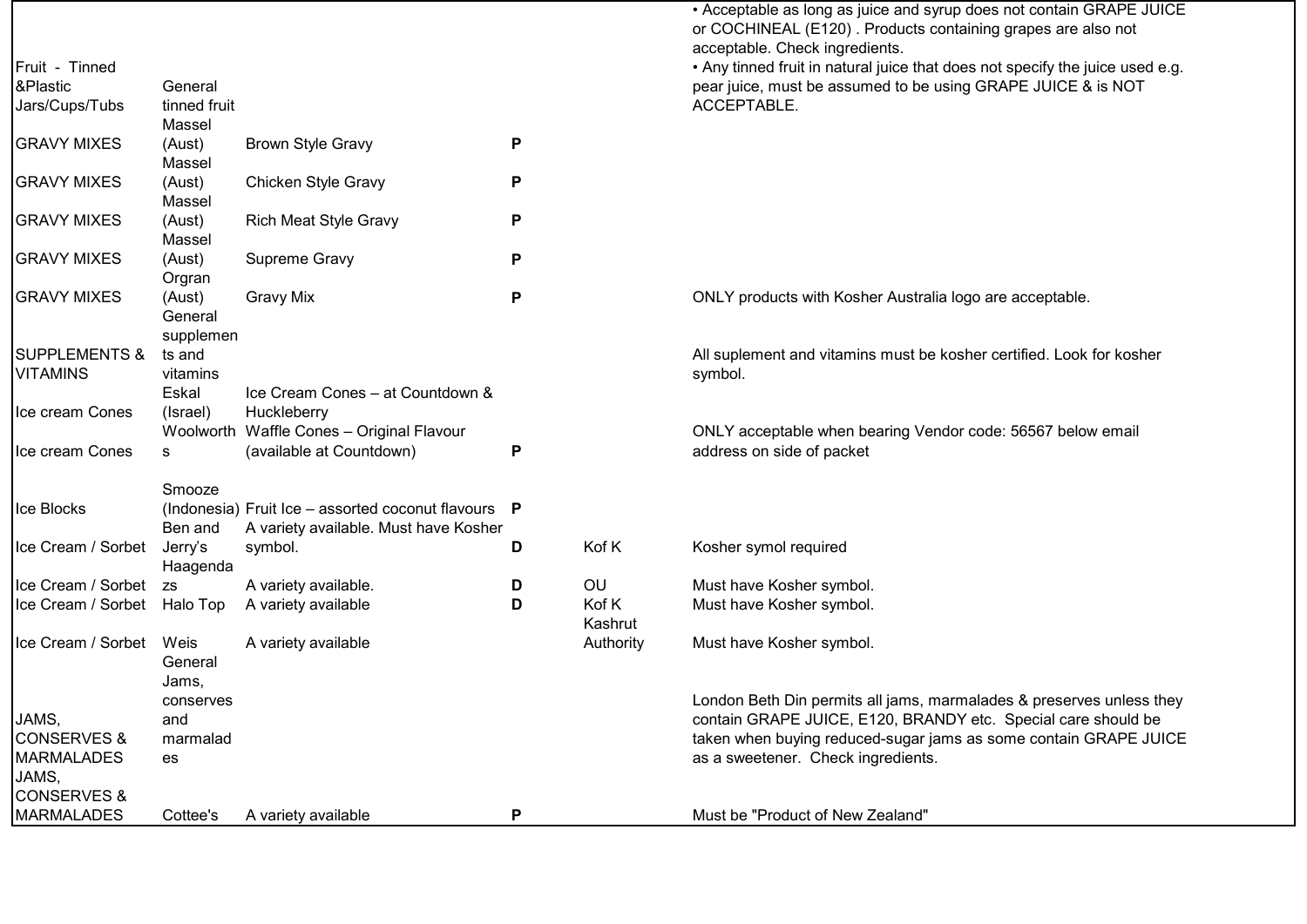|                                      |                  |                                        |        |               | NOTE: ONLY KOSHER CERTIFIED JELLIES & GELATINE MAY BE<br>USED.           |
|--------------------------------------|------------------|----------------------------------------|--------|---------------|--------------------------------------------------------------------------|
|                                      |                  |                                        |        |               | • Kosher Jellies & Gelatine available from the Greys Ave Deli. • Pure    |
|                                      | General          |                                        |        |               | Agar Agar is an acceptable substitute for gelatine.                      |
|                                      | Jelly and        |                                        |        |               | • Mitoku Agar Flakes at Huckleberry.                                     |
| <b>JELLY &amp; GELATINE Gelatine</b> |                  |                                        |        |               |                                                                          |
|                                      | General          |                                        |        |               |                                                                          |
|                                      | Salad            |                                        |        |               |                                                                          |
| <b>Salad Dressings</b>               | <b>Dressings</b> |                                        |        |               | Must have Kosher symbol.                                                 |
|                                      | Best             |                                        |        |               |                                                                          |
| Mayonnaise /                         | Foods            |                                        |        |               |                                                                          |
| <b>Tartare Sauce</b>                 | (Canada)         | A variety available                    |        | OU            | Must have Kosher symbol.                                                 |
| Mayonnaise /                         |                  | Nando's (S Periperi sauce and Periperi |        |               |                                                                          |
| <b>Tartare Sauce</b>                 | Africa)          | mayonnaise                             | P      |               | Must have Kosher symbol.                                                 |
|                                      |                  | A variety of vegetarian burgers, hot   |        |               |                                                                          |
| <b>MEAT</b>                          | Frys             | dogs, sausages etc available at        |        | South African |                                                                          |
| <b>SUBSTITUTES</b>                   |                  | Vegetarian Huckleberry & supermarkets. | P      | Beit Din logo | Must have Kosher symbol.                                                 |
|                                      | General          |                                        |        |               | Kosher Meat, Chickens, Salamis & Cold Cuts are ONLY available at         |
| <b>MEAT</b>                          | meat             |                                        |        |               | Greys Ave Deli & Wellington Kosher Co-Op.                                |
|                                      |                  |                                        |        |               | All Painkillers are acceptable. For details on other types of medication |
|                                      |                  |                                        |        |               | please consult the directory of the Kashrut Authority found at           |
|                                      | General          |                                        |        |               | www.ka.org.au. Please note there may be further restrictions for         |
| <b>MEDICATION</b>                    | medication       |                                        |        |               | Pessach.                                                                 |
|                                      | Masterfood       |                                        |        |               |                                                                          |
| <b>MUSTARD</b>                       | s (Aust)         | A variety available                    |        |               | See KA list www.ka.org.au                                                |
| <b>MUSTARD</b>                       | French's         | <b>Classic Yellow mustard</b>          | P<br>P | OU            | Must have kosher symbol                                                  |
|                                      |                  |                                        |        |               | • It is preferable to use Kosher certified oils.                         |
|                                      |                  |                                        |        |               | • HOME BRANDS & SIMPLY OILS listed here separately are certified,        |
| Oils                                 | General<br>oils  |                                        |        |               |                                                                          |
|                                      | <b>Brookfarm</b> |                                        |        | Kashrut       | even if they do not have a Kosher symbol.                                |
| Oils                                 |                  | Macadamia Oils                         |        |               |                                                                          |
|                                      | (Aust)           |                                        | P      | Authority     | Must have kosher symbol                                                  |
|                                      | Countdow         | 100% Australian Canola Oil 750ml &     |        |               | *ONLY acceptable when bearing Vendor code: 56567 below email             |
|                                      | n Home           | 2L                                     |        |               | address on side of packet. Product of Australia ONLY                     |
| Oils                                 | <b>Brand</b>     |                                        | P      |               |                                                                          |
|                                      | Countdow         |                                        |        |               | *ONLY when bearing a 'C' prior to the best before date. Product of       |
|                                      | n Home           | Vegetable Oil 750ml & 2L               |        |               | Australia ONLY                                                           |
| Oils                                 | <b>Brand</b>     |                                        | P      |               |                                                                          |
|                                      | Countdow         |                                        |        |               |                                                                          |
|                                      | n Home           | Australian Extra Virgin Olive Oil      |        |               | *ONLY when bearing Vendor Code: 82039022.                                |
| Oils                                 | <b>Brand</b>     |                                        | P      |               |                                                                          |
|                                      | Countdow         |                                        |        |               |                                                                          |
|                                      | n Home           | Blended Vegetable Oil 1L & 2L          |        |               | *ONLY when bearing C near the best before date                           |
| Oils                                 | <b>Brand</b>     |                                        | P      |               |                                                                          |
|                                      | Countdow         |                                        |        |               |                                                                          |
|                                      | n Home           | Canola Oil 500ml, 1L & 2L              |        |               | *ONLY when bearing C near the best before date                           |
| Oils                                 | <b>Brand</b>     |                                        | P      |               |                                                                          |

- r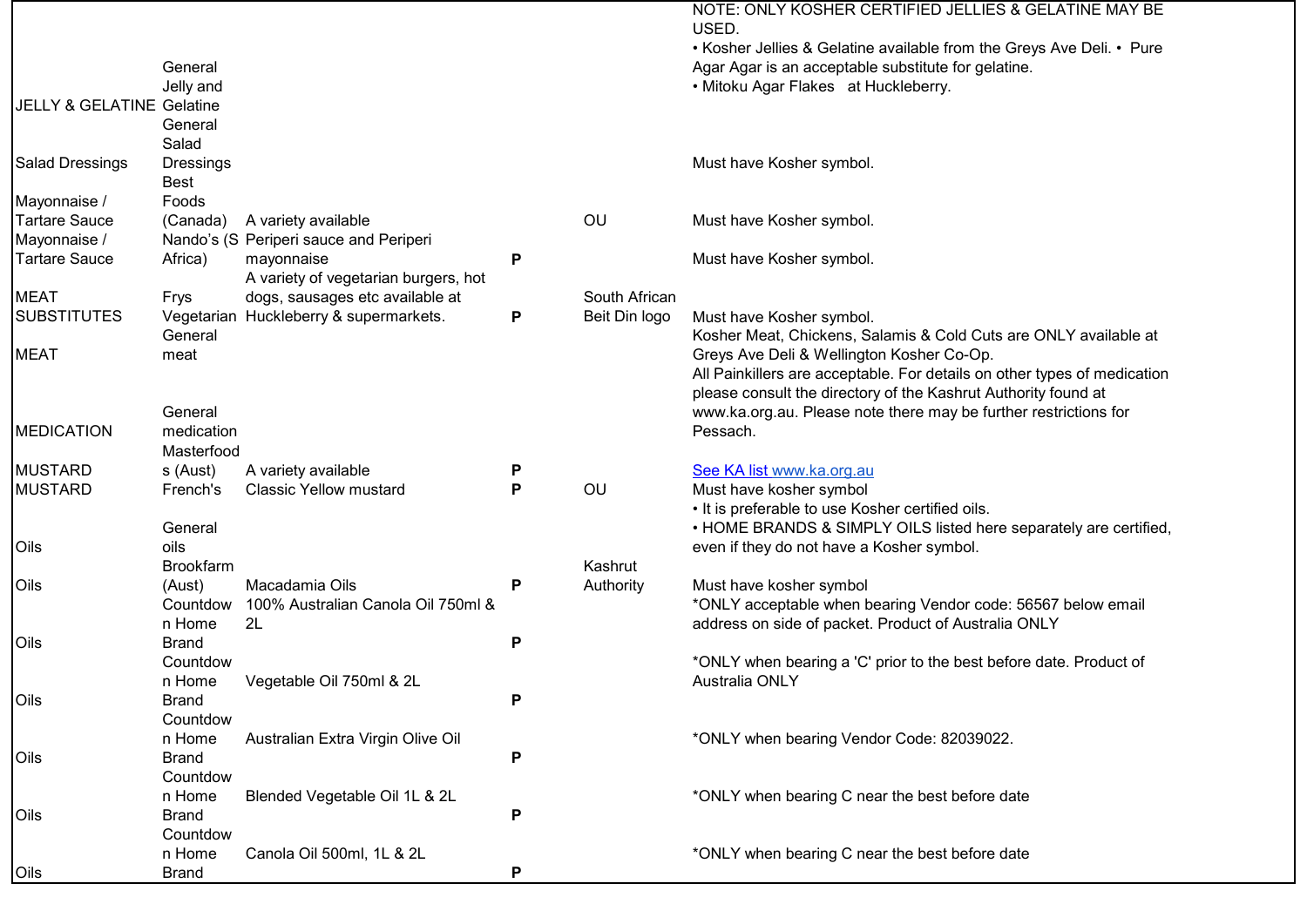| Oils | Olivado<br>(NZ) | Extra Virgin Avocado Oil*          | P | Kosher Kiwi | Kosher Kiwi certified. Must have Kosher Kiwi logo on bottle |
|------|-----------------|------------------------------------|---|-------------|-------------------------------------------------------------|
| Oils | Olivado<br>(NZ) | Rosemary Infused Avocado Oil       | P | Kosher Kiwi | Kosher Kiwi certified. Must have Kosher Kiwi logo on bottle |
| Oils | Olivado<br>(NZ) | Natural Lime Infused Avocado Oil   | P | Kosher Kiwi | Kosher Kiwi certified. Must have Kosher Kiwi logo on bottle |
| Oils | Olivado<br>(NZ) | Organic Extra Virgin Avocado Oil*  | P | Kosher Kiwi | Kosher Kiwi certified. Must have Kosher Kiwi logo on bottle |
| Oils | Olivado<br>(NZ) | Natural Garlic Infused Avocado Oil | P | Kosher Kiwi | Kosher Kiwi certified. Must have Kosher Kiwi logo on bottle |
| Oils | Olivado<br>(NZ) | Lemon Infused Avocado Oil          | P | Kosher Kiwi | Kosher Kiwi certified. Must have Kosher Kiwi logo on bottle |
| Oils | Olivado<br>(NZ) | Chilli Infused Avocado Oil         | P | Kosher Kiwi | Kosher Kiwi certified. Must have Kosher Kiwi logo on bottle |
| Oils | Olivado<br>(NZ) | Extra Virgin Olive Oil*            | P | Kosher Kiwi | Kosher Kiwi certified. Must have Kosher Kiwi logo on bottle |
| Oils | Olivado<br>(NZ) | Organic Extra Virgin Olive Oil*    | P | Kosher Kiwi | Kosher Kiwi certified. Must have Kosher Kiwi logo on bottle |
| Oils | Olivado<br>(NZ) | Lemon Zest Avocado Oil             | P | Kosher Kiwi | Kosher Kiwi certified. Must have Kosher Kiwi logo on bottle |
| Oils | Olivado<br>(NZ) | Organic Lemon Zest Avocado Oil     | P | Kosher Kiwi | Kosher Kiwi certified. Must have Kosher Kiwi logo on bottle |
| Oils | Olivado<br>(NZ) | High Heat Oil                      | P | Kosher Kiwi | Kosher Kiwi certified. Must have Kosher Kiwi logo on bottle |
| Oils | Olivado<br>(NZ) | Liquid Coconut Oil                 | P | Kosher Kiwi | Kosher Kiwi certified. Must have Kosher Kiwi logo on bottle |
| Oils | Olivado<br>(NZ) | Macadamia Oil                      | P | Kosher Kiwi | Kosher Kiwi certified. Must have Kosher Kiwi logo on bottle |
| Oils | Olivado<br>(NZ) | Omega Oil                          | P | Kosher Kiwi | Kosher Kiwi certified. Must have Kosher Kiwi logo on bottle |
| Oils | Olivado<br>(NZ) | Organic Omega Oil                  | P | Kosher Kiwi | Kosher Kiwi certified. Must have Kosher Kiwi logo on bottle |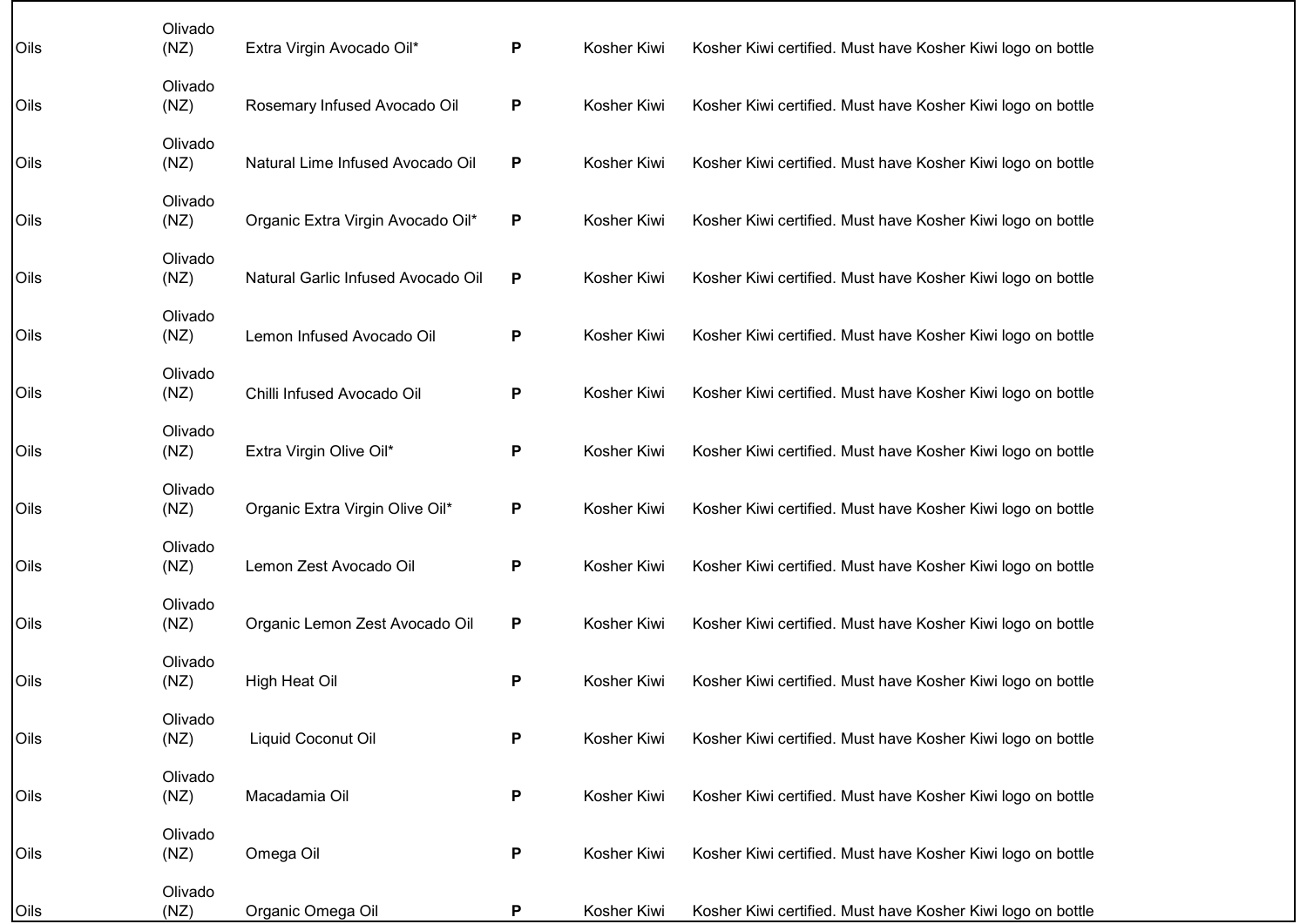| Oils    | Olivado<br>(NZ)          | Extra Virgin Sweet Almond Oil                               | P | Kosher Kiwi           | Kosher Kiwi certified. Must have Kosher Kiwi logo on bottle                                                                                                              |
|---------|--------------------------|-------------------------------------------------------------|---|-----------------------|--------------------------------------------------------------------------------------------------------------------------------------------------------------------------|
| Oils    | Olivado<br>(NZ)          | Extra Virgin Peanut Oil                                     | Ρ | Kosher Kiwi           | Kosher Kiwi certified. Must have Kosher Kiwi logo on bottle                                                                                                              |
| Oils    | Olivado<br>(NZ)          | Extra Virgin Sesame Oil                                     | Ρ | Kosher Kiwi           | Kosher Kiwi certified. Must have Kosher Kiwi logo on bottle                                                                                                              |
| Oils    | Olivado<br>(NZ)          | <b>Basil Infused Avocado Oil</b>                            | Ρ | Kosher Kiwi           | Kosher Kiwi certified. Must have Kosher Kiwi logo on bottle                                                                                                              |
| Oils    | Pic's (NZ)               | Peanut Oil & Cashew Oil                                     | Ρ | no symbol<br>required | Kosher Kiwi & OU                                                                                                                                                         |
| Oils    | The Good<br>Oil          | Rapeseed Oil                                                | P | no symbol<br>required | Kosher Kiwi                                                                                                                                                              |
| Oils    | The Good<br>Oil          | Sunflower Oil                                               | P | no symbol<br>required | Kosher Kiwi                                                                                                                                                              |
| Oils    | Simply<br>(NZ)<br>Simply | Canola                                                      | P |                       | These oils are kosher certified. The label does not have a Kosher<br>symbol. Available at Countdown<br>These oils are kosher certified. The label does not have a Kosher |
| Oils    | (NZ)<br>Simply           | Soya                                                        | P |                       | symbol. Available at Countdown<br>These oils are kosher certified. The label does not have a Kosher                                                                      |
| Oils    | (NZ)<br>Simply           | Sunflower                                                   | P |                       | symbol. Available at Countdown<br>These oils are kosher certified. The label does not have a Kosher                                                                      |
| Oils    | (NZ)                     | Vegetable                                                   | Ρ |                       | symbol. Available at Countdown<br>• Virgin & Extra Virgin Olive Oil produced in NZ, Italy, Greece, European<br>or Mediterranean countries is acceptable.                 |
|         | General                  |                                                             |   |                       | • Virgin Olive Oil & Extra Virgin Olive Oil produced in Israel require a                                                                                                 |
| Oils    | Olive Oil<br>Orgran      | Various olive oil                                           | P |                       | reliable Kosher symbol.                                                                                                                                                  |
| Falafel | (Aust)<br>Danny's        | <b>Falafel Mix</b><br>Falafel Balls (frozen) 1kg bag & 400g | P |                       |                                                                                                                                                                          |
| Falafel | Pita                     | at Greys Ave Deli, NW                                       | P | Kosher Kiwi           | · NOT ACCEPTABLE - Fresh Pasta.                                                                                                                                          |
|         | General                  |                                                             |   |                       | • PLAIN DRIED PASTA - Based on the ruling of the London Beit Din, all<br>plain or coloured wheat pasta (except black) is permitted.                                      |
| Pasta   | pasta                    |                                                             |   |                       | Couscous products are acceptable as well.                                                                                                                                |
| Pasta   | Countdow<br>n Home       | San Remo A variety available                                |   |                       | Must be "Product of Australia"                                                                                                                                           |
| Pasta   | Brand                    | A variety available                                         |   |                       | See KA list. ONLY when bearing Vendor Code: 07742 www.ka.org.au                                                                                                          |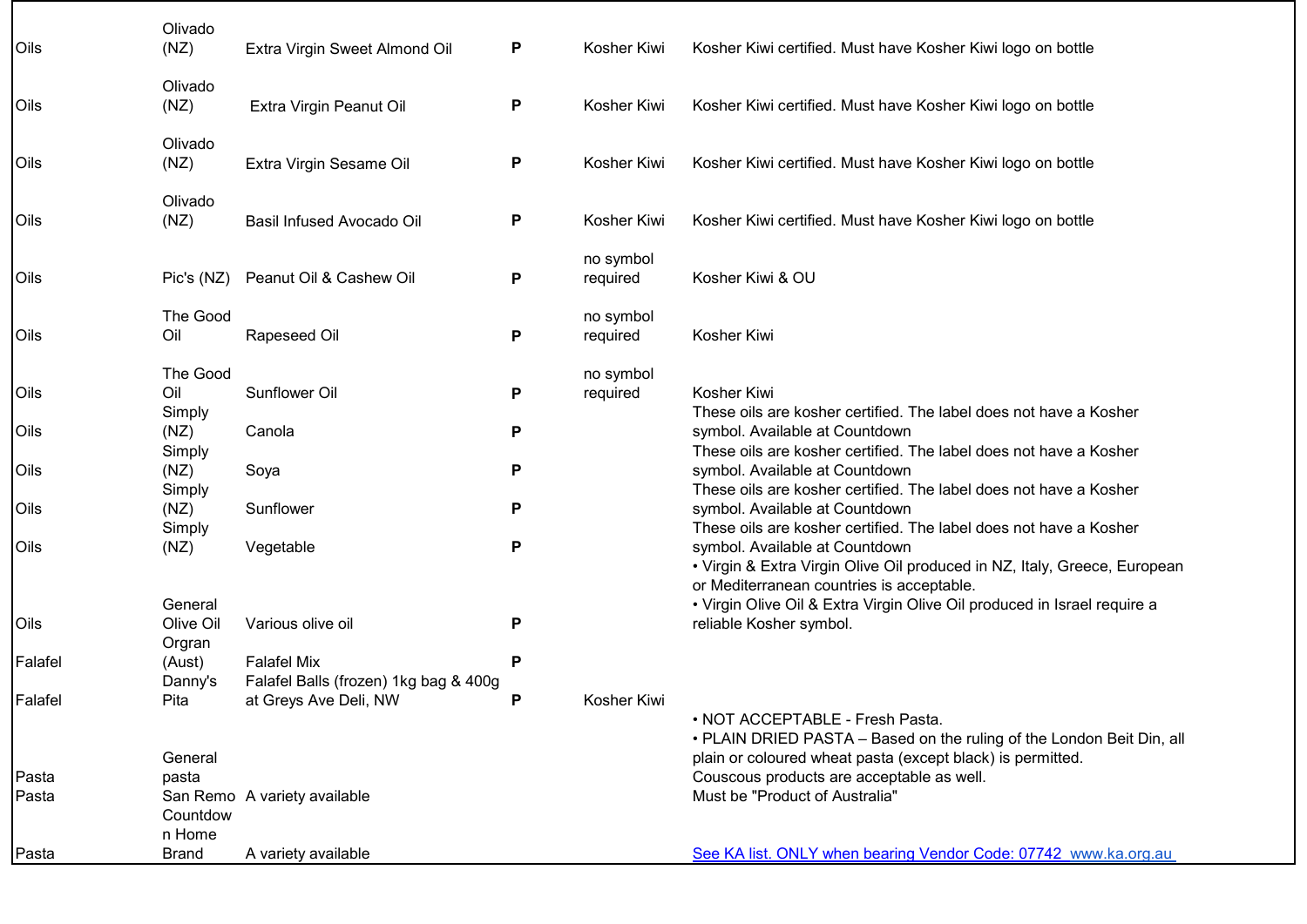|                      |                  |                                                                                    |               | • All brands of plain rice are acceptable (inc. wild rice & wholegrain) &<br>are Pareve. |
|----------------------|------------------|------------------------------------------------------------------------------------|---------------|------------------------------------------------------------------------------------------|
|                      | General          |                                                                                    |               | . NOT ACCEPTABLE - All brands of flavoured or Pre-Steamed (i.e.                          |
| Rice                 | Rice             |                                                                                    |               | Parboiled Rice), unless they are kosher certified.                                       |
| Rice                 | Sunrice          | Steamed Rice, a variety available                                                  |               | See KA list. "Product of Australia" ONLY www.ka.org.au                                   |
| Noodles              | Hakubaku         | A variety available, including egg, soba noodles, somne, ramen ¿Certified Mehadrin |               |                                                                                          |
|                      |                  |                                                                                    |               |                                                                                          |
|                      |                  | Egg Noodle Fettuccinne, Pappardelle,                                               |               |                                                                                          |
| Noodles              | Sanremo          | Tagliatelli, Twist, Vermicelli, wide                                               |               | "Product of Australia" ONLY                                                              |
|                      | General          |                                                                                    |               |                                                                                          |
| Tahina               | Tahina           |                                                                                    |               | All pure tahina is acceptable                                                            |
|                      |                  |                                                                                    |               | A large variety of pickles are available at Greys Ave Deli & Wellington                  |
| <b>PICKLES &amp;</b> | General          |                                                                                    |               | Kosher Co-Op.                                                                            |
| <b>RELISHES</b>      | Pickles          |                                                                                    |               |                                                                                          |
| <b>PICKLES &amp;</b> |                  |                                                                                    |               |                                                                                          |
| <b>RELISHES</b>      | Fragata          | <b>Garlic Stuffed Queen Olives</b>                                                 | P             | Available at Countdown and New World.                                                    |
| <b>PICKLES &amp;</b> |                  |                                                                                    |               |                                                                                          |
| <b>RELISHES</b>      | <b>McClures</b>  | A range available.                                                                 |               | Must have Kosher symbol.                                                                 |
| <b>PICKLES &amp;</b> |                  |                                                                                    |               |                                                                                          |
| <b>RELISHES</b>      | V-Lasic          | A range available at Greys Ave Deli                                                |               | Must have Kosher symbol.                                                                 |
| <b>PUDDINGS-</b>     | Orgran           |                                                                                    |               |                                                                                          |
| <b>INSTANT</b>       | (Aust)           | Instant custard mix                                                                |               | ONLY when bearing 'Mem K' logo                                                           |
|                      | General          |                                                                                    |               | All brands Plain, lodised, Rock & Sea Salt are acceptable. Cerebos and                   |
| <b>SALT</b>          | Salt             | various products                                                                   |               | products of Dominion Salt (NZ) are Kosher Kiwi certified.                                |
| Pasta Sauces         | Dolmio<br>(Aust) | <b>Basil Pasta Sauce</b>                                                           |               |                                                                                          |
|                      | Dolmio           |                                                                                    | P             |                                                                                          |
| Pasta Sauces         | (Aust)           | <b>Classic Tomato Pasta Sauce</b>                                                  | P             |                                                                                          |
|                      | Dolmio           | <b>Classic Tomato with Basil Pasta</b>                                             |               |                                                                                          |
| Pasta Sauces         | (Aust)           | Sauce                                                                              | P             |                                                                                          |
|                      | Macro            |                                                                                    |               |                                                                                          |
|                      | Wholefood        |                                                                                    |               |                                                                                          |
|                      | s                | Organic Chunky Bolognaise Pasta                                                    |               |                                                                                          |
|                      |                  | (Countdow Sauce, Tomato & Chilli Pasta Sauce,                                      |               |                                                                                          |
| Pasta Sauces         | n)               | Tomato, Garlic & Basil Pasta Sauce P                                               |               | ONLY when bearing vendor code 85009                                                      |
|                      | All Gold         |                                                                                    |               |                                                                                          |
| Sauces               |                  | (S Africa) Tomato Sauce                                                            | P             | Must have Kosher symbol.                                                                 |
|                      | Best             |                                                                                    |               |                                                                                          |
| Sauces               | Foods            | <b>Tartare Sauce</b>                                                               | P             |                                                                                          |
|                      |                  | Big Red Tomato Sauce (600ml, 1L,                                                   |               |                                                                                          |
| Sauces               | Heinz            | 2L, 4L)                                                                            | P             | Must be "Product of NZ"                                                                  |
| Sauces               | Heinz            | Organic Ketchup                                                                    | Ρ             | Must be "Product of Aust" or "Product of NZ"                                             |
| Sauces               | Heinz            | Tomato Ketchup (4L & 5L)                                                           | Ρ             | Must be "Product of NZ                                                                   |
|                      |                  |                                                                                    |               |                                                                                          |
|                      |                  |                                                                                    | <b>NOT</b>    |                                                                                          |
| <b>Sauces</b>        | <b>Heinz</b>     | Tomato Ketchup (500ml, 1L, 2L)                                                     | <b>KOSHER</b> | "Product of NZ" NOT KOSHER                                                               |
|                      |                  | Tomato Ketchup (8ml sachet single                                                  |               |                                                                                          |
| Sauces               | Heinz            | serve)                                                                             | P             | Must be "Product of NZ"                                                                  |

- г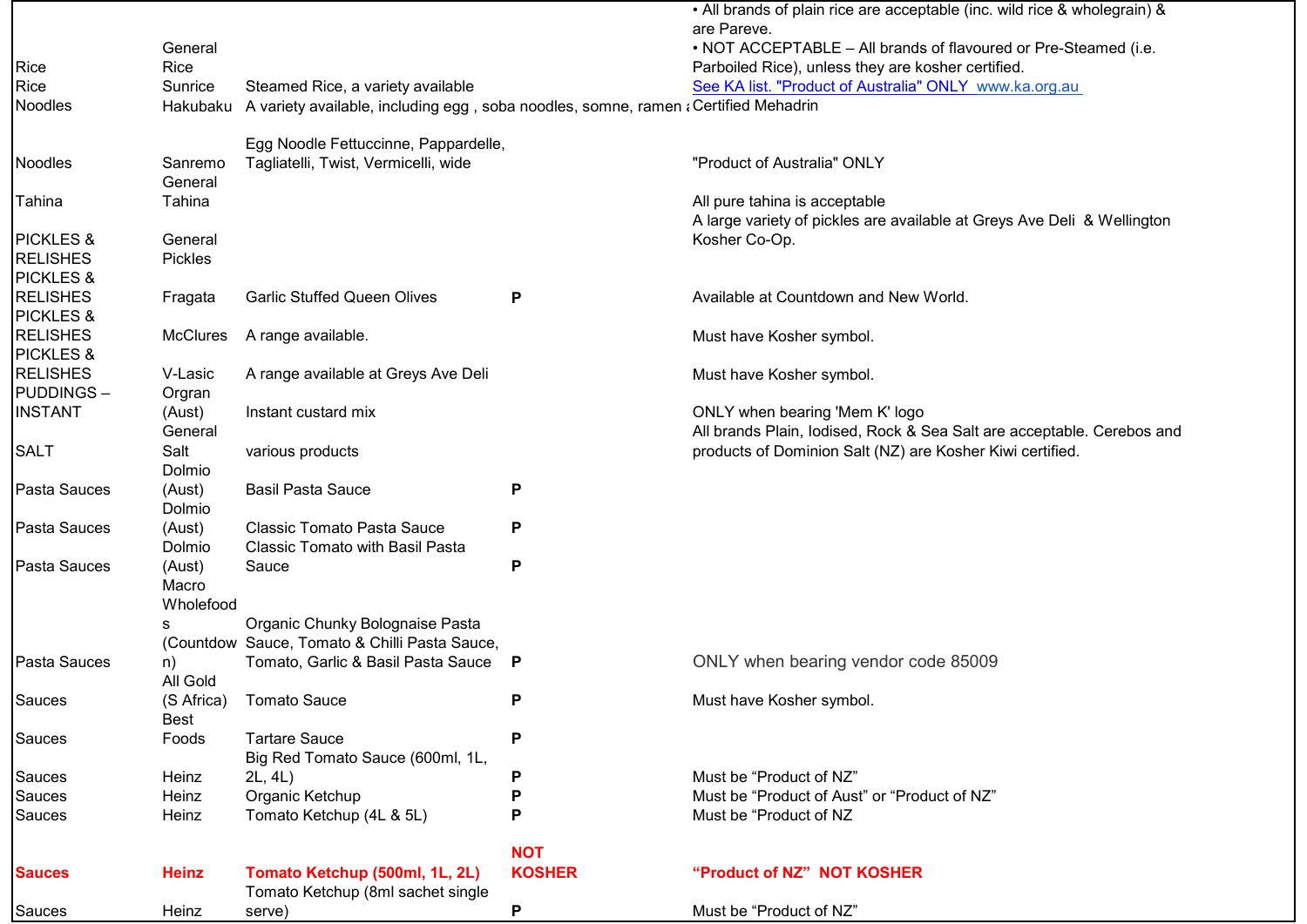| Sauces        | Heinz                  | Tomato Sauce 4L                                                  |               |                                                                 |
|---------------|------------------------|------------------------------------------------------------------|---------------|-----------------------------------------------------------------|
| Sauces        | Kikkoman               | <b>Gluten Free Soy Sauce</b>                                     |               | "Product of Singapore" ONLY                                     |
|               |                        |                                                                  |               |                                                                 |
|               |                        |                                                                  | <b>NOT</b>    |                                                                 |
| <b>Sauces</b> |                        | <b>Kikkoman Less Salt Soy Sauce</b>                              | <b>KOSHER</b> | <b>NOT KOSHER</b>                                               |
| Sauces        |                        | Kikkoman Soy Sauce                                               | P             | "Product of Singapore" or "Product of Netherlands" ONLY         |
|               |                        |                                                                  | <b>NOT</b>    |                                                                 |
| <b>Sauces</b> |                        | <b>Kikkoman Teriyaki Sauce</b>                                   | <b>KOSHER</b> | <b>NOT KOSHER</b>                                               |
|               | McIlhenny              |                                                                  |               |                                                                 |
| Sauces        | (USA)                  | Tabasco Garlic Pepper Sauce                                      | P             |                                                                 |
|               | McIlhenny              |                                                                  |               |                                                                 |
| Sauces        | (USA)                  | Tabasco Green Pepper Sauce                                       | P             |                                                                 |
|               | McIlhenny              |                                                                  |               |                                                                 |
| Sauces        | (USA)                  | <b>Tabasco Sauce</b>                                             | Ρ             |                                                                 |
|               | Masterfood             |                                                                  |               |                                                                 |
| Sauces        | s (Aust)               | Worcestershire Sauce 3L                                          | Ρ             |                                                                 |
|               |                        | Masterfood Barbecue Sauce - 250ml, 500ml,                        |               |                                                                 |
| Sauces        | s (Aust)               | 920ml & 4L                                                       |               |                                                                 |
|               | Masterfood             |                                                                  |               |                                                                 |
| Sauces        | s (Aust)<br>Masterfood | <b>Smoky Barbecue Sauce</b>                                      |               |                                                                 |
| Sauces        | s (Aust)               | Chili Sauce - 2.7L bottle                                        |               |                                                                 |
|               | Masterfood             |                                                                  |               |                                                                 |
| Sauces        | s (Aust)               | Hot Chili sauce - Squeezy 250ml                                  |               |                                                                 |
|               |                        | Masterfood Squeeze on Tomato Sauce - portion                     |               |                                                                 |
| Sauces        | s (Aust)               | control                                                          |               |                                                                 |
|               | Masterfood             |                                                                  |               |                                                                 |
| Sauces        | s (Aust)               | Sweet Chili Sauce - Squeezy 500ml                                |               |                                                                 |
|               |                        | Masterfood Tomato Sauce - Squeezy 250ml,                         |               |                                                                 |
| Sauces        | s (Aust)               | 500ml, 920ml, 2L                                                 |               |                                                                 |
|               |                        | Masterfood Tomato Sauce Reduced Salt & Sugar                     |               |                                                                 |
| Sauces        | s (Aust)               | - Squeezy 500ml, 920ml<br>Masterfood Tomato Sauce Reduced Salt - |               |                                                                 |
| Sauces        | s (Aust)               | Squeezy 475ml, 920ml                                             |               |                                                                 |
|               |                        | Chutney Mild, Peach Chutney,                                     |               |                                                                 |
| Sauces        | Mrs Balls              | <b>Original Chutney</b>                                          |               | Must have Kosher symbol.                                        |
|               | Nando's (S             |                                                                  |               |                                                                 |
| Sauces        | Africa)                | A range available.                                               |               | Products must have Kosher symbol.                               |
|               | Orgran                 |                                                                  |               |                                                                 |
| Sauces        | (Aust)                 | Tomato & Basil Pasta Sauce                                       | Ρ             | Must have Kosher symbol.                                        |
|               | Watties                |                                                                  |               |                                                                 |
| Sauces        | (NZ)                   | <b>Tomato Sauce</b>                                              | P             | Must be "Product of NZ"                                         |
|               |                        |                                                                  |               |                                                                 |
|               |                        | Big Red Tomato Soup - 120g and                                   |               |                                                                 |
| Soup          | Heinz (NZ) 820g        |                                                                  | P             | Only the sizes listed are Kosher. Must be "Made in New Zealand" |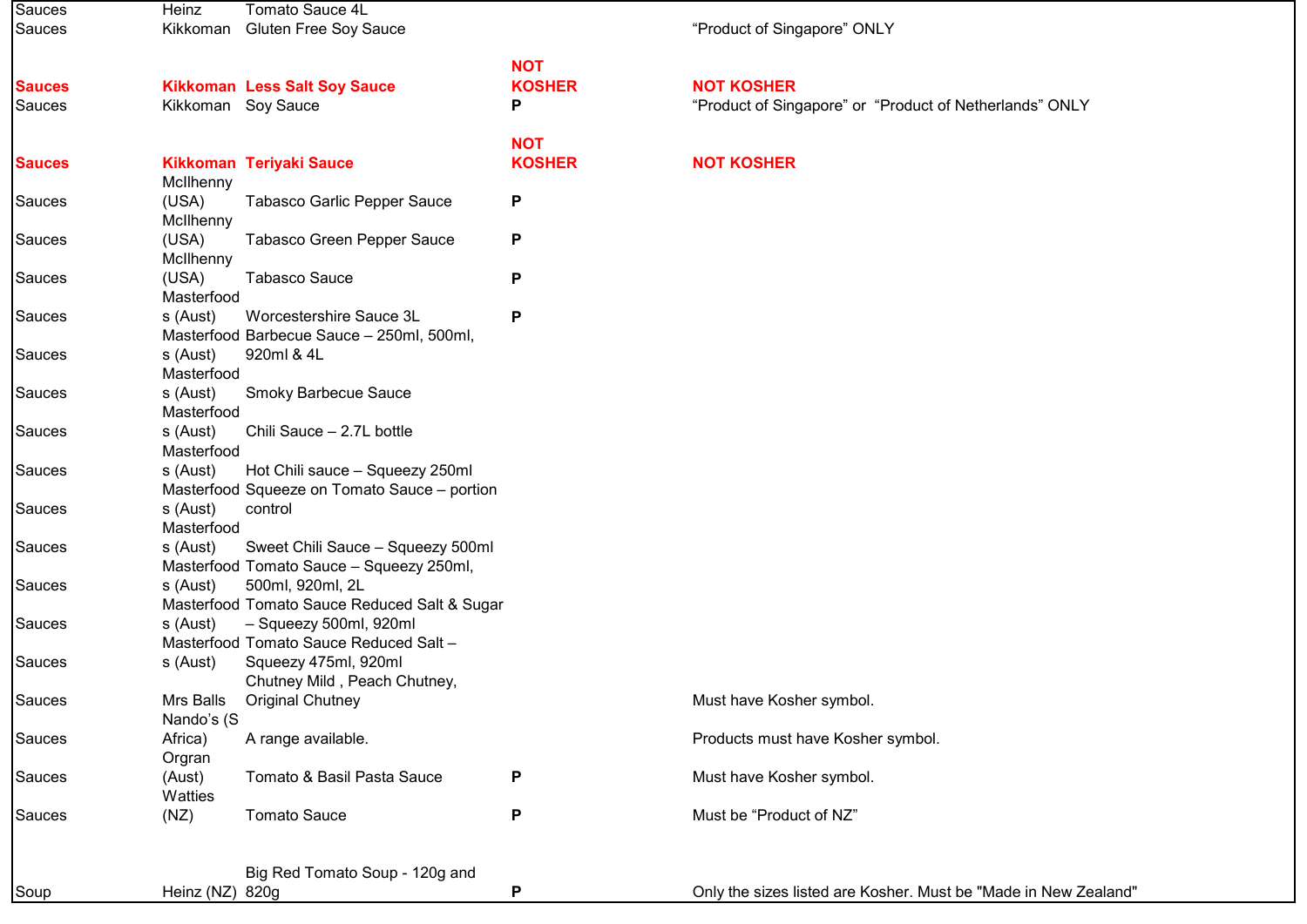|  | Soup                                             | General                                   | Heinz (NZ) Big Red Tomato Soup - 3kg (A10)                                | P |
|--|--------------------------------------------------|-------------------------------------------|---------------------------------------------------------------------------|---|
|  | <b>SOUP CROUTONS</b><br><b>STOCK CUBES &amp;</b> | crouton                                   | Stock cubes & powdersvarious                                              |   |
|  | <b>POWDERS</b>                                   | General                                   | products                                                                  |   |
|  | <b>STOCK CUBES &amp;</b><br><b>POWDERS</b>       | Massel<br>(Aust)                          | Stock cube and powder both<br>available in Beef Style                     | Р |
|  |                                                  | Massel<br>(Aust)                          | Stock cube and powder both<br>available in Chicken Style                  | P |
|  |                                                  | Massel<br>(Aust)                          | Stock cure and powder both available<br>in Salt Reduced Chicken Style     | Р |
|  |                                                  | Massel<br>(Aust)                          | Stock cure and powder both available<br>in Salt Reduced Vegetable Style   | P |
|  |                                                  | Massel<br>(Aust)                          | Stock cure and powder both available<br>in Salt Reduced Beef Style        | P |
|  |                                                  | Massel<br>(Aust)                          | Stock cure and powder both available<br>in Vegetable Style                | P |
|  |                                                  |                                           |                                                                           |   |
|  |                                                  | General<br>Spices,<br>herbs and           |                                                                           |   |
|  | SPICES, HERBS &<br><b>SEASONINGS</b>             | seasoning<br>s                            |                                                                           |   |
|  |                                                  |                                           | A variety available, including hot and<br>sweet paprika, smoked papprika, |   |
|  | SPICES, HERBS &<br><b>SEASONINGS</b>             | Hoyt's                                    | mixed herbs, mixes spices, mustard<br>powder                              | P |
|  | SPICES, HERBS &                                  | Masterfood                                |                                                                           |   |
|  | <b>SEASONINGS</b>                                | s (Aust)<br>The Cape                      | A variety availabl                                                        | Р |
|  | SPICES, HERBS &<br>SEASONINGS                    | Herb &<br>Spice Co<br>(S Africa)<br>Kraft | A large variety of spices & rubs<br>available                             |   |
|  | <b>SPREADS</b>                                   | (Aust)                                    | Vegemite - all sizes                                                      | P |

Only the sizes listed are Kosher. Must be "Made in New Zealand"

A variety available at the kosher shops.

A variety of powdered stocks available at the kosher shops

New packaging no longer carries a Kosher symbol, but the product is still kosher even without a Kosher symbol. See KA list for more products

New packaging no longer carries a Kosher symbol, but the product is still kosher even without a Kosher symbol. See KA list for more products

New packaging no longer carries a Kosher symbol, but the product is still kosher even without a Kosher symbol. See KA list for more products

New packaging no longer carries a Kosher symbol, but the product is still kosher even without a Kosher symbol. See KA list for more products

New packaging no longer carries a Kosher symbol, but the product is still kosher even without a Kosher symbol. See KA list for more products

New packaging no longer carries a Kosher symbol, but the product is still kosher even without a Kosher symbol. See KA list for more products • All whole & ground herbs & pure single spices are assumed kosher. All mixed spices require Kosher symbol. The mixed spices listed below are acceptable.

• All plain salt, sea, rock & mineral salt is permitted.

• NOT KOSHER - Other spices & herbs, rubs, seasonings, salts e.g. dukkah, garlic, paprika, curry powder & other mixed seasonings such as chicken seasoning may contain non-kosher stearic acid & other non kosher ingreds & are NOT ACCEPTABLE.

• HERBS & SPICES FROM BULK BINS ARE NOT ACCEPTABLE.

See KA list for complete list of kosher Hoyt's spices www.ka.org.au See KA list for complete list of kosher Masterfoods spices www.ka.org.au

Must have Kosher symbol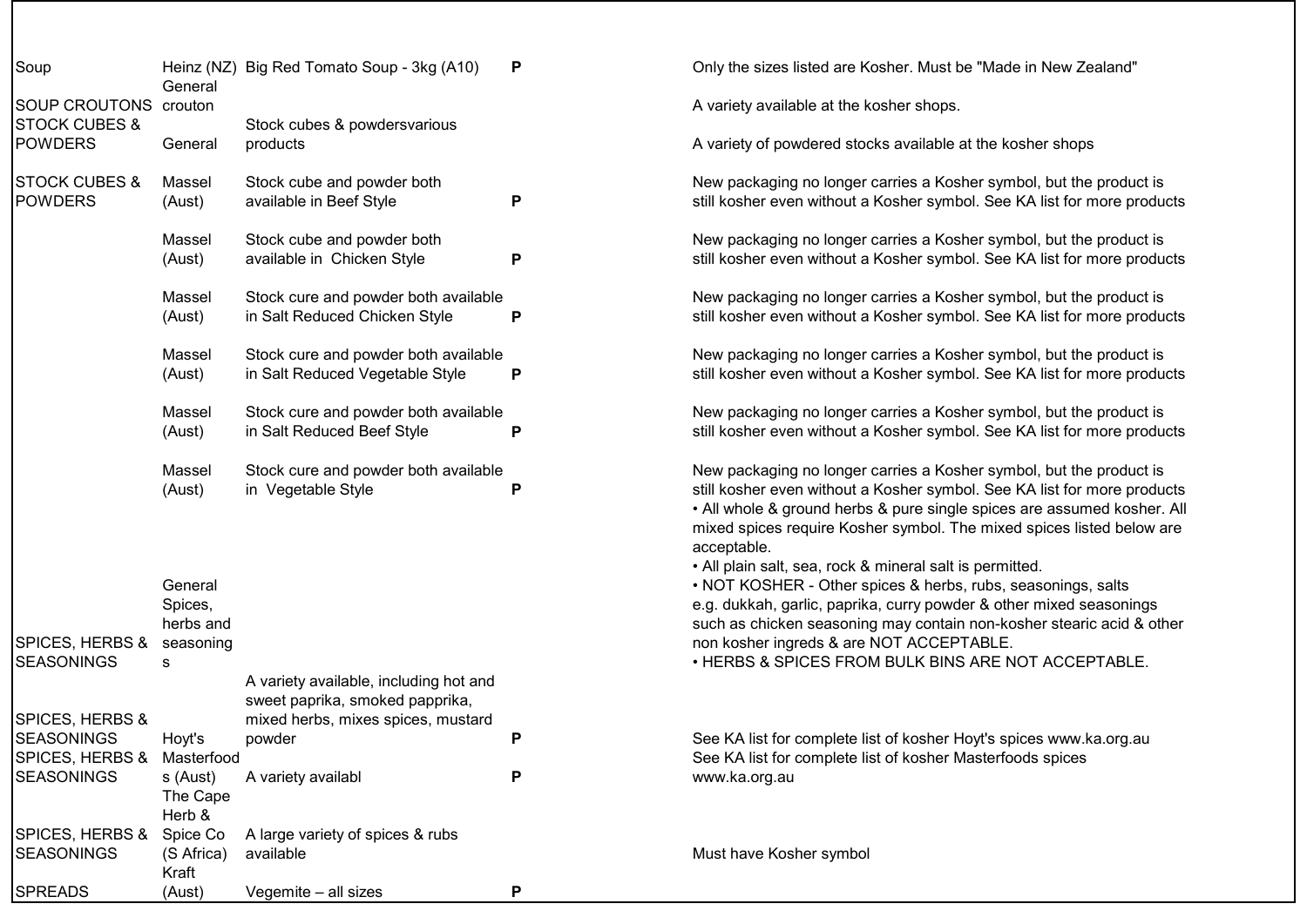|                          | Ferrero    |                                         |   |              |                                                                     |
|--------------------------|------------|-----------------------------------------|---|--------------|---------------------------------------------------------------------|
| <b>SPREADS</b>           | Nutella    | Hazelnut spread - all sizes             | D |              |                                                                     |
|                          |            |                                         |   |              | A variety of NZ honey is Kosher certified - some examples of Kosher |
|                          | General    |                                         |   |              | brands Arataki, Egmond honey Please email Kosher Kiwi for more      |
| <b>HONEY</b>             | Honey      | various products                        | P |              | detailed list of Kosher honey products                              |
|                          |            |                                         |   | Kosher logo  |                                                                     |
| <b>NUT BUTTERS</b>       | Pic's (NZ) | <b>Peanut Butter</b>                    | P | not required | Kosher Kiwi certified                                               |
|                          |            |                                         |   | Kosher logo  |                                                                     |
| <b>NUT BUTTERS</b>       | Pic's (NZ) | <b>Cashew Butter</b>                    | P | not required | Kosher Kiwi certified                                               |
|                          |            |                                         |   | Kosher logo  |                                                                     |
| <b>NUT BUTTERS</b>       | Pic's (NZ) | <b>Almond Butter</b>                    | Ρ | not required | Kosher Kiwi certified                                               |
|                          | Maple      |                                         |   |              |                                                                     |
| <b>SYRUP &amp;</b>       | Syrup      |                                         |   |              | NOTE: All brands of PURE MAPLE SYRUP, 'Product of Canada' are       |
| <b>TOPPINGS</b>          | General    | various products                        |   |              | acceptable.                                                         |
|                          |            |                                         |   |              |                                                                     |
| <b>SYRUP &amp;</b>       | Chelsea    |                                         |   |              |                                                                     |
| <b>TOPPINGS</b>          | (NZ)       | Golden Syrup                            | P |              | Kosher Kiwi certified                                               |
| <b>SYRUP &amp;</b>       | Chelsea    |                                         |   |              |                                                                     |
| <b>TOPPINGS</b>          | (NZ)       | Molasses                                | P |              | Kosher Kiwi certified                                               |
|                          |            |                                         |   |              |                                                                     |
| <b>SYRUP &amp;</b>       | Chelsea    |                                         |   |              |                                                                     |
| <b>TOPPINGS</b>          | (NZ)       | Treacle                                 | P |              | Kosher Kiwi certified                                               |
| <b>SYRUP &amp;</b>       |            | 3L Maple Syrup, Must be "Product of     |   |              |                                                                     |
| <b>TOPPINGS</b>          | Cottees    | NZ"                                     | D |              |                                                                     |
| <b>SYRUP &amp;</b>       |            | 3L Chocolate Topping, Must be           |   |              |                                                                     |
| <b>TOPPINGS</b>          | Cottees    | "Product of NZ"                         | D |              |                                                                     |
| <b>SYRUP &amp;</b>       |            | 3L Strawberry Topping, Must be          |   |              |                                                                     |
| <b>TOPPINGS</b>          | Cottees    | "Product of NZ",                        | D |              |                                                                     |
| SYRUP &                  |            | 3L Vanilla Topping, Must be "Product    |   |              |                                                                     |
| <b>TOPPINGS</b>          | Cottees    | of NZ"                                  | D |              |                                                                     |
| <b>SYRUP &amp;</b>       | Hershey's  |                                         |   |              |                                                                     |
| <b>TOPPINGS</b>          | (USA)      | Hot Fudge Topping - 453g jar            | D | OU           | Must have Kosher symbol.                                            |
|                          | MacroWho   |                                         |   |              |                                                                     |
|                          | lefoods    |                                         |   |              |                                                                     |
|                          | Countdow   |                                         |   |              |                                                                     |
|                          | n.         |                                         |   |              |                                                                     |
|                          |            | Homebran Classic Tofu, Hard Tofu, Momen |   |              |                                                                     |
| <b>TOFU &amp; TEMPEH</b> | d          | Tofu, Silken Tofu                       | P |              | *ONLY when bearing vendor code 87625 which follows the address      |
|                          | MacroWho   |                                         |   |              |                                                                     |
|                          | lefoods    |                                         |   |              |                                                                     |
|                          | Countdow   |                                         |   |              |                                                                     |
|                          | n          |                                         |   |              |                                                                     |
|                          | Homebran   |                                         |   |              |                                                                     |
| <b>TOFU &amp; TEMPEH</b> | d          | Organic Tofu                            | P |              | *ONLY when bearing vendor code 51284 below website.                 |
|                          |            | Beer Brat Style Sausage, Italian Style  |   |              | *ONLY when bearing KSA logo TOFURKY (VEGAN) notes: ONLY when        |
| <b>TOFU &amp; TEMPEH</b> | Tofurky    | Sausage, Jumbo Hot Dogs                 | P |              | bearing KSA logo                                                    |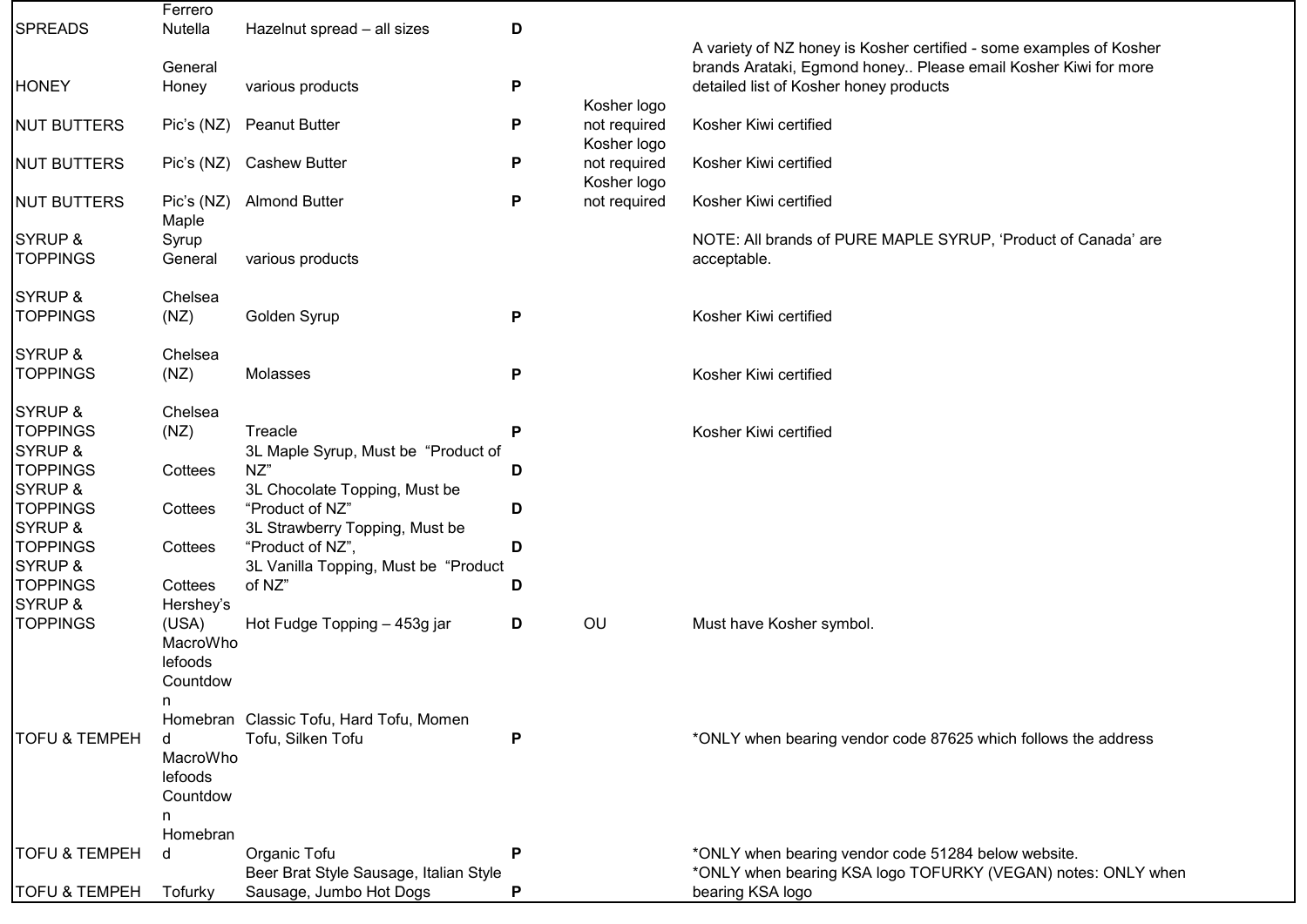|                            | Golden     |                                             |               |                                                                         |
|----------------------------|------------|---------------------------------------------|---------------|-------------------------------------------------------------------------|
|                            | Circle     |                                             |               |                                                                         |
| Tomato Juice               | (Aust)     | Tomato Juice - 1L plastic bottle            | P             |                                                                         |
| Tomato Puree,              | All Gold   |                                             |               |                                                                         |
| Paste                      | (S Africa) | Tomato Puree - at Inside Africa             | P             | Must have Kosher Symbol                                                 |
| Tomato Puree,              | All Gold   |                                             |               |                                                                         |
| Paste                      | (S Africa) | Tomato Paste - at Inside Africa             | P             | Must have Kosher Symbol                                                 |
|                            |            | Tomato Paste - 140g TUB ONLY -              |               |                                                                         |
| Tomato Puree,              | Leggo's    | provided that 'contains milk' is not in     |               |                                                                         |
| <b>Paste</b>               | (Aust)     | the ingred panel.                           | P             |                                                                         |
|                            |            | Tomato Paste No Added Salt - 140g           |               |                                                                         |
| Tomato Puree,              | Leggo's    | tub ONLY - Milk must not be listed          |               |                                                                         |
| Paste                      | (Aust)     | as an ingred.                               | P             |                                                                         |
| Tomato Puree,              | Leggo's    |                                             |               |                                                                         |
| Paste                      | (Aust)     | <b>Tomato Paste Sachets</b>                 | P             |                                                                         |
| <b>Tomato Puree,</b>       | Leggo's    | <b>Tomato Paste With Added Herbs or NOT</b> |               |                                                                         |
| <b>Paste</b>               | (Aust)     | <b>Spices - NOT Kosher</b>                  | <b>KOSHER</b> | <b>NOT KOSHER</b>                                                       |
| Tomato Puree,              |            | Passata Tomato Puree with Basil,            |               |                                                                         |
| Paste                      | Mutti      | Pizza Sauce                                 | P             | *ONLY when bearing 'MR1' or 'SB1' in ink jetted code on neck of bottle. |
|                            |            | Concentrated Tomato Paste, Double           |               |                                                                         |
| Tomato Puree,              |            | Concentrated Tomato Paste, Tomato           |               |                                                                         |
| Paste                      | Mutti      | Puree, v                                    | Р             |                                                                         |
| <b>Tomatoes Dried</b>      | Lindo      | SunDried Tomatoes -                         | Р             | Must have Kosher symbol                                                 |
| TOOTHPASTE,                |            |                                             |               |                                                                         |
| <b>DENTAL FLOSS,</b>       |            |                                             |               | Toothpaste, dental floss and mouthwash are not food, nor are they       |
| MOUTHWASH                  | General    |                                             |               | edible & according to many authorities do not need to be kosher.        |
|                            |            |                                             |               | NOTE: All dried Beans, Lentils, Grains, Seeds are acceptable according  |
| Vegetables - Dried         | General    |                                             |               | to the London Beit Din                                                  |
|                            |            |                                             |               | • FRESH RAW VEGETABLES are kosher but should always be                  |
|                            |            |                                             |               | thoroughly checked for worms & insects.                                 |
|                            |            |                                             |               | • GARLIC - PROCESSED PEELED GARLIC is NOT ACCEPTABLE.                   |
|                            |            |                                             |               | • ASPARAGUS. There is a problem with insect infestation in              |
| Vegetables - Fresh General |            |                                             |               | asparagus. Exercise extra cautioun when checking.                       |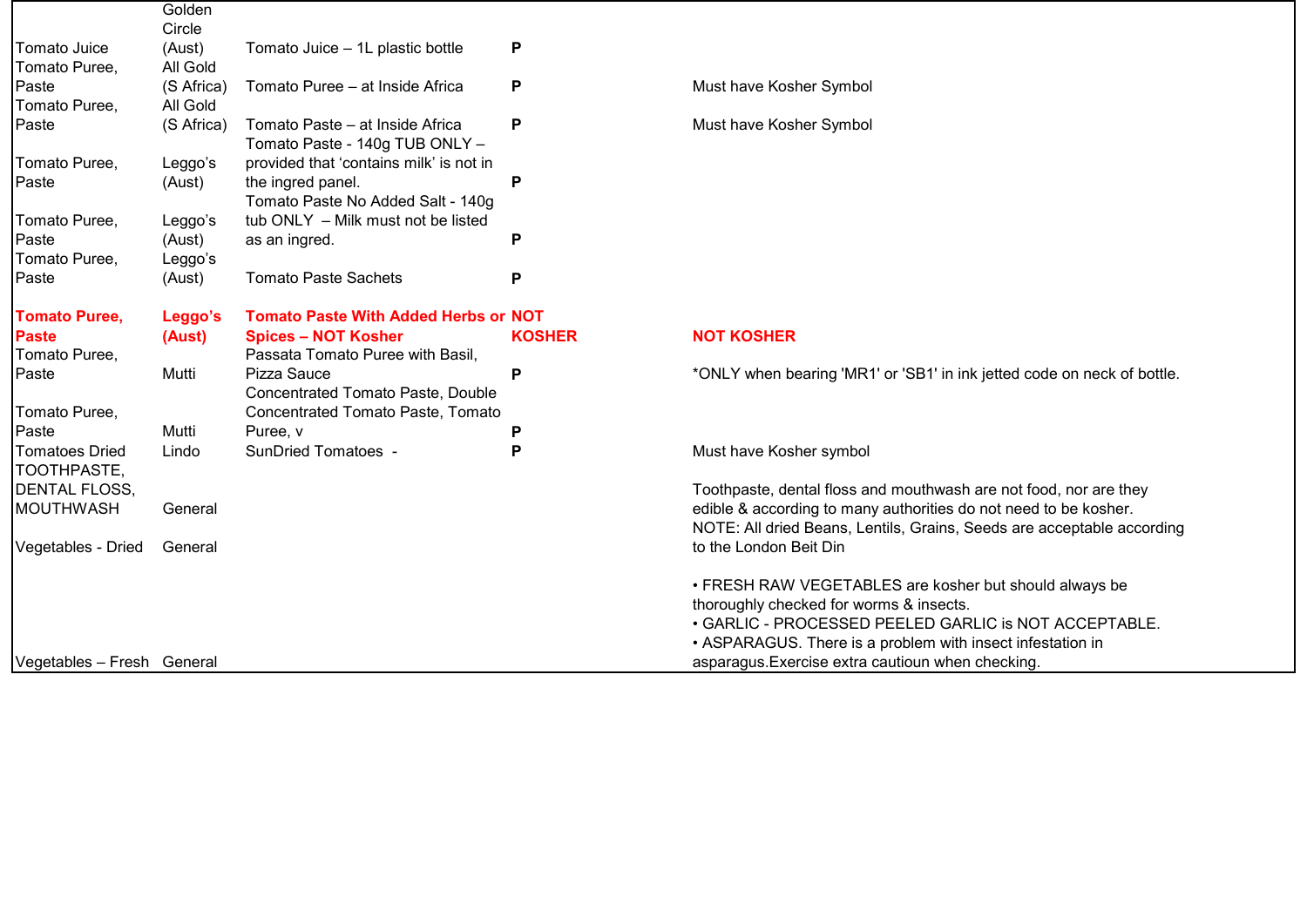|                     |                   |                                           |   | • All FROZEN PLAIN, UNCOOKED, RAW VEGETABLES are                                     |
|---------------------|-------------------|-------------------------------------------|---|--------------------------------------------------------------------------------------|
|                     |                   |                                           |   | acceptable. They must not contain either sauces or other additives.                  |
|                     |                   |                                           |   | · PRE-COOKED, READY-TO-EAT FROZEN VEGETABLES are NOT                                 |
|                     |                   |                                           |   | ACCEPTABLE.                                                                          |
|                     |                   |                                           |   | • FROZEN PLAIN POTATOES in a vegetable mix are acceptable                            |
|                     |                   |                                           |   | provided oil is not listed as an ingredient.                                         |
|                     |                   |                                           |   | • Only CHOPPED FROZEN SPINACH may be considered acceptable,                          |
|                     |                   |                                           |   | WHOLE FROZEN SPINACH LEAVES MAY NOT BE                                               |
|                     |                   |                                           |   | USED due to the inevitability of insect infestation.<br><b>WARNING: NOT KOSHER -</b> |
|                     |                   |                                           |   | • All Cut & Frozen Potatoes Chips or Potato French Fries, are NOT                    |
|                     |                   |                                           |   | ACCEPTABLE, unless recommended (they are par-cooked or prepared                      |
|                     |                   |                                           |   | with oils that are not acceptable).                                                  |
|                     |                   |                                           |   | • Pre-Cooked, Ready to Eat Frozen Vegetables are not acceptable.                     |
| Vegetables-         |                   |                                           |   | • All Stir Fried Vegetables in Sauces,                                               |
| Frozen              | General           |                                           |   | • All precooked & frozen Vegetables                                                  |
| Vegetables-         |                   |                                           |   |                                                                                      |
| Frozen              | Talley's          | Frozen Beans                              | P | Kosher Kiwi certified                                                                |
| Vegetables-         |                   |                                           |   |                                                                                      |
| Frozen              | Talley's          | Frozen Corn                               | P | Kosher Kiwi certified                                                                |
| Vegetables-         |                   |                                           |   |                                                                                      |
| Frozen              | Talley's          | <b>Frozen Peas</b>                        | P | Kosher Kiwi certified                                                                |
| Vegetables-         |                   | Plain Frozen Fries - all cuts and sizes   |   |                                                                                      |
| Frozen              | Talley's          | (not flavoured)                           | P | Kosher Kiwi certified                                                                |
|                     |                   | Pub Style Straight Cut - Sweet            |   |                                                                                      |
| Vegetables-         |                   | Potato, Sweet Potato - Straight Cut       |   |                                                                                      |
| Frozen              | McCain            | Chips                                     | P | *ONLY when bearing 'Made in South Africa' on rear of package.                        |
| Vegetables-         |                   | Old Fashioned Hash Browns Potato          |   |                                                                                      |
| Frozen              |                   | Cavendish Patties - Countdown             | P | Must have Kosher symbol                                                              |
| Vegetables-         |                   |                                           |   |                                                                                      |
| Frozen              | Pam's             | Plain Frozen Fries - all cuts and sizes P |   |                                                                                      |
| <b>VEGETABLES -</b> |                   | A variety of kosher tinned vegentable     |   |                                                                                      |
| <b>TINNED</b>       | Edgell            | available                                 |   | Please see KA list www.ka.org.au                                                     |
|                     | <b>Essentials</b> |                                           |   |                                                                                      |
| <b>VEGETABLES -</b> | (Countdow         |                                           |   |                                                                                      |
| <b>TINNED</b>       | n)                | <b>Diced Tomatoes</b>                     | P | FD1, FD2 or FD3 must be printed on the top of the lid                                |
| <b>VEGETABLES -</b> | Golden            |                                           |   |                                                                                      |
| <b>TINNED</b>       |                   | Circle (NZ) Beetroot Diced                | P | Must be "Product of New Zealand"                                                     |
| <b>VEGETABLES -</b> | Golden            |                                           |   |                                                                                      |
| <b>TINNED</b>       |                   | Circle (NZ) Beetroot Sliced               | P | Must be "Product of New Zealand"                                                     |
| <b>VEGETABLES -</b> | Golden            |                                           |   |                                                                                      |
| <b>TINNED</b>       |                   | Circle (NZ) Beetroot Wedges               | P | Must be "Product of New Zealand"                                                     |
| <b>VEGETABLES -</b> | Golden            |                                           |   |                                                                                      |
| <b>TINNED</b>       |                   | Circle (NZ) Beetroot Gourmet              | P | Must be "Product of New Zealand"                                                     |
| <b>VEGETABLES -</b> | Golden            |                                           |   |                                                                                      |
| <b>TINNED</b>       |                   | Circle (NZ) Beets - Whole Baby            | P | Must be "Product of New Zealand"                                                     |
| <b>VEGETABLES -</b> | Golden            |                                           |   |                                                                                      |
| <b>TINNED</b>       |                   | Circle (NZ) Corn & Peas                   | P | Must be "Product of New Zealand"                                                     |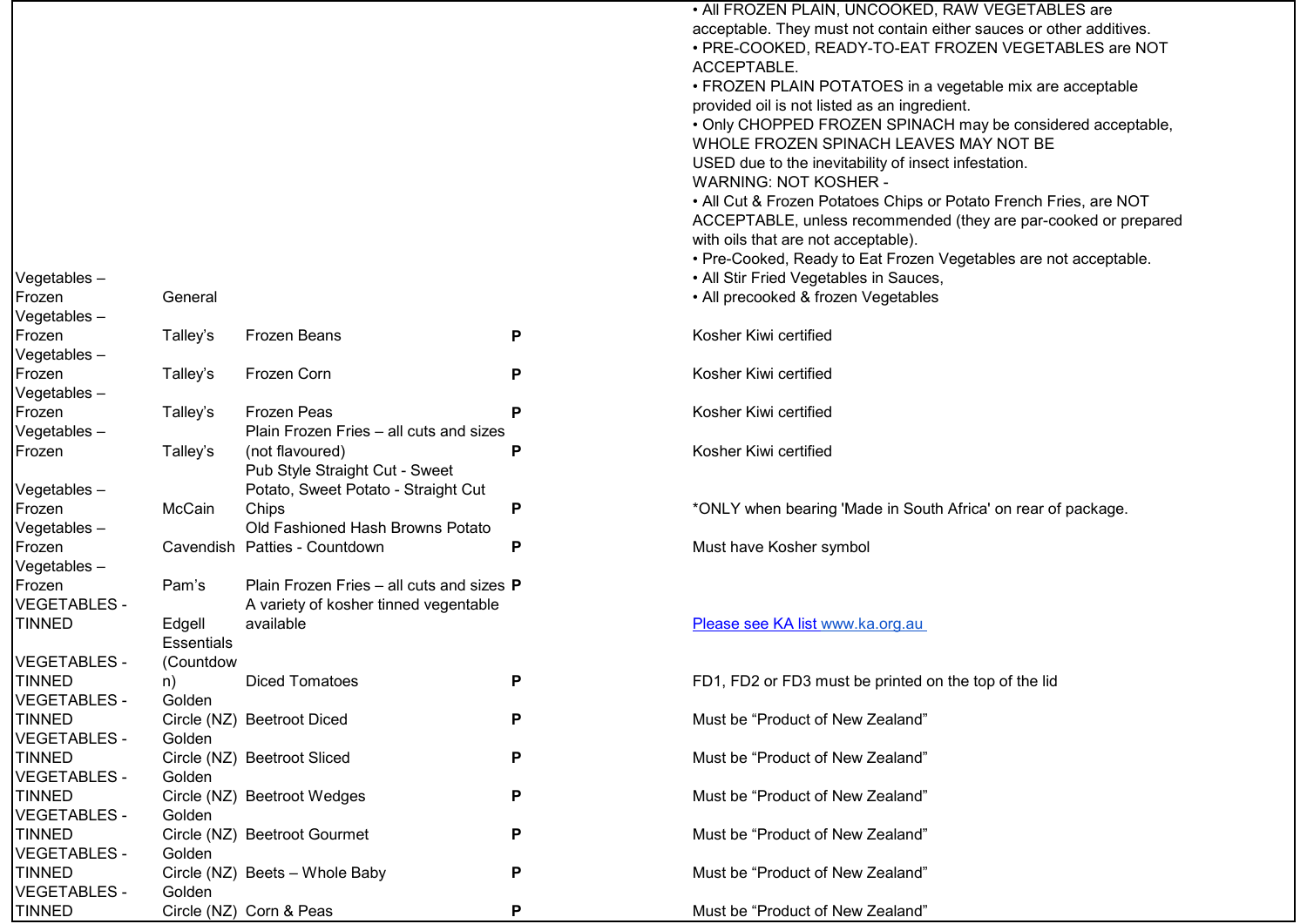| <b>VEGETABLES -</b>                  | Golden          |                                      |   |             |                                                                         |
|--------------------------------------|-----------------|--------------------------------------|---|-------------|-------------------------------------------------------------------------|
| <b>TINNED</b>                        |                 | Circle (NZ) Corn Kernels             | Ρ |             | Must be "Product of New Zealand"                                        |
| <b>VEGETABLES -</b>                  | Golden          |                                      |   |             |                                                                         |
| <b>TINNED</b>                        |                 | Circle (NZ) Corn Kernels Super Sweet | Ρ |             | Must be "Product of New Zealand"                                        |
| <b>VEGETABLES -</b>                  | Golden          |                                      |   |             |                                                                         |
| <b>TINNED</b>                        |                 | Circle (NZ) Green Beans Sliced       | Ρ |             | Must be "Product of New Zealand"                                        |
| <b>VEGETABLES -</b>                  | Golden          |                                      |   |             |                                                                         |
| <b>TINNED</b>                        |                 | Circle (NZ) Green Peas               | Ρ |             | Must be "Product of New Zealand"                                        |
| <b>VEGETABLES -</b>                  | Golden          |                                      |   |             |                                                                         |
| <b>TINNED</b>                        |                 | Circle (NZ) Minted Peas              | Ρ |             | Must be "Product of New Zealand"                                        |
| <b>VEGETABLES -</b>                  | Watties         |                                      |   |             |                                                                         |
| <b>TINNED</b>                        | (NZ)            | <b>Baby Beetroot</b>                 | P |             | Must be "Product of New Zealand"                                        |
| <b>VEGETABLES -</b>                  | Watties         |                                      |   |             |                                                                         |
| <b>TINNED</b>                        | (NZ)            | <b>Beetroot Chunks</b>               | Ρ |             | Must be "Product of New Zealand"                                        |
| <b>VEGETABLES -</b>                  | Watties         |                                      |   |             |                                                                         |
| <b>TINNED</b>                        | (NZ)            | <b>Beetroot Sliced</b>               | P |             | Must be "Product of New Zealand"                                        |
| <b>VEGETABLES -</b>                  | Watties         |                                      |   |             |                                                                         |
| <b>TINNED</b>                        | (NZ)            | Beetroot Sliced - no added salt      | P |             | Must be "Product of New Zealand"                                        |
| <b>VEGETABLES -</b>                  | Watties         |                                      |   |             |                                                                         |
| <b>TINNED</b>                        | (NZ)            | <b>Beetroot Diced</b>                | P |             | Must be "Product of New Zealand"                                        |
|                                      |                 | Corn kernels, corn kernels no aded   |   |             |                                                                         |
|                                      |                 | sugar, cream style corn, cream style |   |             |                                                                         |
| <b>VEGETABLES -</b>                  | Watties         | corn no added sugar, whole kernel    |   |             | Must be "Product of New Zealand"                                        |
| <b>TINNED</b><br><b>VEGETABLES -</b> | (NZ)            | organic corn                         | P |             |                                                                         |
| <b>TINNED</b>                        | Watties<br>(NZ) | Crushed Tomatoes 2.95kg              | P |             | Must be "Product of New Zealand"                                        |
| <b>VEGETABLES -</b>                  | Watties         |                                      |   |             |                                                                         |
| <b>TINNED</b>                        | (NZ)            | Moroccan Tomatoes                    | P |             | Must be "Product of New Zealand"                                        |
| <b>VEGETABLES -</b>                  | Watties         |                                      |   |             |                                                                         |
| <b>TINNED</b>                        | (NZ)            | Whole peeled tomatoes                | P |             | Must be "Product of New Zealand"                                        |
|                                      |                 |                                      |   |             |                                                                         |
|                                      |                 |                                      |   |             |                                                                         |
|                                      |                 |                                      |   |             | • Balsamic Vinegars are NOT ACCEPTABLE without Kosher symbol.           |
|                                      |                 |                                      |   |             | • All White and Brown vinegars are acceptable and PARVE, except for     |
|                                      |                 |                                      |   |             | "Product of NZ" which is Dairy.                                         |
| <b>VINEGAR</b>                       | General         |                                      |   |             | • Kosher Vinegars (including Balsamic) are available at Greys Ave Deli. |
|                                      | Bragg           |                                      |   |             |                                                                         |
| <b>VINEGAR</b>                       | (USA)           | Organic Raw Apple Cider Vinegar      | P | ksa         | Must have Kosher symbol.                                                |
|                                      | <b>Bostock</b>  |                                      |   |             |                                                                         |
|                                      | New             |                                      |   | no symbol   |                                                                         |
| <b>VINEGAR</b>                       | Zealand         | Organic Apple Cider Vinegar          | P | required    | Kosher Kiwi                                                             |
|                                      | Essential       |                                      |   |             |                                                                         |
|                                      | (Countdow       |                                      |   |             |                                                                         |
| <b>VINEGAR</b>                       | n)              | White vinegar and Brown vinegar      | P |             | Must be "Product of Australia"                                          |
|                                      |                 |                                      |   |             |                                                                         |
|                                      | Goulter's       |                                      |   |             |                                                                         |
| <b>VINEGAR</b>                       | (NZ)            | APPLE CIDER VINEGAR                  | P | Kosher Kiwi | Must have Kosher Kiwi symbol                                            |